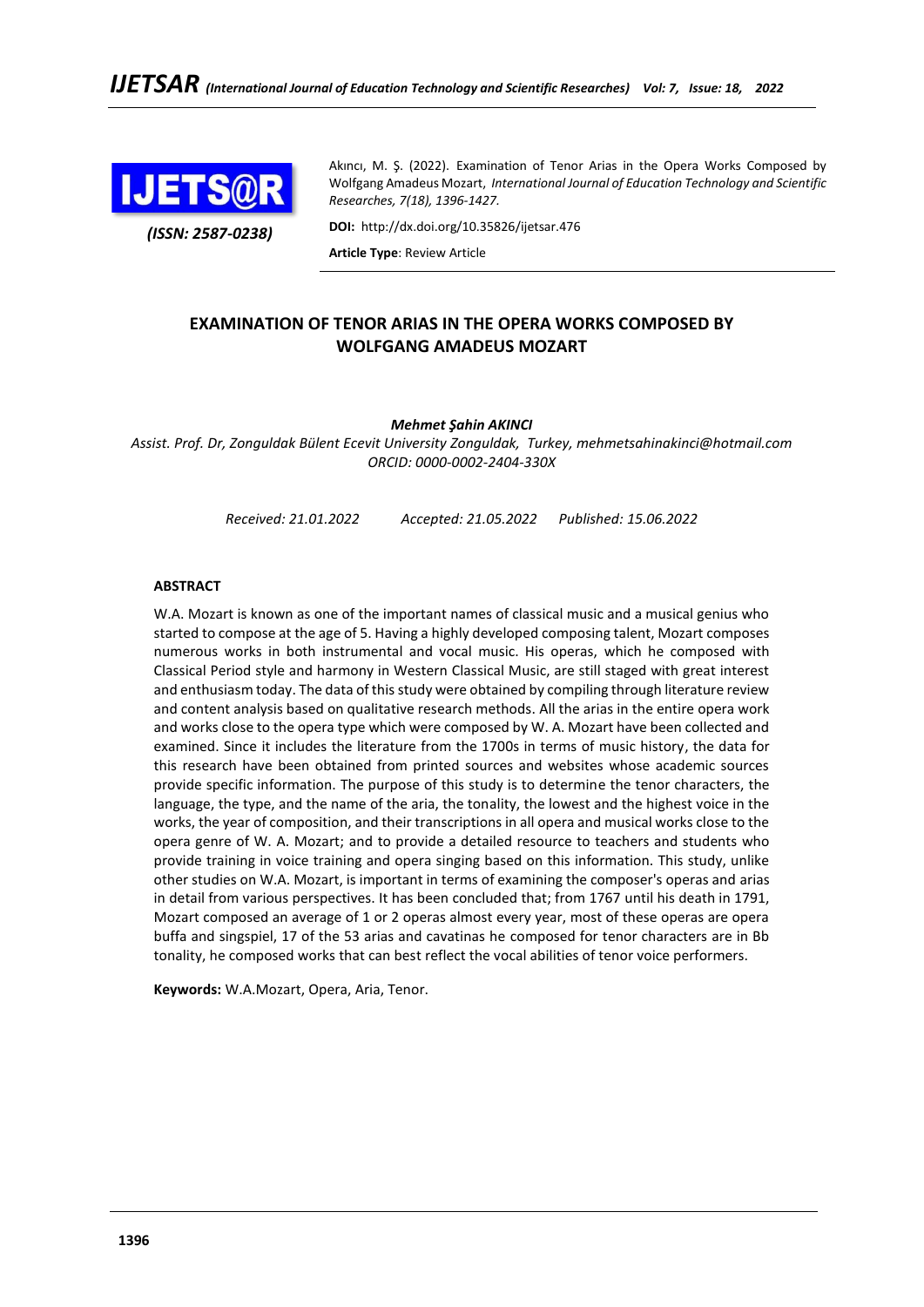### **INTRODUCTION**

After learning about his body, emotions, the universe he lives in, the concept of sociability, traditions and culture, man has tried to survive with his life experiences and social accumulations. In these processes, man first attributes meaning to the concepts of good and bad, valuable and valueless, important and unimportant, beautiful and ugly and aesthetic in the outer world, and then gave meaning to them in his inner world. In addition, by interacting with the other persons, man renews, examines, criticizes and gets mingled with the thoughts of others. The concepts of good, beautiful and aesthetic that man reaches after these interactions strengthen their appreciation mechanisms, and revive their emotions and therefore create the concept of 'art'. Art, which is beautiful, aesthetic, good, appealing to the senses and attracting people to itself, has products and varieties, has become one of the indispensable areas in social life with its literary accumulations and works that can maintain its effect at all times.

If we accept the concept of 'art' as a general title, we can examine art in many sub-titles such as auditory arts, crafts, dance arts, visual arts, performing arts, literary arts, technology-related arts. While some of the sub-art fields come from centuries ago, it is possible to talk about the art fields formed in contemporary processes. The field of music, which is one of the fields of art, is also divided into sub-titles in itself. In the field of music, compositions can be made for instruments and vocals. One of the most notable genres of vocal musical compositions is opera.

Opera was developed in Florence in the late 16th century and has been called "drama per musica (musical drama)", "favola in musica (tale in music)" or "rappresentazione in musica (musical dramatization)". In opera, the features of music are used to express the actions dramatically by the characters (Swain, 2013: 206-207). Opera is an art consisting of dramatic actions, visuality, text, vocal music and instrumental music (Grundy Fanelli, 2004). Operas are musical dramatic works in which all or most of the text is sung with instrumental accompaniment, costumes and sets (Hal Leonard, 1993: 145). Dialogue, acting, costumes, stage, action and music are components of the opera art form (Fisher, 2005: 14). The popular form that distinguishes the opera genre from other national genres is Singspiel. Singspiel is a German opera genre that shares the same social role with the comic opera in France and the ballad opera in England (Apel, 1974: 778). The greatness of the opera art form stems from its inherent power to bring words to life through music. Words can evoke thoughts and music can evoke feelings. Opera is a unique theatrical performance that makes people think and feel something at the same time (Fisher, 2005: 9). Opera is essentially a work of art that deals with human emotions and behaviors. The more lively and believable the opera is musically, the greater its impact on the listener will be (Hughes, 1972: 14). Opera stage music began to diversify over time with the influence of different musical backgrounds and the preferences of composers.

In the middle of the 18th century, Italian opera began to give examples of "serious opera" in three acts, based on legends or stories from ancient history. In this type of opera, there are recitatives in every scene and arias follow these narrated speeches. The other form, "opera buffa" (comic opera), is a genre with elements of humor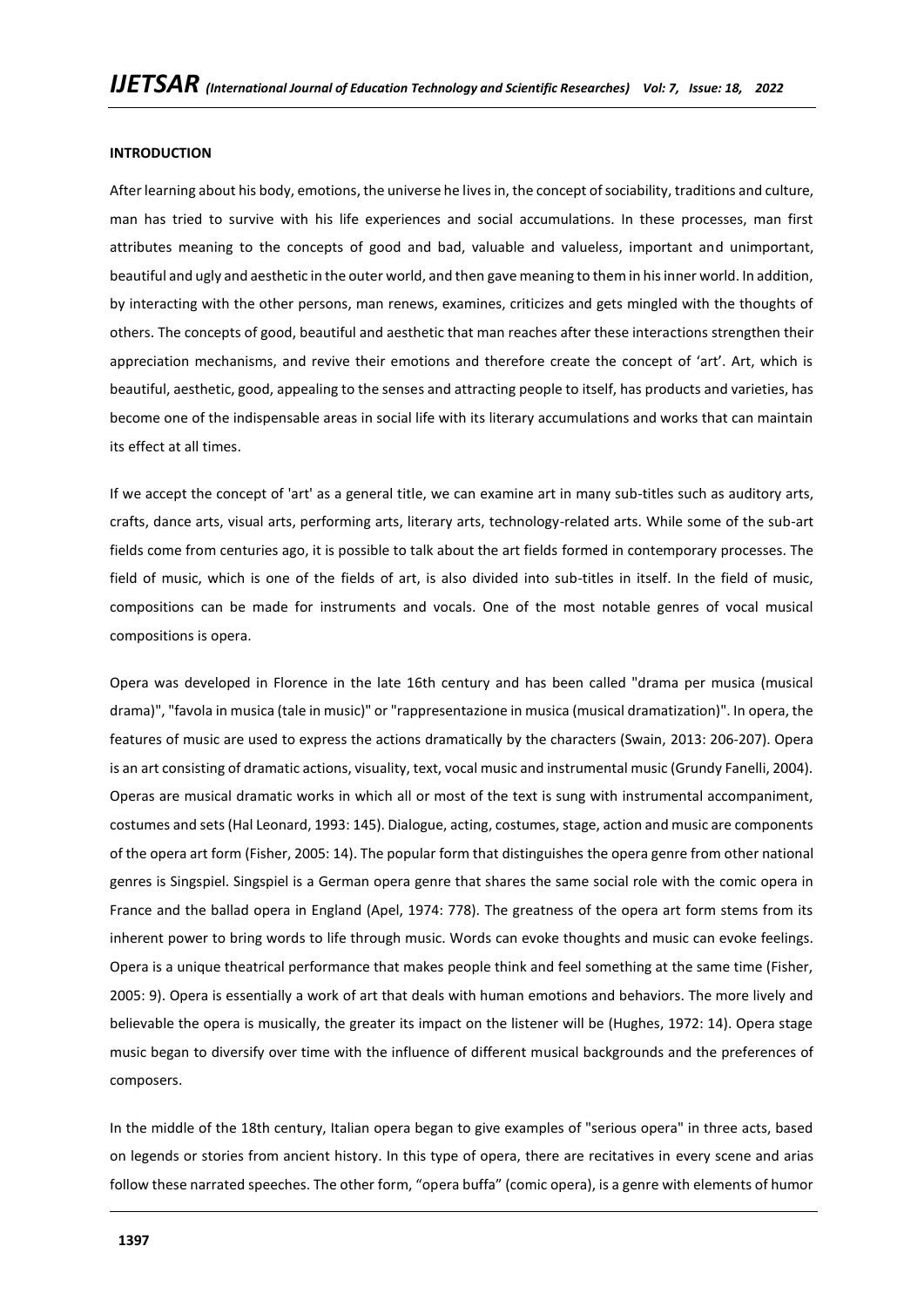and jokes. While it was first presented in serious operas, it later became a genre in itself. It is generally composed of two acts (Ammer, 2004: 278). After a certain time, serious opera became known as the big opera called "Grand Opera" and Opera Buffa became known as comic opera.

In opera works, the vocal genre specific to each role is selected according to the character of the text. Vocal types frequently encountered in opera work are Dramatic Soprano, Coloratura Soprano, Lyric Soprano, Spinto Soprano, Subret Soprano, Lyric Mezzo-soprano, Colaratur Mezzo-soprano, Dramatic Mezzo-soprano, Contralto, Lyric Baritone, Dramatic Baritone, Helden Baritone, Bass-Baritone, Bass, Counter Tenor, Lyric Tenor, Dramatic (Helden) Tenor (Aydin O'Dwer, 2015: 66-72). Vocalists with different vocal characters, who take part in opera works, sing arias and cavatinas placed in the works by the composers, which require a high level of artistic performance. Arias and cavatinas are generally composed for main characters and sometimes supporting characters in opera works and continue to exist in today's opera culture.

The thinnest male voice is called 'tenor'. Tenor voices are also divided into sub-genres like other voice types. Dramatic tenor and lyric tenor are the most common tenor voice types. Numerous works have been composed for tenor voices in the vocal music repertoire. In operas, tenor and soprano voices have often acted as lead singer.

An aria is a melodic solo of an opera or oratorio with a reflective character, usually with a different middle section in terms of compositional structure. At the end of the 18th century, it entered into a three-part form (Hutchinson, 2006). It is a solo song with accompaniment that is performed at the moment of stopping and listening to the subject and presentation of the opera in order to express the feelings of a character in an opera work (Grundy Fanelli, 2004). It is a song for solo vocal designed as part of works such as cantata, opera, oratorio in the eighteenth century (Eisen & Keefe, 2006: 10). The more elaborate form of the aria, first found in Jacopo Peri's Euridice (1600) and Claudio Monteverdi's Orfeo (1607), appears in the compositions of Alessandro Scarlatti and George Frideric Handel. Later, it became the type of solo work performed by virtuoso opera singers to show their talents (Hutchinson, 2006). The aria has become the most important musical form as the singer became a dominant figure in eighteenth-century serious opera. Special rules regarding the format and features of arias were determined by composers and librettists (Shrader, 2012: 43). Cavatina is a short solo, simpler than aria style, with no repetitions, slow tempo (Ammer, 2004: 66), used in 18th and 19th century operas and oratorios (Apel, 1974: 139). In some sources, arias are divided into different genres. For example, according to Hunter (1999: 110-140), there are also types such as Buffa Aria, Serva/Condatina Aria, Seria Aria: Stataments of nobility and Seria Aria: Rage aria.

The status of arias in operas depends on various rules. All the main characters have at least one aria in every act. Other minor characters perform arias of lesser importance than the main characters. Two arias of the same tonality do not come one after the other (Dağdelen, 2003: 7). Since the 18th century, many rules have changed with the renewal of musical understandings and the individual preferences of composers while composing.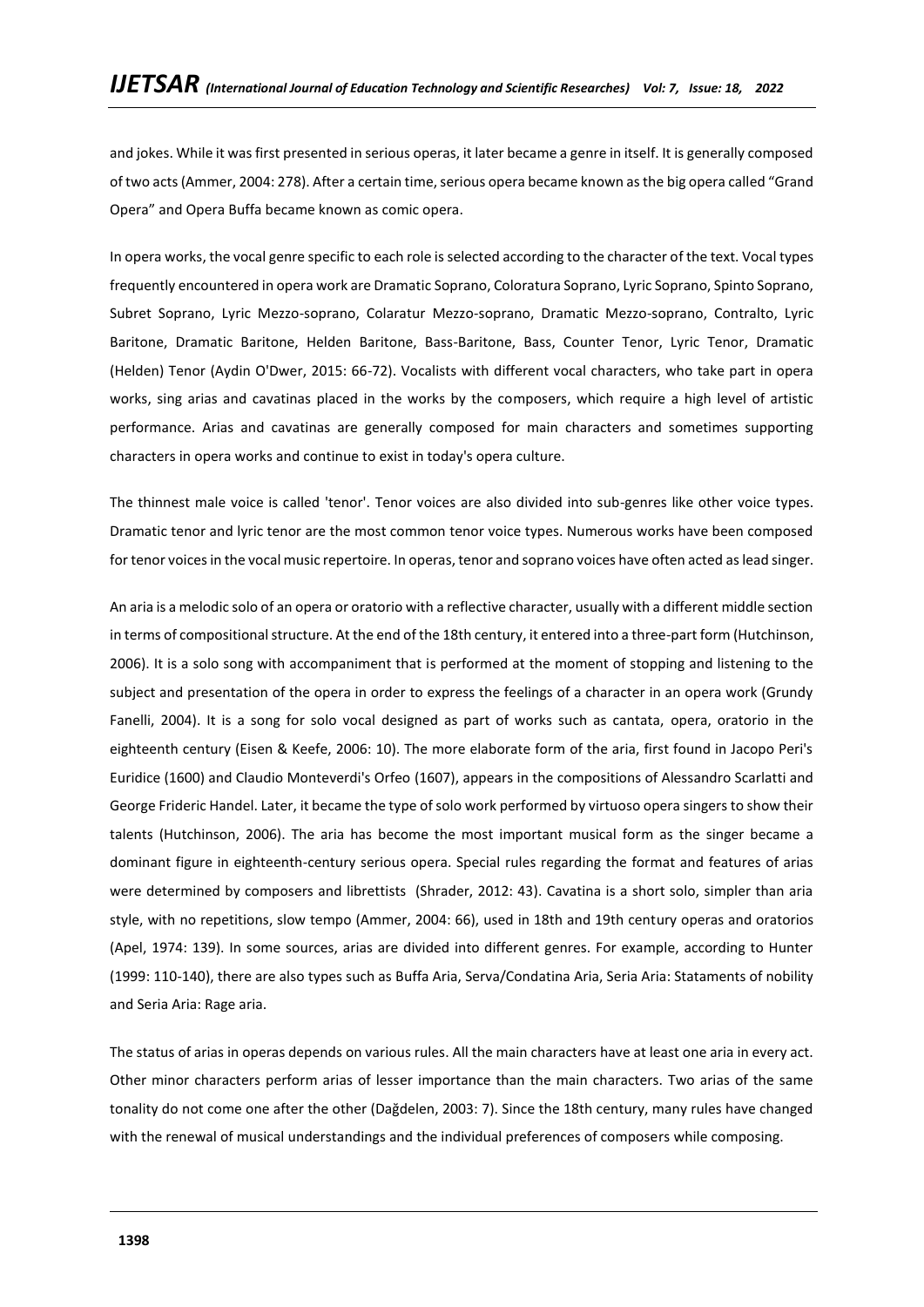The compositions in the field of opera, which started in the 17th century, continued in every phase of classical western music periods. Operas have been updated with the styles of the composers and the expression characteristics of the music period in each new musical period. Operas continued their continuity with the aim of reaching the different in the operas of the composers. Some of the important composers who gave examples of the opera genre are G.F. Handel, C. W. Gluck, L. V. Beethoven, G. Rossini, G. Verdi, G. Puccini, G. Donizetti, V. Bellini, R. Wagner, and W. A. Mozart.

W. A. Mozart was born in Salzburg. Wolfgang Amadeus Mozart, one of the most talented and richly equipped geniuses who contributed to the art of music, started his music education at the age of four with the lessons he received from his father, who was a musician. Mozart, whose older sister is also a pianist, was brought up in a family of musicians.

Mozart started composing classical music at the age of six. Later, with the support and initiatives of his father, he showed his extraordinary musical talent in concerts in various countries in Europe. He composed his first opera, Bastien and Bastienne, at the age of 12. He has traveled as a musician to Paris, Rome, Prague, Frankfurt and many other art capitals. It is impossible to count Mozart's works one by one. It is not easy to define the elements that make up his genius and mastery in the field of music (Selanik, 1996: 135-142).

W. A. Mozart's compositions are used as a material in educational activities as well as being performed in concert halls. The lieds, ariosos, ariettas, cavatinas and arias he composed for solo vocal music can be used in all kinds of amateur and professional vocal training. Mozart's arias and cavatinas are the most difficult works in vocal education and opera art in terms of vocalization difficulty compared to other works. These works are generally used in opera, singing and advanced vocal training studies.

Voice training in the field of opera is to present the articulation movements adequately in order to keep all the muscles in the body under control, to use the muscles in the best way and to pronounce the words of the song correctly by making the right notes. Vocal training in the art of opera is the correct learning of singing techniques for the presentation of performances by singing for a long time without getting tired and without difficulty (Aycan & Neimetzade, 2018: 231). In line with this view, it can be said that the mission of the educational institution, progressiveness in education, academic qualifications, expectations and performance difficulties should be taken into account in the correct selection of vocal works (for example, cavatina and arias), which are the materials used in operatic singing performances and vocal training studies.

There are various studies on Mozart's operas in the literature. For example, in his study titled "Cabals and Satires: Mozart's Comic Operas in Vienna", a researcher named Ian Woodfield (2019) examined Mozart's comic operas that he had worked on in his last years and investigated the orientations of the satires in them. In the study called 'Mozart and His Operas', a researcher named David Cairns examined the books that analyzed Mozart's operas from various perspectives (2006). In her study named 'Recognition in Mozart's Operas', a researcher named Jessica Waldoff (2006) examined the recognition status of the characters in Mozart's operas from various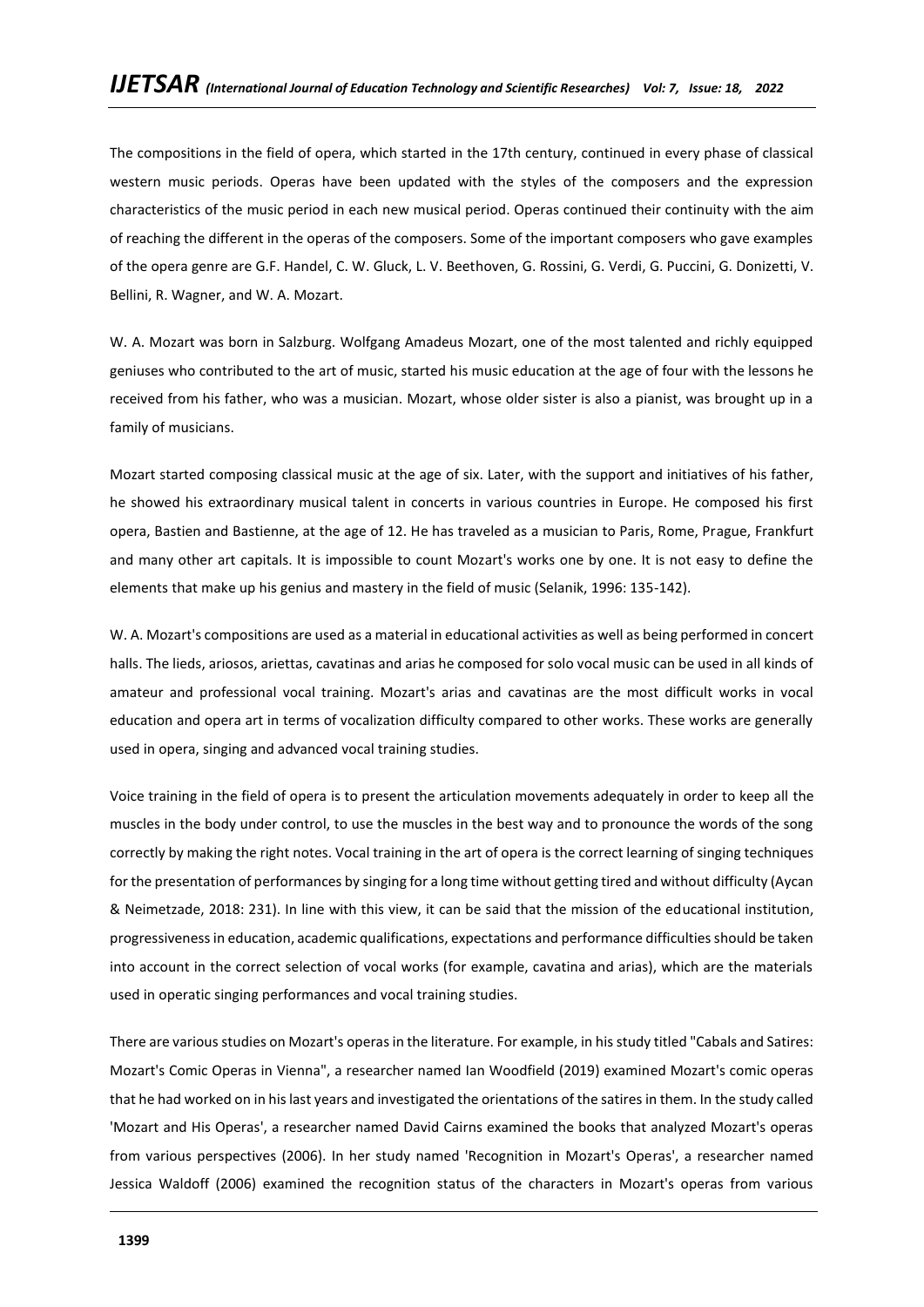perspectives. In her book, 'Mozart's Operas: A Companion', Mary Hunter (2008) has written down the composer's operas in a way that any reader can easily understand.

## **Research Question, Aim and Importance**

This research has been carried out on the basis of the problem question: "What are the musical and vocal characteristics of tenor arias in 22 works composed by Wolfgang Amadeus Mozart in opera and opera genres?" with the aim of providing a material for the training of tenor vocals and to be used in various other academic researches. The data were obtained based on the subproblems like; In what years and in what language were the musical works close to the genre of opera and the entire opera works which were written by Mozart composed?; Is it possible to access piano transcriptions of these works?; What are the types of these works in terms of stage works?; What are the names of the tenor characters in these works?; What are the names and tonalities of the arias sung by the tenor characters in these works?; What are the highest and lowest sounds of the arias in these works?

In this study, it is aimed that the accessibility of the original language of the arias written by Mozart for tenor vocals in opera works and other works close to opera, the names of tenor vocals and arias, the genres of operas as stage music, and the tonalities in which the arias are composed, to determine the highest-lowest notes in the arias and the years of their composition, to identify the existence of their piano transcription, and to provide a comprehensive source for the teachers who give/are able to give voice training to the students of tenor voice character in the field of opera singing and professional vocal training. In addition, it is aimed that this research would provide a review source that includes the above-mentioned features for academicians, researchers, and students who may need such information in the field of vocal training for tenor voice characters.

This research is considered to be of importance in terms of examining and providing findings about all arias composed by Wolfgang Amadeus Mozart for tenors in detail, in terms of being the first research in this field, in terms of providing voice educators and voice education researchers with a significant time saving in their works, and in terms of providing opportunities for the works to be selected for the tenor vocal characters to progress gradually.

### **METHOD**

In this study, document analysis technique and content analysis technique selected from qualitative research methods were applied. The examination of written materials containing information about the events and facts that are planned to be investigated can be explained as document analysis (Yıldırım & Şimşek, 2008: 187). Document analysis methods such as reaching the document, confirming whether it is original, understanding the document, analyzing it and using the data are frequently used in academic research (Kıral, 2020). Content analysis is the process of determining certain features of a text, a book or a document by digitizing it (Karasar, 2009: 184).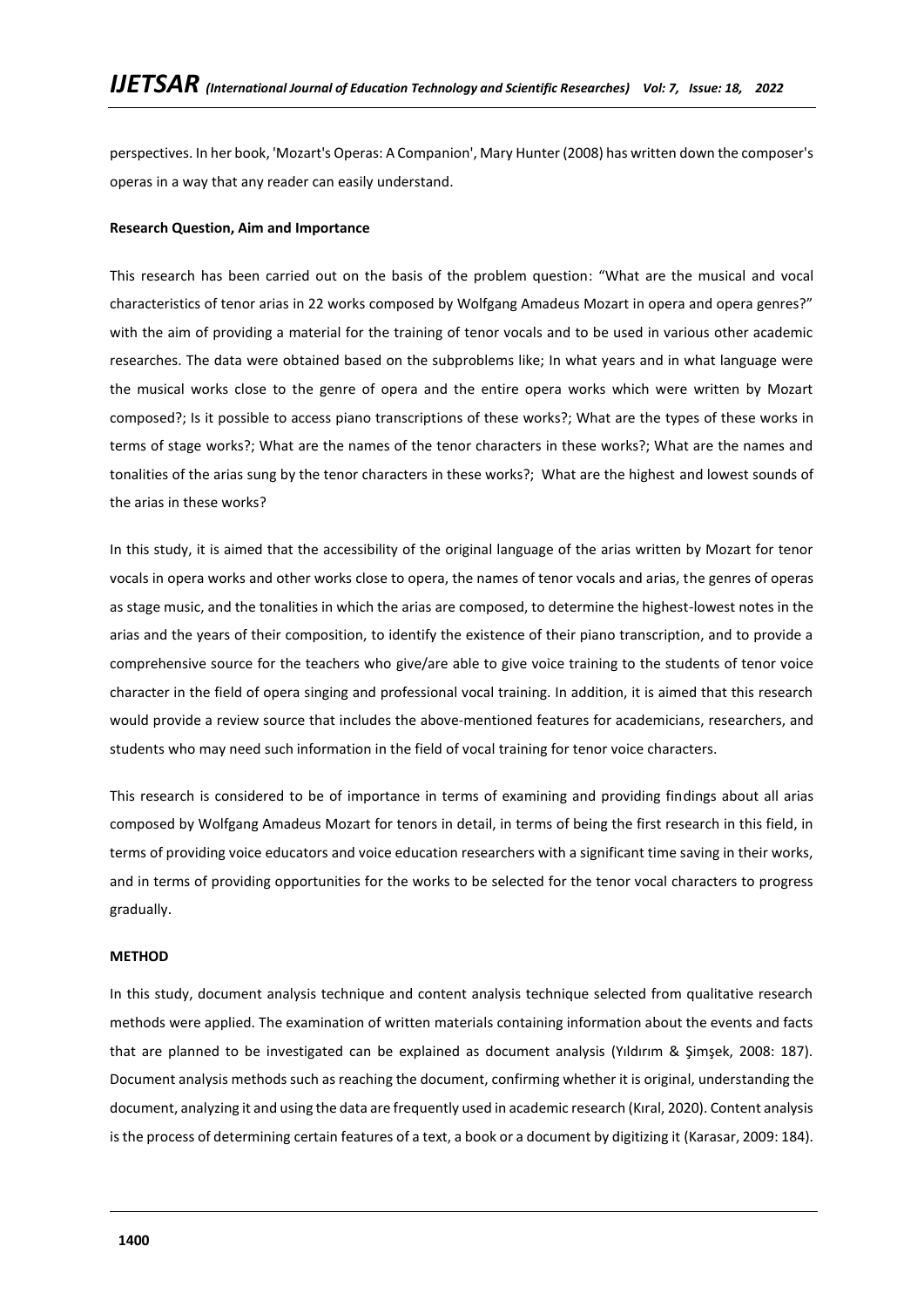# **Data Collection and Obtaining Data**

Setting off from the main concept of "opera", which is the main area of this research, the printed resources within the scope of opera and the literature available on the internet such as virtual books, articles, etc. were collected and reviewed. After the literature review, publications and sources that are able to contribute to the research have been selected from reliable sources. This process and situation also reveals the limitations of the research. After review, it has been found that there are about 2 or 3 opera texts presented in different editions for each opera of the composer. It has been found that the more known operas in the music world have an average of 4 or 5 opera texts. These texts were examined in the direction of the problem of the research. The data that could provide support for the variables (high and low sound limits of arias, the name of the tenor vocalist and the aria, the types of operas as stage music, the tonalities in which the arias are composed, the year of composition, the language that the work was composed in, the status of the piano transcription, etc.) that the research aimed to examine were placed in the opera review form created by the researcher, by processing them with numerical values and qualitative definitions. In this way, the data of the research was collected.

## **Analysis of Data**

The numerical values placed in the Opera review form have been determined by various calculations in terms of the frequency of use of the features they specify and their genre-specific features. During the analysis of opera works, the arias sung by tenor vocalists and the Cavatinas, which can be considered to be equally difficult in terms of musical form structure and vocal performance, were examined. During these analyses, the upper and lower vocal ranges of the arias sung by the tenor characters were written in the necessary place in the form, based on the note codes in Figure-1 given below.



**Figure 1.** Octav Naming and Pitch Notation (https://www.liveabout.com/pitch-notation-and-octave-naming-2701389)

During the analysis of the research, abbreviated ciphers were used for the practical writing of the tonal spellings of musical works according to the universal music rules. These short writing styles can be used for every instrument and piece. This usage is given in Table 1 below.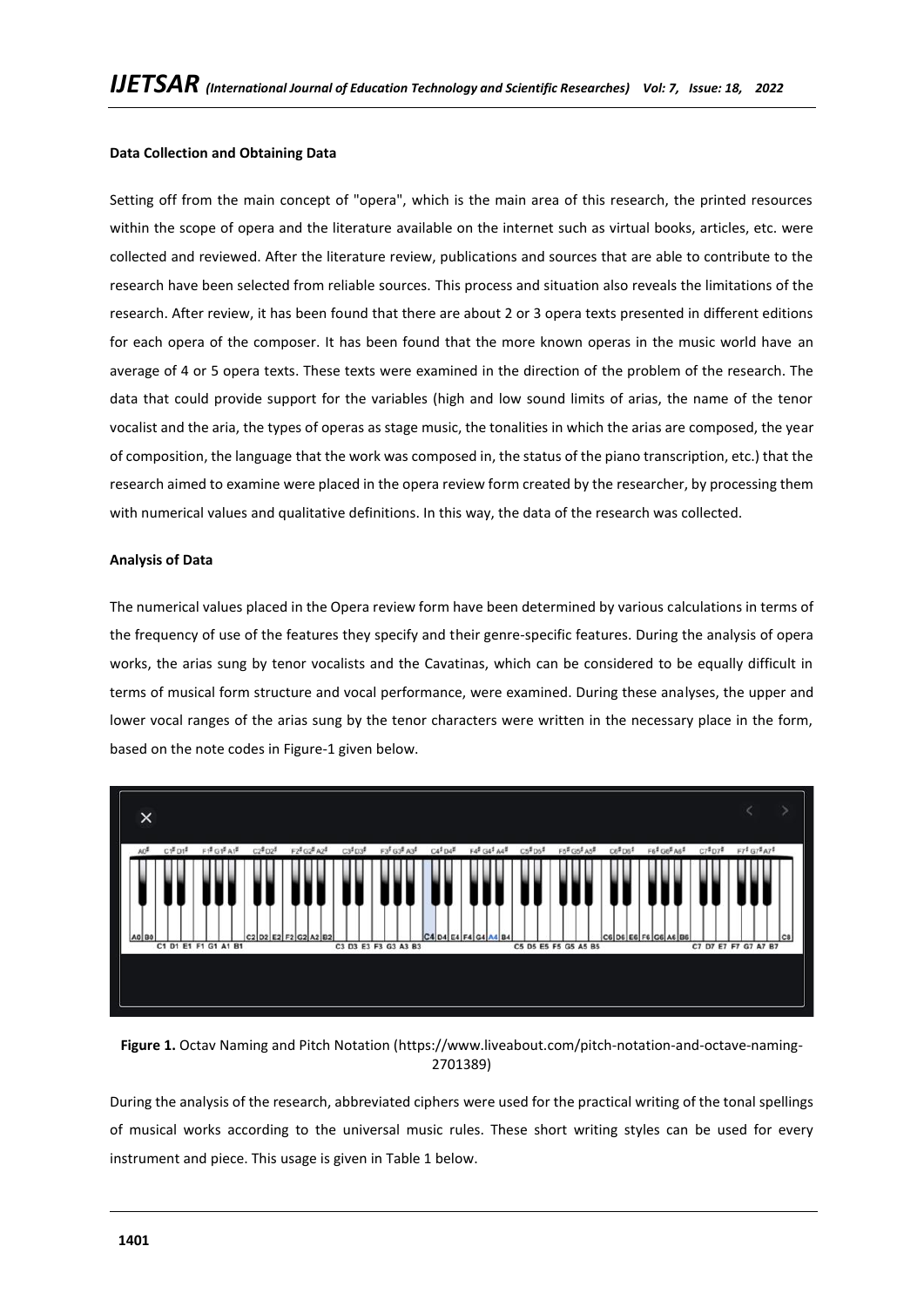| <b>Practical writing of chords</b> |                          |                 |                          |
|------------------------------------|--------------------------|-----------------|--------------------------|
| Tune                               | <b>Practical writing</b> | Tune            | <b>Practical writing</b> |
| La Major                           | A                        | La Minor        | Am                       |
| Si Major                           | B                        | Si Minor        | <b>Bm</b>                |
| Do Major                           | C                        | Do Minor        | $\mathsf{C}$ m           |
| Re Major                           | D                        | <b>Re Minor</b> | <b>Dm</b>                |
| Mi Major                           | Ε                        | Mi Minor        | Em                       |
| Fa Major                           | F                        | Fa Minor        | Fm                       |
| Sol Major                          | G                        | Sol Minor       | Gm                       |
| La Flat Major                      | Lab                      | La sharp Minor  | $L$ a#m                  |
| Do Sharp Major                     | Do#                      | Si Flat Minor   | Sibm                     |

# **Table 1.** Practical Writing of Chords

# **FINDINGS**

W.A. Mozart's operas and stage music works close to the opera genre were obtained from printed publications and academic websites that provide information by providing references. The necessary findings are presented in tables below.

|                | <b>Table 2.</b> W.A. Mozart's Opera, Year of Composition Operas and Original Language List |                            |                          |  |
|----------------|--------------------------------------------------------------------------------------------|----------------------------|--------------------------|--|
|                | W. A. Mozart's Opera List                                                                  | <b>Year of Composition</b> | <b>Original Language</b> |  |
| $\mathbf{1}$   | Apollo et Hyacinthus-KV38                                                                  | 1767                       | Latin                    |  |
| $\overline{2}$ | Die Schuldigkeit des ersten Gebots-KV35                                                    | 1767                       | German                   |  |
| 3              | Bastien and Bastienne-KV50                                                                 | 1768                       | German                   |  |
| 4              | La Finta Semplice-KV51                                                                     | 1768                       | Italian                  |  |
| 5              | Mitridate Re di Ponto-KV87                                                                 | 1770                       | Italian                  |  |
| 6              | Ascanio in Alba-KV111                                                                      | 1771                       | Italian                  |  |
| $\overline{7}$ | Il sogno di Scipione-KV126                                                                 | 1772                       | Italian                  |  |
| 8              | Lucio Silla-KV135                                                                          | 1772-1773                  | Italian                  |  |
| 9              | Thamos König in Aegypten-KV345                                                             | 1773                       | Italian                  |  |
| 10             | Il Re Pastore-KV208                                                                        | 1775                       | Italian                  |  |
| 11             | Di Gartnerin Aus Liebe-KV191                                                               | 1775                       | German                   |  |
| 12             | Idomeneo re di Creta-KV366                                                                 | 1780                       | Italian                  |  |
| 13             | Zaide-KV344                                                                                | 1780                       | German                   |  |
| 14             | Die Entfuhrung Aus Dem Serail-KV384                                                        | 1781-1782                  | German                   |  |
| 15             | Loca del Cairo-KV422                                                                       | 1783                       | Italian                  |  |
| 16             | Lo Sposo Deluso-KV430                                                                      | 1783                       | Italian                  |  |
| 17             | Der Schauspieldirektor-KV486                                                               | 1786                       | German                   |  |
| 18             | Le Nozze di Figaro-KV492                                                                   | 1786                       | Italian                  |  |
| 19             | Don Giovanni-KV527                                                                         | 1787                       | Italian                  |  |
| 20             | Cosi Fan Tutte-KV588                                                                       | 1789                       | Italian                  |  |
| 21             | Die Zauberflote-KV620                                                                      | 1791                       | German                   |  |
| 22             | La Clemanza di Tito-KV621                                                                  | 1791                       | Italian                  |  |

**Table 2.** W.A. Mozart's Opera, Year of Composition Operas and Original Language List

Table 2 shows that Mozart started composing opera and stage music works close to the opera type in 1767 and continued until 1791, the year he died. Mozart composed an average of 1 or 2 operas almost every year. It has been determined that the languages in which these works are written are Italian (14), German (7 pieces) and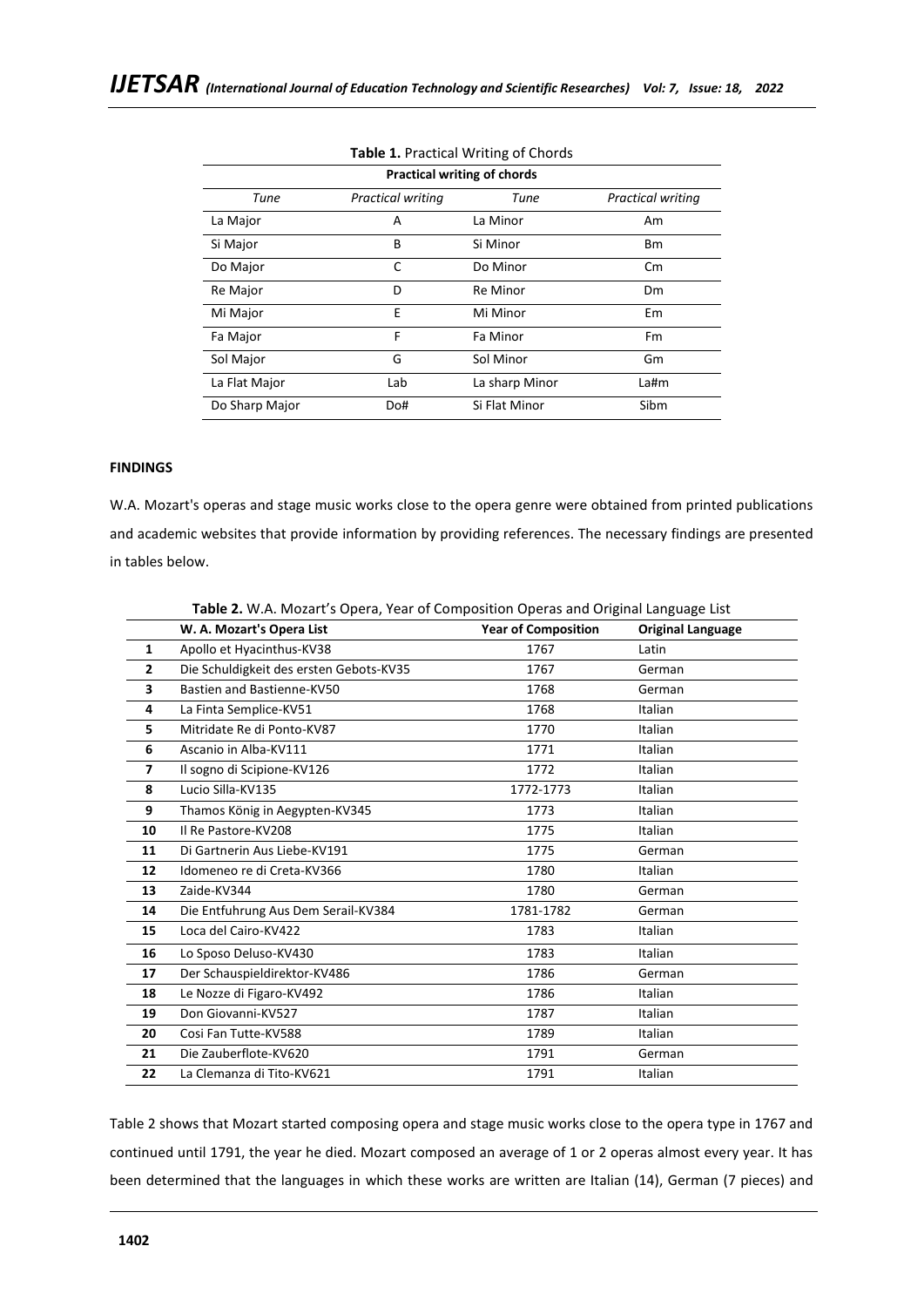Latin (1 piece), in order of quantity. The encyclopedia prepared by Eisen and Keefe on Mozart and the data on some websites that provide specific academic data were taken into account in determining the types of works that are close to Mozart's opera and opera genre (2006: 638-639).

|                | <b>Tenor Arias From W.A.Mozart's Operas</b> |                            |
|----------------|---------------------------------------------|----------------------------|
|                | Opera                                       | <b>Piano Transcription</b> |
| $\mathbf{1}$   | Apollo et Hyacinthus-KV38                   | not available              |
| $\overline{2}$ | Die Schuldigkeit des ersten Gebots-KV35     | not available              |
| 3              | Bastien and Bastienne-KV50                  | available                  |
| 4              | La Finta Semplice-KV51                      | not available              |
| 5              | Mitridate Re di Ponto-KV87                  | not available              |
| 6              | Ascanio in Alba-KV111                       | not available              |
| 7              | Il sogno di Scipione-KV126                  | not available              |
| 8              | Lucio Silla-KV135                           | not available              |
| 9              | Thamos König in Aegypten-KV345              | available                  |
| 10             | Il Re Pastore-KV208                         | not available              |
| 11             | Di Gartnerin Aus Liebe-KV191                | available                  |
| 12             | Idomeneo re di Creta-KV366                  | available                  |
| 13             | Zaide-KV344                                 | available                  |
| 14             | Die Entfuhrung Aus Dem Serail-KV384         | available                  |
| 15             | Loca del Cairo-KV422                        | available                  |
| 16             | Lo Sposo Deluso-KV430                       | not available              |
| 17             | Der Schauspieldirektor-KV486                | available                  |
| 18             | Le Nozze di Figaro-KV492                    | available                  |
| 19             | Don Giovanni-KV527                          | available                  |
| 20             | Cosi Fan Tutte-KV588                        | available                  |
| 21             | Die Zauberflote-KV620                       | available                  |
| 22             | La Clemanza di Tito-KV621                   | available                  |
|                |                                             |                            |

**Table 3.** List of W.A.Mozart's Operas and Piano Transcription States of Operas

Table 3 shows that the piano transcriptions of 13 of Mozart's operas and opera-like works are accessible, and the piano transcriptions of 9 of them are not.

| <b>Table 4.</b> List of W.A.Mozart's Operas, Kinds of Operas and Names of Tenor Characters |               |                        |
|--------------------------------------------------------------------------------------------|---------------|------------------------|
| W. A. Mozart's Opera List                                                                  | Kind of Opera | <b>Tenor Character</b> |

|              | W. A. Mozart's Opera List          | Kind of Opera                | Tenor Character      |
|--------------|------------------------------------|------------------------------|----------------------|
| 1            | Apollo et Hyacinthus               | Intermezzo                   | <b>Oebalus</b>       |
| $\mathbf{2}$ | Die Schuldigkeit des ersten Gebots | Geistliches Singspiel-       | Christgeist          |
|              |                                    | Sacred Drama                 |                      |
| 3            | <b>Bastien and Bastienne</b>       | Singspiel                    | <b>Bastien</b>       |
| 4            | La Finta Semplice                  | Opera Buffa                  | Fracasso             |
| 5            | Mitridate Re di Ponto              | Opera Seria                  | <b>Mitridates</b>    |
| 6            | Ascanio in Alba                    | Festa teatrale               | Aceste               |
| 7            | Il sogno di Scipione               | Azione teatrale              | Scipione             |
|              |                                    |                              | Publio               |
| 8            | Lucio Silla                        | Opera Seria                  | Lucia Silla          |
|              |                                    |                              | Aufidio              |
| 9            | Thamos König in Aegypten           | <b>Historical Dram Music</b> | for only choir       |
| 10           | Il Re Pastore                      | Dramatisches festspiel-      | Agenore              |
|              |                                    | Serenata                     | Alessandro           |
| 11           | Di Gartnerin Aus Liebe             | Opera Buffa                  | Do Anchise           |
|              |                                    |                              | <b>Graf Belfiore</b> |
|              |                                    |                              |                      |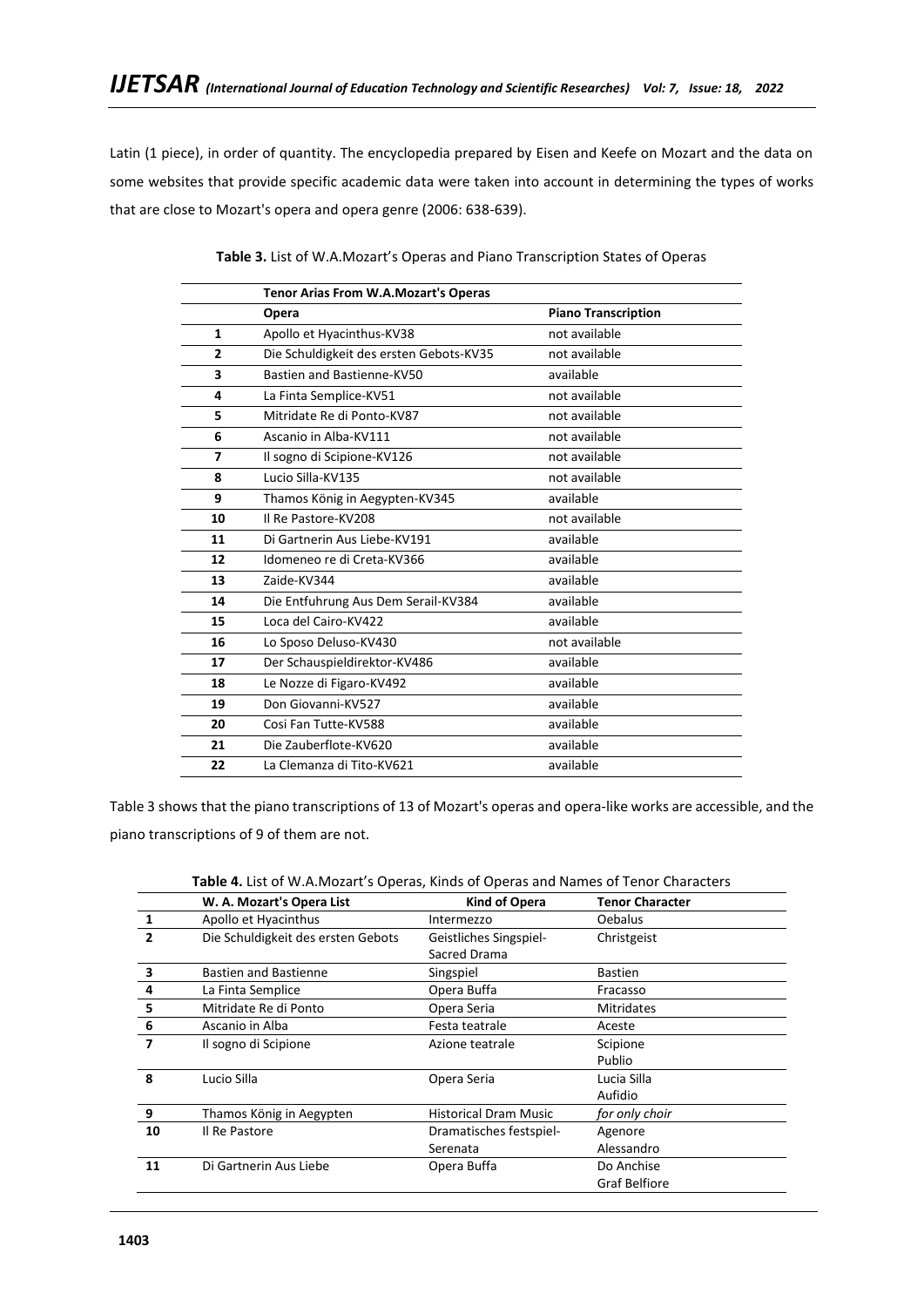| 12 | Idomeneo re di Creta          | Drama Per Musica      | Idamante                     |
|----|-------------------------------|-----------------------|------------------------------|
|    |                               |                       | Arbace                       |
|    |                               |                       | Idomeno                      |
| 13 | Zaide                         | Singspiel             | Gomatz                       |
| 14 | Die Entfuhrung Aus Dem Serail | Singspiel             | Belmonte                     |
| 15 | Loca del Cairo                | Opera Buffa           | Biondello (Fabrice),         |
|    |                               |                       | Calandrino (he has not aria) |
|    |                               |                       |                              |
| 16 | Lo Sposo Deluso               | Opera Buffa           | Don Asdrubale                |
|    |                               |                       | Pulcherio                    |
| 17 | Der Schauspieldirektor        | Singspiel-Comic Opera | <b>Monsieur Vogelsang</b>    |
| 18 | Le Nozze di Figaro            | Opera Buffa           | <b>Basillio</b>              |
| 19 | Don Giovanni                  | Opera Buffa           | Don Ottovio                  |
| 20 | Cosi Fan Tutte                | Opera Buffa           | Ferrando                     |
| 21 | Die Zauberflote               | Singspiel             | Tamino                       |
| 22 | La Clemanza Di Tito           | Opera Seria           | Tito (Titus)                 |
|    |                               |                       |                              |

Table 4 shows that 7 of Mozart's operas and works close to the opera genre are opera buffa, 5 are singspiel, 2 are serious operas, and the rest are from various other genres. Some of the opera genres were obtained from the book named "Mozart" by the author named Julian Rushton and from internet sources that provide academic data by giving sources (2006: 254-255).

|                | W. A. Mozart's Opera List           | Aria name                                 | <b>Tune</b> |
|----------------|-------------------------------------|-------------------------------------------|-------------|
| $\mathbf{1}$   | Apollo et Hyacinthus-KV38           | Ut navis in aequore luxuirante per montes | Eb          |
| $\overline{2}$ | Die Schuldigkeit des ersten Gebots- | Mit Jammer muss ich schauen               | C           |
|                | <b>KV35</b>                         | Jener Donnerworte Kraft                   | Eb          |
|                |                                     | Manches Uebel will zuweilen               | <b>Bb</b>   |
| 3              | Bastien and Bastienne-KV50          | Grossen dank dir abzustatten              | C           |
|                |                                     | Geh du sagst mireine fabel                | G           |
|                |                                     | Meiner liebsten schöne wangen             | A           |
| 4              | La Finta Semplice-KV51              | Guarda la Donna in viso                   | G           |
|                |                                     | In voi belle e leggiadria se talor        | <b>Bb</b>   |
|                |                                     | Nelle guerre d'amore non val sempre       | D           |
| 5              | Mitridate Re di Ponto-KV87          | Se di Lauri il Crine Adorno               | G           |
|                |                                     | Quel ribelle e queli ingrato              | D           |
|                |                                     | Tu che fe delmi sei                       | <b>Bb</b>   |
|                |                                     | Gia di pieta mi spoglio                   | C           |
|                |                                     | Vado incontro al fato estremo             | F           |
| 6              | Ascanio in Alba-KV111               | Sento, che il cor mi dice                 | A           |
|                |                                     | Per la gioia in questo seno               | <b>Bb</b>   |
| $\overline{ }$ | Il sogno di Scipione-KV126          | Risolver non osa (Scipione)               | F           |
|                |                                     | Se vuoi che te raccolgano (Publio)        | Bb          |
|                |                                     | Quercia annosa (Publio)                   | F.          |
|                |                                     | Di che sei l'arbitra (Scipione)           | <b>Bb</b>   |
| 8              | Lucio Silla-KV135                   | Il Desio di Vendetta (Lucia Silla)        | D           |
|                |                                     | Guerrier, che d'un acciaro (Aufidio)      | C           |
|                |                                     | D'ogni piate mii spoglia (Lucia Silla)    | C           |
| 9              | Thamos König in Aegypten-KV345      | There is not any solo song                |             |
| 10             | Il Re Pastore-KV208                 | Si Spande al sole in faccia (Alessandro)  | D           |
|                |                                     | Per me Rispondete (Agenore)               | G           |
|                |                                     | Se vincendo vi rendo felici (Alessandro)  | F           |
|                |                                     | Sol puo dir, Come si trova (Agenore)      | Cm          |
|                |                                     | Voi che fausti ognor donate (Alessandro)  | C           |
| 11             | Di Gartnerin Aus Liebe-KV191        | Welch ein reiz in diesem bilde            | Eb          |
|                |                                     |                                           |             |

**Table 5.** List of W.A.Mozart's Operas, Arias and Tunes of Arias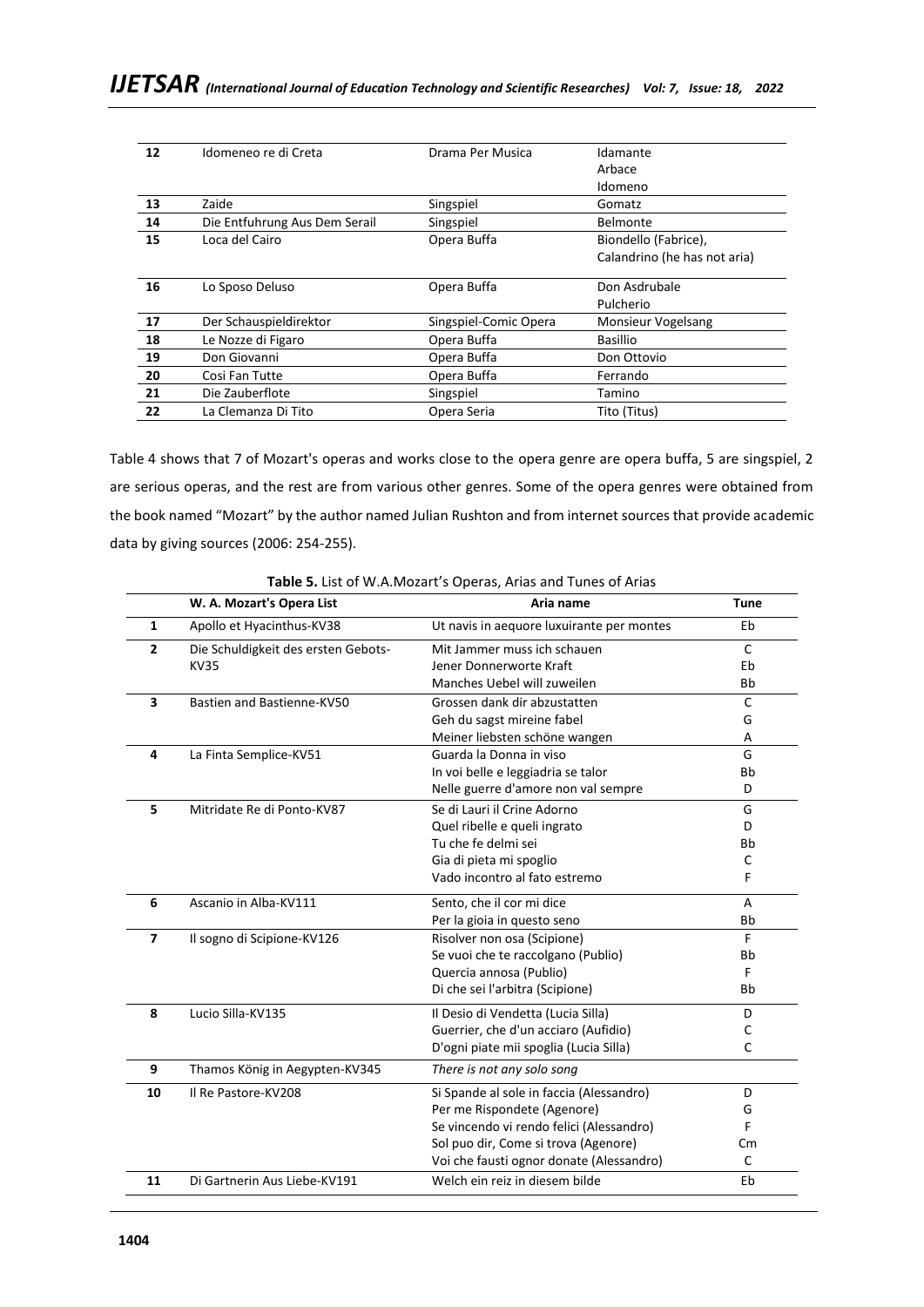| 12 | Idomeneo re di Creta-KV366    | Non ho calpa (Idamante)                 | <b>Bb</b> |
|----|-------------------------------|-----------------------------------------|-----------|
|    |                               | Sventurata Sidon (Arbace)               | А         |
|    |                               | <b>Fuor Del Mar</b>                     | D         |
|    |                               | Torna la pace al core (Idomeneo)        | <b>Bh</b> |
| 13 | 7aide-KV344                   | Rase, Schicksal                         | Bb        |
| 14 | Die Entfuhrung Aus Dem Serail | Hier soll ich dich dennsehen            | C         |
|    | -KV384                        | Costanze O wie ängstlich                | A         |
|    |                               | Wenn der Freude Thranen fliessen        | Bb        |
|    |                               | Ich baue ganz auf deine Starke          | Bb        |
| 15 | Loca del Cairo-KV422          | A tant de can deur (Fabrice)            | Bb        |
| 16 | Lo Sposo Deluso-KV430         | Dove mai trovar quel eiglio (Pulcherio) | G         |
| 17 | Der Schauspieldirektor-KV486  | There is not any solo song for tenor    | Bb        |
| 18 | Le Nozze di Figaro-KV492      | In guegli anni, in cni val poco         | <b>Bb</b> |
| 19 | Don Giovanni-KV527            | Dalla sua pace                          | G         |
|    |                               | Il mio Tesero intanto                   | Bb        |
| 20 | Cosi Fan Tutte-KV588          | Un aura amarosa                         | A         |
|    |                               | Ah lo veggio quel anima bella           | Bb        |
|    |                               | Tradito Schernito (Cavatine)            | C         |
| 21 | Die Zauberflote-KV620         | Dies Bildnis ist bezaubernd schön       | Eb        |
| 22 | La Clemanza di Tito-KV621     | Del piu sublime soglio                  | G         |
|    |                               | Ah se fosse intorno al trono            | D         |
|    |                               | Se al imperio amici dei                 | Вh        |
|    |                               |                                         |           |

In Table 5, the tonalities of a total of 53 arias and cavatinas close to aria types in Mozart's 22 operas and works close to opera are given. It can be seen that 17 of them are in the tonalities of Bb, 8 of them C, 6 of them D, 6 of them G, 5 of them A, 4 of them Eb, 4 of them F and one of them Cm.

| Table 6. List of W.A.Mozart's Operas, Arias Tunes, Lowest and Highest Tunes |  |
|-----------------------------------------------------------------------------|--|
|-----------------------------------------------------------------------------|--|

|              | W. A. Mozart's Opera List           | Aria name                           | Lowest         | <b>Highest tune</b> |
|--------------|-------------------------------------|-------------------------------------|----------------|---------------------|
|              |                                     |                                     | tune           |                     |
| 1            | Apollo et Hyacinthus-KV38           | Ut navis in aequore luxuirante per  | E4b            | A5 <sub>b</sub>     |
|              |                                     | montes                              |                |                     |
| $\mathbf{z}$ | Die Schuldigkeit des ersten Gebots- | Mit Jammer muss ich schauen         | D <sub>4</sub> | G5                  |
|              | <b>KV35</b>                         | Jener Donnerworte Kraft             | C <sub>4</sub> | A5b                 |
|              |                                     | Manches Uebel will zuweilen         | E4             | G5                  |
| 3            | Bastien and Bastienne-KV50          | Grossen dank dir abzustatten        | C <sub>4</sub> | A <sub>5</sub>      |
|              |                                     | Geh du sagst mireine fabel          | F4#            | F <sub>5</sub>      |
|              |                                     | Meiner liebsten schöne wangen       | D4#            | F5#                 |
| 4            | La Finta Semplice-KV51              | Guarda la Donna in viso             | D <sub>4</sub> | G5                  |
|              |                                     | In voi belle e leggiadria se talor  | F4             | G5                  |
|              |                                     | Nelle guerre d'amore non val sempre | D4             | G5                  |
| 5            | Mitridate Re di Ponto-KV87          | Se di Lauri il Crine Adorno         | C <sub>4</sub> | C <sub>6</sub>      |
|              |                                     | Quel ribelle e queli ingrato        | C <sub>4</sub> | A5                  |
|              |                                     | Tu che fe delmi sei                 | C <sub>4</sub> | C <sub>6</sub>      |
|              |                                     | Gia di pieta mi spoglio             | D <sub>4</sub> | A5                  |
|              |                                     | Vado incontro al fato estremo       | C4             | C <sub>6</sub>      |
| 6            | Ascanio in Alba-KV111               | Sento, che il cor mi dice           | A4#            | C6#                 |
|              |                                     | Per la gioia in questo seno         | D4             | G5                  |
| 7            | Il sogno di Scipione-KV126          | Risolver non osa (Scipione)         | D <sub>4</sub> | B <sub>5</sub> b    |
|              |                                     | Se vuoi che te raccolgano (Publio)  | F4             | C <sub>6</sub>      |
|              |                                     | Quercia annosa (Publio)             | F4             | B <sub>5</sub> b    |
|              |                                     | Di che sei l'arbitra (Scipione)     | D4             | C <sub>6</sub>      |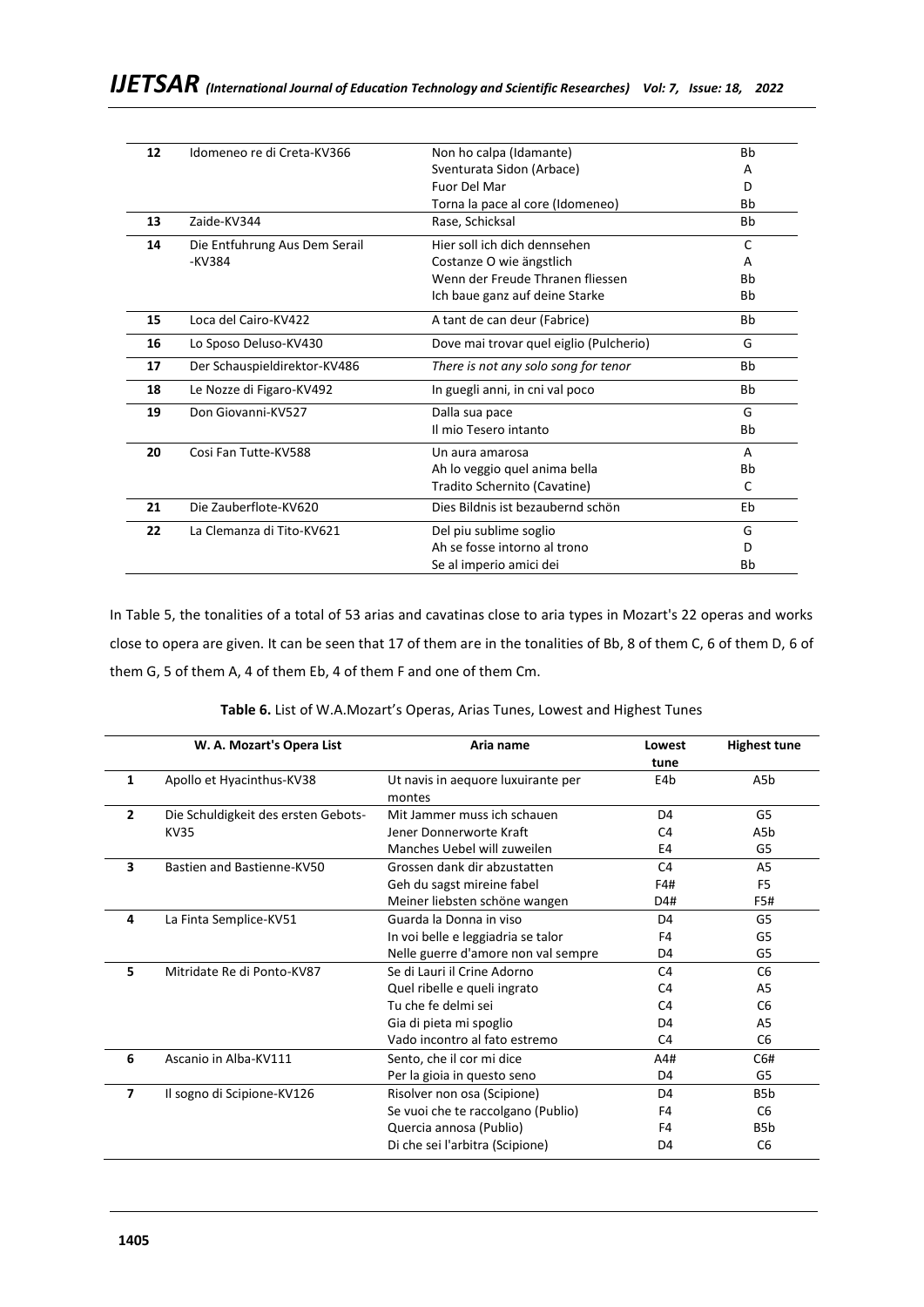| 8  | Lucio Silla-KV135              | Il Desio di Vendetta (Lucia Silla)       | D4             | G5               |
|----|--------------------------------|------------------------------------------|----------------|------------------|
|    |                                | Guerrier, che d'un acciaro (Aufidio)     | D <sub>4</sub> | G5               |
|    |                                | D'ogni piate mii spoglia (Lucia Silla)   | C <sub>4</sub> | A <sub>5</sub>   |
| 9  | Thamos König in Aegypten-KV345 | There is not any solo song               |                |                  |
| 10 | Il Re Pastore-KV208            | Si Spande al sole in faccia (Alessandro) | E4             | G5               |
|    |                                | Per me Rispondete (Agenore)              | D4             | G5               |
|    |                                | Se vincendo vi rendo felici (Alessandro) | C <sub>4</sub> | A <sub>5</sub>   |
|    |                                | Sol puo dir, Come si trova (Agenore)     | D4             | G5               |
|    |                                | Voi che fausti ognor donate              | B <sub>3</sub> | A <sub>5</sub>   |
|    |                                | (Alessandro)                             |                |                  |
| 11 | Di Gartnerin Aus Liebe-KV191   | Welch ein reiz in diesem bilde           | D <sub>4</sub> | G5               |
| 12 | Idomeneo re di Creta-KV366     | Non ho calpa (Idamante)                  | E4             | A5               |
|    |                                | Sventurata Sidon (Arbace)                | E4             | A <sub>5</sub>   |
|    |                                | Fuor Del Mar                             | E4             | G5               |
|    |                                | Torna la pace al core (Idomeneo)         | F4             | A <sub>5</sub>   |
| 13 | Zaide-KV344                    | Rase, Schicksal                          | F4             | B5b              |
| 14 | Die Entfuhrung Aus Dem Serail- | Hier soll ich dich dennsehen             | G4             | A <sub>5</sub>   |
|    | <b>KV384</b>                   | Costanze O wie ängstlich                 | E4             | A <sub>5</sub>   |
|    |                                | Wenn der Freude Thranen fliessen         | C <sub>4</sub> | A5b              |
|    |                                | Ich baue ganz auf deine Starke           | E4b            | B <sub>5</sub> b |
| 15 | Loca del Cairo-KV422           | A tant de can deur (Fabrice)             | F4             | G5               |
| 16 | Lo Sposo Deluso-KV430          | Dove mai trovar quel eiglio (Pulcherio)  | D4             | F5#              |
| 17 | Der Schauspieldirektor-KV486   | There is not any solo song for tenor     | C <sub>4</sub> | A <sub>5</sub>   |
| 18 | Le Nozze di Figaro-KV492       | In guegli anni, in cni val poco          | E4             | G5               |
| 19 | Don Giovanni-KV527             | Dalla sua pace                           | D4             | G5               |
|    |                                | Il mio Tesero intanto                    | D <sub>4</sub> | A <sub>5</sub>   |
| 20 | Cosi Fan Tutte-KV588           | Un aura amarosa                          | D <sub>4</sub> | A5               |
|    |                                | Ah lo veggio quel anima bella            | F4             | B <sub>5</sub> b |
|    |                                | Tradito Schernito (Cavatine)             | F4             | A <sub>5</sub>   |
| 21 | Die Zauberflote-KV620          | Dies Bildnis ist bezaubernd schön        | F4             | A5b              |
| 22 | La Clemanza di Tito-KV621      | Del piu sublime soglio                   | E4             | A5               |
|    |                                | Ah se fosse intorno al trono             | F4#            | A <sub>5</sub>   |
|    |                                | Se al imperio amici dei                  | F4             | A5b              |

In Table 6, it is seen that the most frequently used low voices in arias in Mozart's opera and opera-like works are D4 (16), C4 (10), F4 (10) and E(8), in a descending order, and the most frequently used treble sounds are 4 A5 (17), G5 (16), B5b (5), A5b (5) and C6 (5) in a descending order.

Below is detailed information about the two operatic works of Mozart, which, unlike his other works, did not write a solo aria for the tenor character.

It is known that Mozart's work "Thamos, König in Aegypten" (KV 345 [336a]), which can be described as "choruses for a heroic drama", was originated from a play written by Tobias Philipp Freiherr von Gebler. It is known that Mozart coincidentally composed the music for the play, which was published in Dresden in 1773 and premiered the following year at the Kärntnertortheater in Vienna in April 1774, without notable success. Other sources state that it was premiered and presented in December 1773. (https://de.wikipedia.org/wiki/Thamos,\_König\_in\_Ägyp). In 'Thamos, König in Aegypten', a piece similar to oratoria, only choral works for tenor, soprano, alto and bass voice groups are included.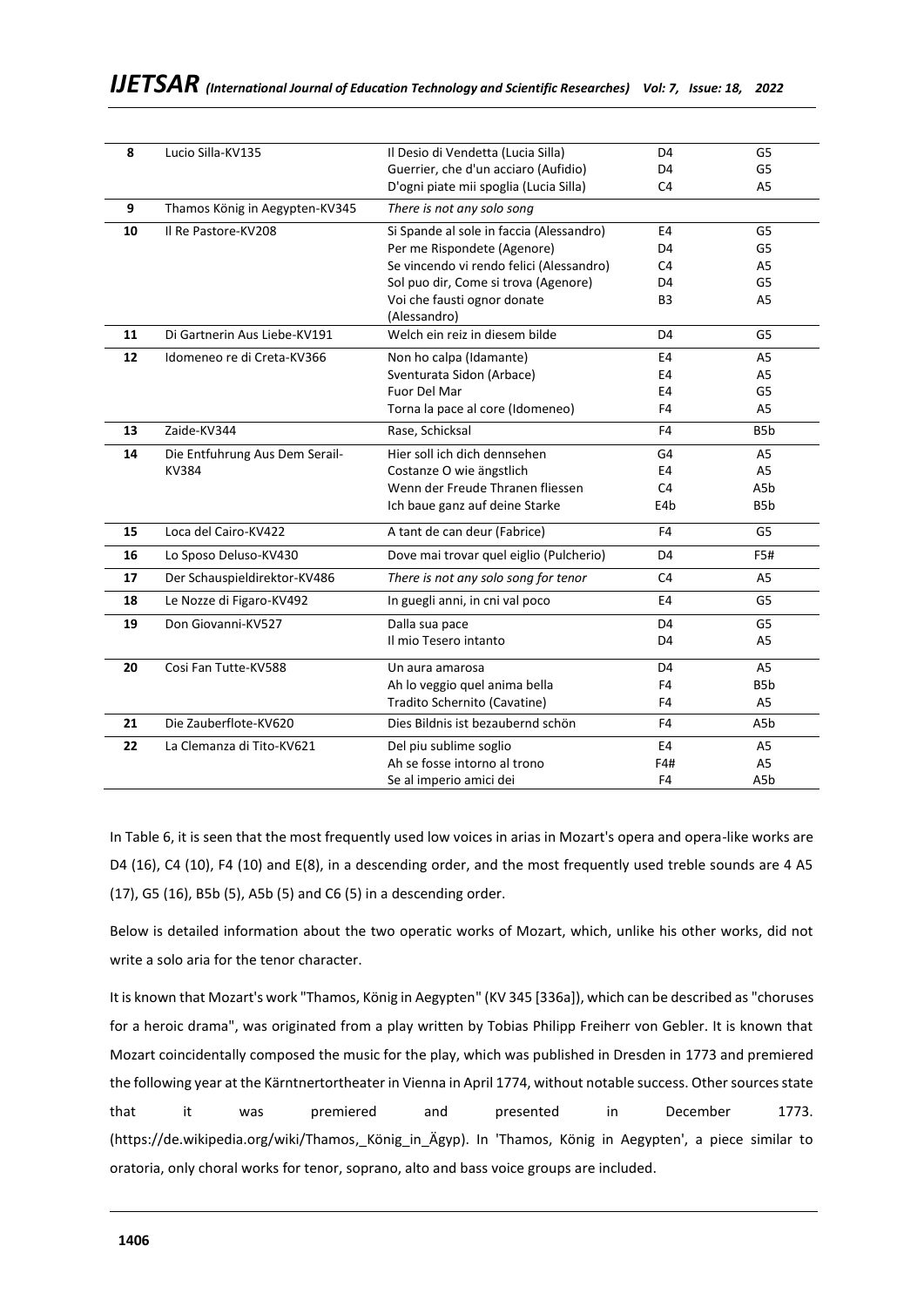"Der Schauspieldirector" (KV 486) is a one-act work by W. A. Mozart in the Singspiel genre. The libretto was written by Johann Gottlieb Stephanie the Younger. It is known that the premiere took place on February 7, 1786 at the Schönbrunn Palace in Vienna. ([https://de.wikipedia.org/wiki/Der\\_Schauspieldirektor\)](https://de.wikipedia.org/wiki/Der_Schauspieldirektor). In this piece, a solo tenor character was included, but a solo aria was not composed for a tenor character.

# **CONCLUSION and DISCUSSION**

During the reviews, it was clear that the texts of the operas were published by different publishers and organizations. Some of these publications are original handwritten notes and do not include the name of a publisher, an editor or an institution. 'Werke', 'Edition Peters', 'Breitkoph' and 'Hartel' are some of the publishers and/or publishing institutions that have published opera texts of Mozart. It is seen that some tenor characters have different names in the works, and the characters that exist in some publications do not exist in others due to differences in publishers, editors, or languages (for example, Don Giovanni, the character in the opera Don Giovanni, sometimes written as Don Juan). This may reveal the possibility that some of the opera texts were revised and updated, that they were changed consciously or unconsciously, and that some works that could not be completed by W. A. Mozart were completed by other composers or Mozart's assistants.

The following definitions can be presented regarding the years of composing W. A. Mozart's musical works close to opera and the entire opera genre. In the analysis phase, firstly, the sources written about Mozart's operas in the literature were examined. Based on these sources, the opera list composed by Mozart is given in Table 2 in chronological order of composition. The "KV" codes of the operas are taken from the order known as the Köchel Index and made by Ludwig von Köchel and are listed in accordance with this historical flow. When the frequency of composing of operas is examined, it is seen that Mozart composed one or two operas almost every year, and the flow of opera composition continued at equal time intervals without showing any intensity in any time interval. With this finding, it can be said that Mozart approached the composition of stage music works using opera and vocal music with devotion. Mozart did not move away from the opera genre in his composing works and believed in the necessity of conducting the creation process of these works in a disciplined manner.

The following definitions can be presented regarding the languages in which W. A. Mozart's musical works close to opera and entire opera genres were composed. When the original sources on which the opera texts are printed are examined, it is seen that W.A. Mozart composed mostly works in Italian language. The fact that Italian is easier in terms of song performances compared to other languages due to its language and speech structure has a great effect on this finding. In addition, it is thought that the fact that the operas, for which the works were ordered to be composed, were preferably in Italian, or that the Italian language was preferred by the composer in order to be more suitable for Italian opera singers. It is thought that the reason for the use of German, which is the second language preferred by Mozart after Italian, is due to the fact that German is Mozart's mother tongue. It is thought that the original language of the opera libretto is also effective in choosing the language of the operas.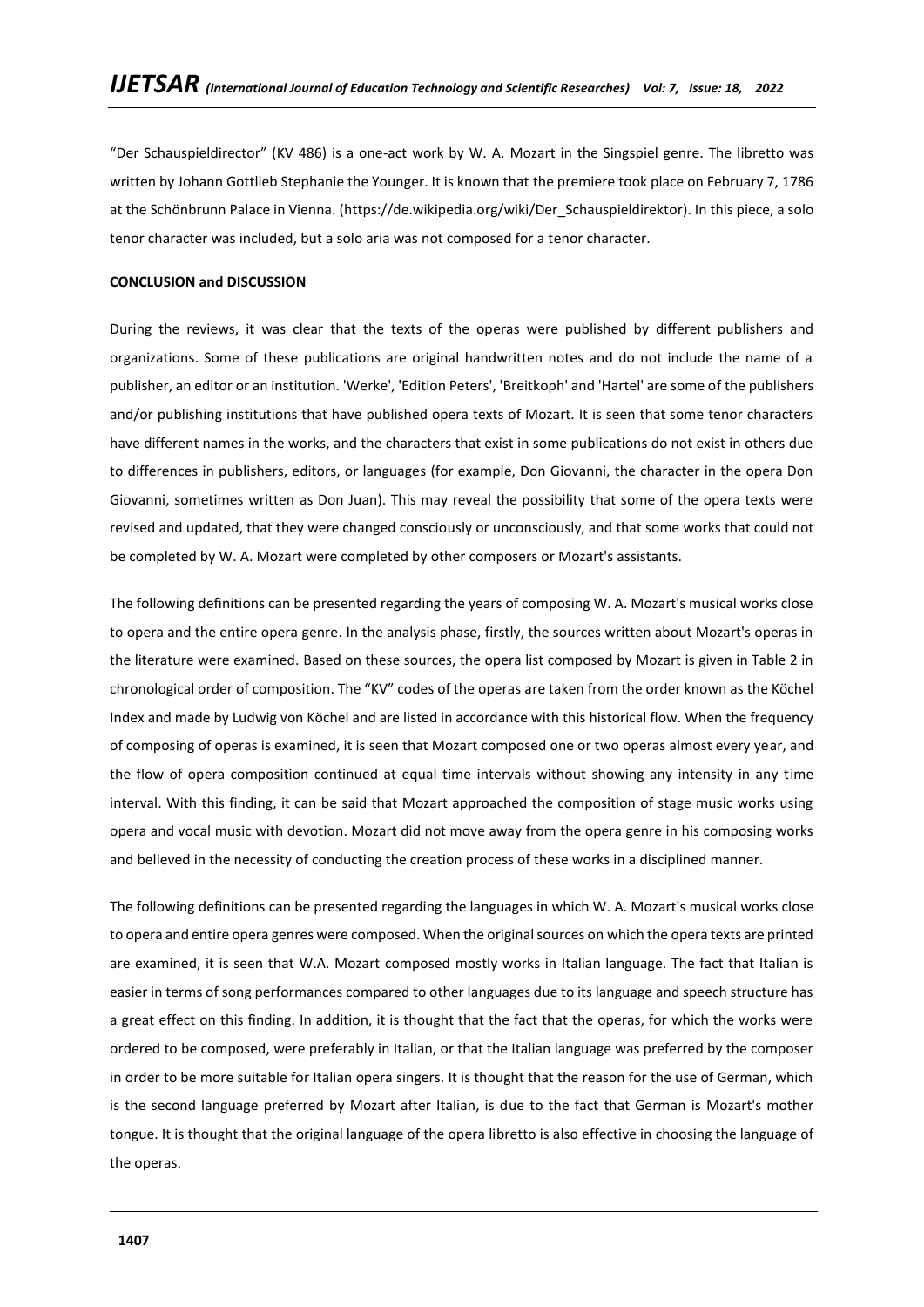The following definitions can be presented regarding the accessibility of piano-accompaniment transcriptions of W. A. Mozart's musical works close to opera and entire opera genres. Some of the composers compose the works they wrote for instruments or vocals with piano accompaniment, and some only with orchestra accompaniment. In some cases, piano accompaniment versions can be recreated for orchestral accompaniment works (for example, stage music works). It is known that these texts' piano versions can be edited by their assistants under the control of the composer at the time the piece was written, and sometimes by expert musicians working in this field after the composer's death. In this respect, when W.A. Mozart's opera works and works close to the opera type are examined in terms of piano accompaniment, it has been determined that 13 works have piano transcriptions and 9 works do not have piano transcriptions. As with every composer, some of Mozart's opera and opera-like works were not successful, so piano versions were not written. It can be said that this is the reason why the piano accompaniments of 9 works could not be found in the screenings made by the researcher.

The following definitions can be presented regarding the genres of W. A. Mozart's entire opera and musical works close to the opera as stage music. At the end of the reviews, it has been determined that 7 of Mozart's operas and works close to the opera genre are opera buffa, 5 are singspiel, 2 are serious operas and the rest are from various other genres. The composer's own preference may have contributed to this finding. In addition, the fact that the composer may have composed in genres popular with opera audiences during his lifetime, that the works must have been written in these genres upon order, and that the publishing houses, organizations and editors who published the works of the composer wrote the works in the genre they determined themselves may have had an impact.

The following definitions of the names and tonalities of arias in W. A. Mozart's musical works close to opera and the entire opera genre can be presented. When the tonalities of the cavatinas, which are close to a total of 53 arias and arias in Mozart's 22 operas and works close to opera, are examined, it was seen that 17 of them were Bb, 8 of them were C, 6 of them were D, 6 of them were G, 5 of them were A, 4 of them were Eb, 4 of them were F and one of them was Cm. It can be said that the variety of major tonalities in the works is related to the harmonic flow that Mozart thought for his works. But it can be seen as an interesting fact that the composer chose the tone of almost all arias and cavatinas in major tonality and only one in minor tonality. This phenomenon can be associated with the composer's musical preference for major tonalities for his vocal works, the majority of his operas (especially the more popular ones) being in the opera buffa type, the need for a more energetic and cheerful feeling in terms of musical perception, and the fact that what is meant to be told in these works is more suitable for major tonality.

The following definitions can be presented regarding the lowest and highest notes of arias in W. A. Mozart's musical works that are close to opera and the entire opera genre. It has been seen that some of the low voices most frequently used in arias in Mozart's operas and opera-like works are D4 (16), C4 (10), F4 (10) and E4 (8). It has been observed that some of the most frequently used treble sounds are A5 (17), G5 (16), B5b (5), A5b (5) and C6 (5). When the works are considered in terms of low sound limits, it is seen that the vocal characteristics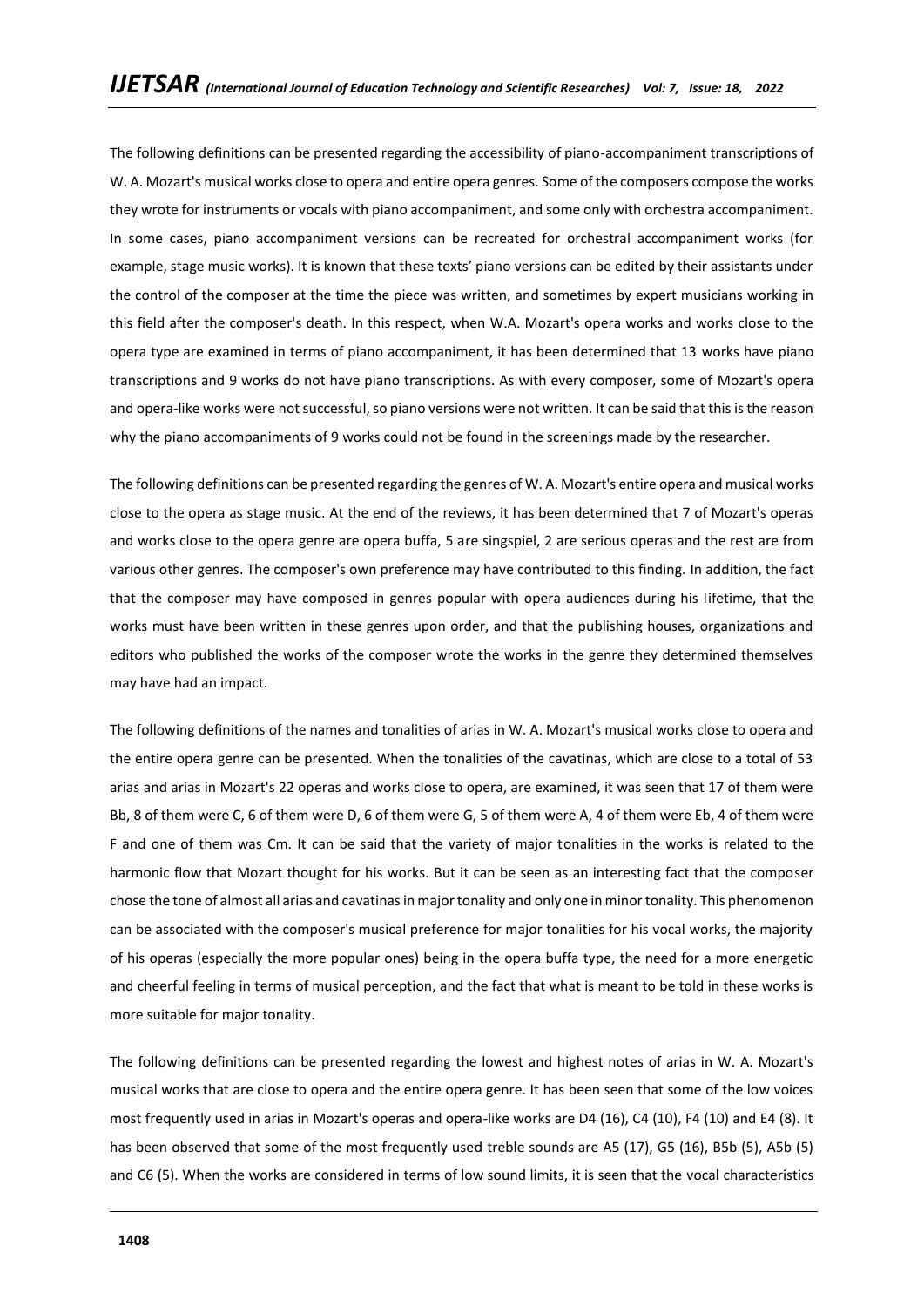of the tenor characters were followed very carefully by the composer. When the general vocal range is examined, it can be seen that it does not exceed 2 octaves, and when it is considered in terms of treble voice limits, tenor characters have the features that they can use their vocal abilities and limits comfortably. The reason for this is that the general vocal characteristics of musically different voice characters are well known by the composer, providing opportunities for the performers with a certain voice technique to sing the works easily without the need for very wide vocal limits.

# **RECOMMENDATIONS**

There are publications listed by determining the names and composers of the arias in the operas in the classical music repertoire. However, in this research, unlike other studies, Mozart's opera works and musical works close to the opera genre were examined in detail. In addition, the most reliable data sources that could be obtained, were scanned due to the fact that historically the sources have reached the present day from the 1700s.

Thanks to the increase in the study of particular researches for composers who compose vocal music works, and the methodicalization of these researches, the way for voice educators to use their time more practically and beneficially will able to be possible, and students who are studying in this field will be able to examine the works that they can practice on during their vocal training and will be able to reach the necessary and supportive gains in terms of academic knowledge and artistic performances.

Some opera texts have undergone various changes from the beginning to the present. Some of these changes are the shortening of some scenes and works, the completion of the works by different people because they could not be completed by the composer, and the changing of the voice types of some characters in the works. Due to the fact that there are not enough institutions to follow these processes and there are different editions of the opera texts, some parts of the composers' works that are not clear and suspicious can be encountered. It is thought that these possible differences may create confusion in terms of the right performance and the desire to reach the right information. It is an important requirement to identify and examine such works, to explain or publish their correct and clear editions.

Mozart composed his operas in different languages. During the composing process, he may have chosen different licenses for many reasons. Each language, with its unique structure, can shape melodies musically and also guide vocal performances. For this reason, performing and publishing the works in their original language can be seen as one of the points to be considered.

Since some of Mozart's operas do not have original piano accompaniments, these works cannot be sung with piano accompaniment and cannot be included in vocal training repertoires and concerts. All of Mozart's operas should be produced with piano accompaniment by various official/unofficial institutions, organizations, associations or individual initiatives. In this way, all his works will be performed more and new repertoires will be added to vocal training studies.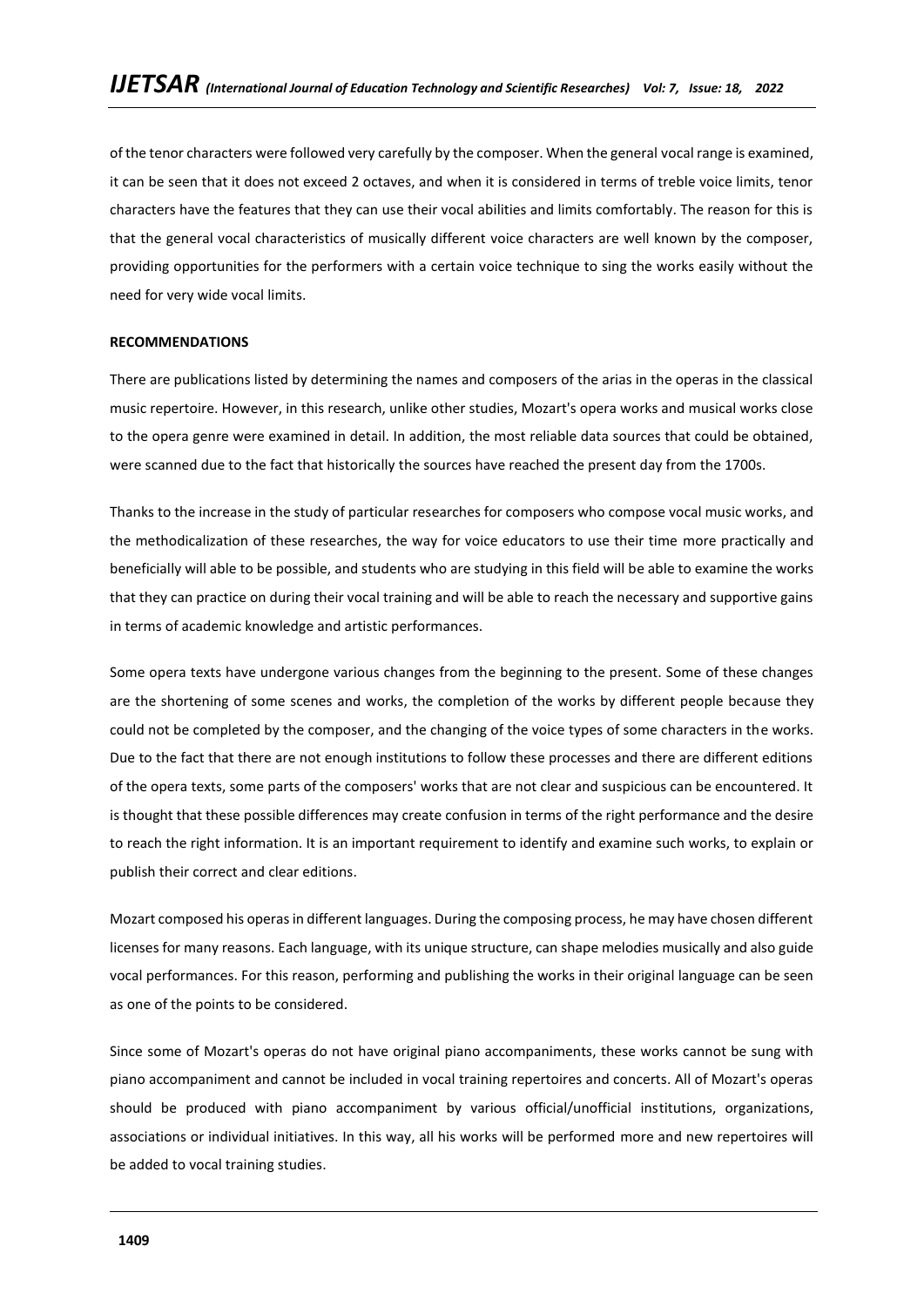# **ETHICAL TEXT**

In this article, journal writing rules, publishing principles, research and publishing ethics rules, journal ethics rules are followed. The author are responsible for all kinds of violations related to the article.

**Author(s) Contribution Rate:** The author's contribution to this article is 100%.

#### **REFERENCES**

Ammer, C. (2004). *The facts on file dictionary of music*. Facts on file, Inc.

- Apel, W. (1974). *Harvard dictionary of music*. The Belknap Press of Harvard University Press.
- Aycan, K., & Neimetzade, E. (2018). Investigation of breath and tone exercises in opera art oriented voice training and analysis of its physical features. In G. Mıhladız (Ed.), *Academic Research in Educational Sciences* (pp.

229-251). Gece Kitaplığı Publication.

Aydın O'Dwyer, P. (2015). *Opera Kitabı*. Akılçelen Publishing.

Cairns, D. (2006). *Mozart and His Operas*. University of California Press.

Dağdelen, Z. (2003). *Opera Seria and Mozart,* [Unpublished doctoral dissertation], Dokuz Eylül University.

Eisen, C., & Keefe, S.P. (2006). *The Cambridge Mozart encyclopedia*. Cambridge University Publication.

Fisher, B. D. (2005). *Opera classics library Mozart's Don Giovanni.* Opera Journeys Publishing.

Fisher, B., D. (2005). *A History of opera: Milestones and metamor phoses.* Opera Journeys Publishing.

Grundy Fanelli, J. (2004). *Opera for everyone: a historic, social, artistic, literary and musical study.* The Rowman

& Littlefield Group Inc. and ONK Agency.

Hal Leonard (1993). *Pocket music dictionary.* Hal Leonard Corporation.

Hughes, S. (1972). *A listener's guide to Mozart's great operas*. Dover Publications.

Hunter, M. (1999). *The Culture of opera buffa in Mozart's Vienna*. Princeton University Press.

Hunter, M. (2008). *Mozart's operas: a companion.* Yale University Press.

Karasar, N. (2009). *Scientific research method*. Nobel Publication.

Kıral, B. (2020). Document Analysis As A Qualitative Data Analysis Method. *Journal of Social Sciences Institue, 15,*  170-189.

Rushton, J. (2006). *Mozart.* Oxford University Press.

Selanik, C. (1996). *Müzik sanatının tarihsel serüveni.* Doruk Publication.

Shrader, J. A. (2012). *The choruses in Mozart's opere seria.* The Edwin Mellen Press.

Swain, J. P. (2013). *Historical dictionary of baroque music*. The Scarecrow Press.

The Hutchinson, (2006). *Concise dictionary of music*. Helicon Publishing.

Waldoff, J. (2006). *Recognition in Mozart's operas*. Oxford University Press.

Woodfield, I. (2019). *Cabals and satires: Mozart's comic operas in Vienna.* Oxford University Press.

Yıldırım, A., & Şimşek, H. (2008*). Sosyal bilimlerde nitel araştırma yöntemleri.* Seçkin Publication.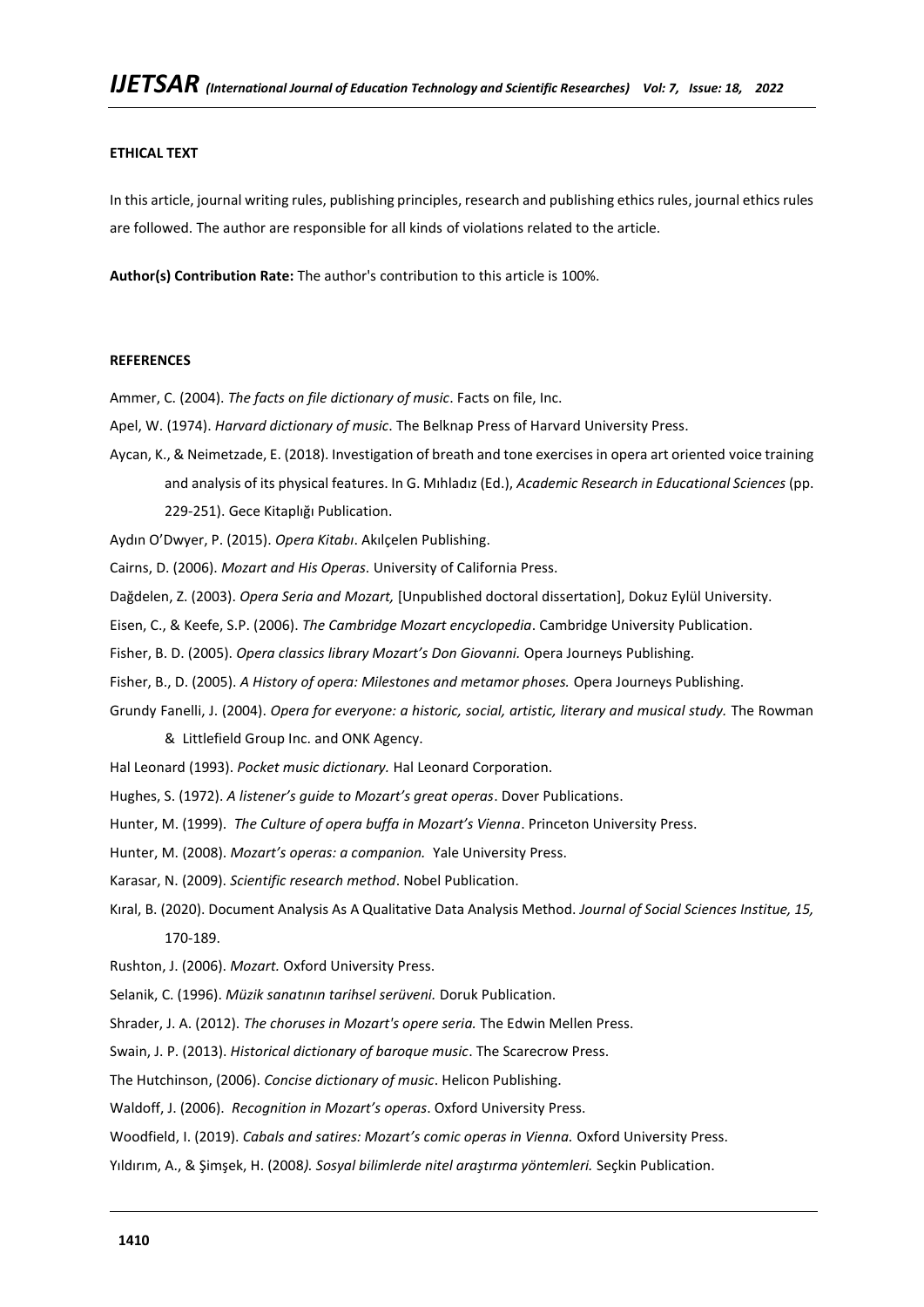Pitch Notation & Octave Naming, (https://www.liveabout.com/pitch-notation-and-octave-naming-2701389) Accessed on February 20, 2022.

Thamos, König in Aegypten, (https://de.wikipedia.org/wiki/Thamos,\_König\_in\_Ägypten) Accessed on February 20, 2022.

Der Schauspieldirector, (https://de.wikipedia.org/wiki/Der\_Schauspieldirektor) Accessed on February 21, 2022.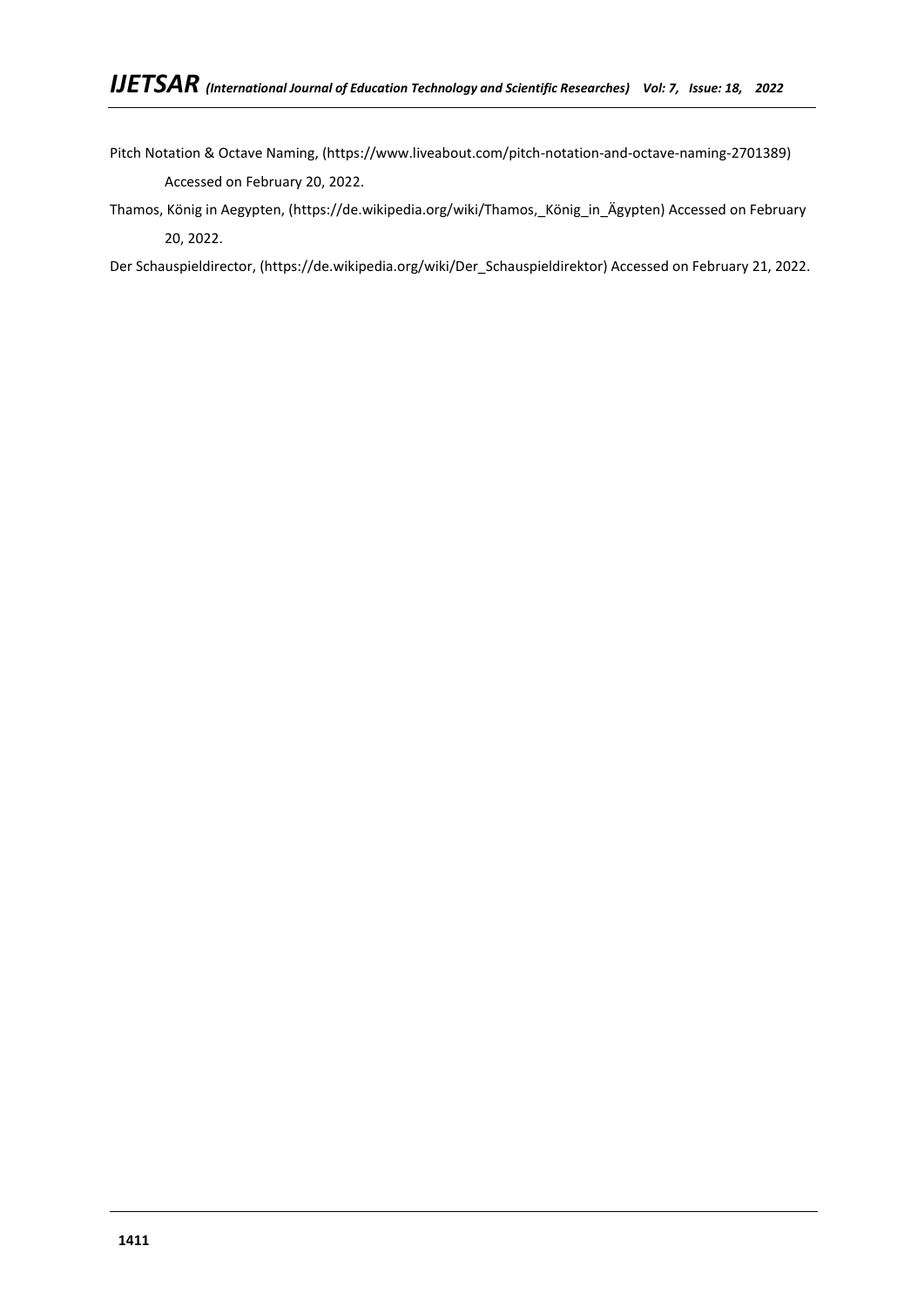# **WOLFGANG AMADEUS MOZART'IN OPERALARINDAKİ TENOR ARYALARIN İNCELENMESİ**

# **ÖZ**

Klasik müziğin önemli isimlerinden birisi olarak bilinen W.A.Mozart 5 yaşında besteler yapmaya başlamış bir müzik dâhisidir. Bestecilik yönü çok gelişmiş olan Mozart, hem çalgı müziği hem de vokal müzik alanında sayısız eserler üretmiştir. Vokal müzik alanında çoğunlukla liedler ve operalar bestelemiştir. Klasik Batı Müziğinde Klasik Dönem üslubu ve armonisi ile bestelediği operaları günümüzde hâlâ yoğun bir ilgi ve istekle sahnelenmektedir. Nitel araştırma yöntemlerinden yola çıkılarak literatür taraması ve içerik çözümlemesi yoluyla verileri elde edilmiş olan bu derleme çalışmada, W. A. Mozart'ın bütün opera ve opera türüne yakın eserlerindeki tüm tenor aryalara ulaşılmış ve bu veriler incelenmiştir. Müzik tarihi açısından 1700'lü yıllardan günümüze gelen literatürü içermesi nedeniyle bu araştırma için, ulaşılabilmiş olan basılı kaynaklardan ve akademik açıdan kaynakları açık bilgiler sunan internet sitelerinden veriler elde edilmiştir. W. A. Mozart'ın bütün opera ve opera türüne yakın müzik eserlerinin bestelenme yılı ve lisanı, piyano transkripsiyonlarının ulaşılabilirliği, sahne eseri bakımından türü ve tenor karakterleri, arya listesi ve tonaliteleri, eserlerdeki en pes ve en tiz sesleri hakkında bilgilerden yola çıkılarak ses eğitimi ve opera şarkıcılığı alanında eğitimler veren öğretmenler ve öğrencilere detaylı bir kaynak sunulması amaçlanmıştır. W.A.Mozart ile ilgili yapılmış diğer çalışmalardan farklı olarak bestecinin operalarının ve aryalarının çeşitli açılardan detaylı incelenmesi açısından önem taşıyan bu araştırmada; Mozart'ın 1767 yılından vefat ettiği yıl olan 1791 yılına kadar neredeyse her yıl ortalama 1 veya 2 opera bestelediği, operalarının çoğunlukla opera buffa ve singspiel türünde olduğu, tenor karakterler için bestelediği toplam 53 arya ve cavatinalardan 17 tanesinin Bb tonalitesinde olduğu, tenor ses karakterlerinin vokal yeteneklerini en iyi şekilde yansıtabilecekleri özelliklerde eserler bestelemiş olduğu ulaşılan sonuçlardan bazılarıdır.

**Anahtar kelimeler:** W.A.Mozart, opera arya, tenor.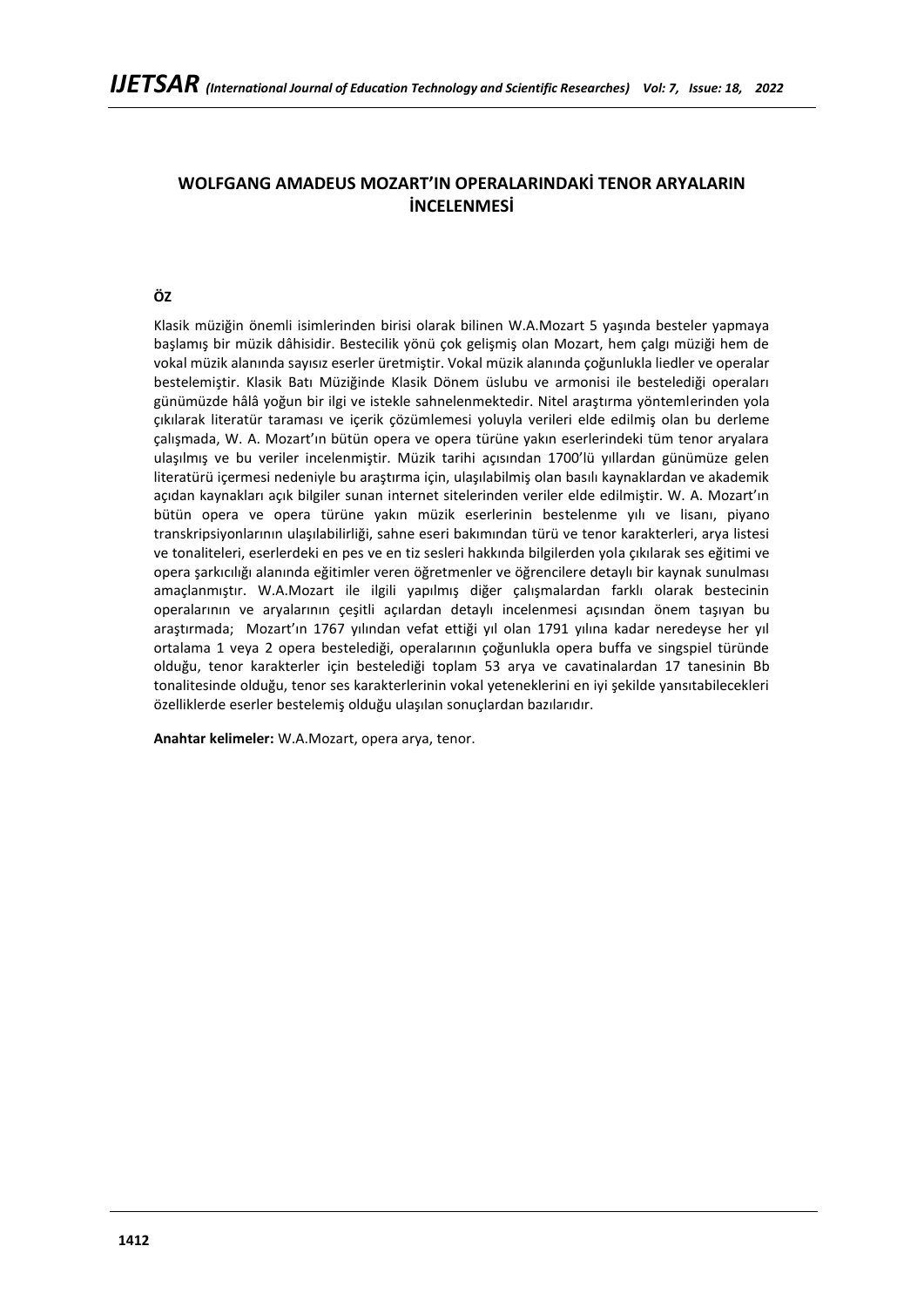### **GİRİŞ**

Bedenini, duygularını, yaşadığı evreni ve amaçlarını, sosyallik kavramını, geleneklerini ve kültür kavramını öğrenen insanoğlu, yaşam deneyimleri ve sosyal birikimleri ile varlığını sürdürmeye çalışmıştır. Bu süreçlerde iyi, kötü, kıymetli, değersiz, önemsiz, güzel, çirkin ve estetik kavramlarını öncelikle dış dünyada tanımış, sonra kendi iç dünyasında bunları anlamlandırmıştır. Ayrıca çevredeki bireylerin düşünceleri ile de etkileşime girerek düşünsel birikimlerini yenilemiş, incelemiş, eleştirmiş ve diğerlerinin düşünceleri ile kaynaşmıştır. Bu etkileşimler sonrasında ulaştığı iyi, güzel ve estetik kavramları, insanların beğeni mekanizmalarını güçlendirmiş, duygularını canlandırmıştır ve sanat kavramını meydana getirmiştir. Güzel, estetik, iyi, duygulara hitap edebilen ve insanı kendisine çeken özellikleri, ürünleri ve çeşitleri olan sanat, tüm zamanlarda etkisini koruyabilen yazınsal birikimleri ve eserleri ile sosyal yaşamda vazgeçilmez alanlardan birisi haline gelmiştir.

Genel bir başlık olarak kabul edilebilecek olan 'sanat': işitsel sanatlar, el sanatları, dans sanatları, görsel sanatlar, sahne sanatları, edebi sanatlar, teknoloji ile ilişkili sanatlar ve daha da çoğaltılabilecek birçok alt sanat başlığından oluşan bir bütündür. Alt sanat alanlarının bazıları yüzyıllar öncesinden gelmekte iken güncel-yakın süreçlerde oluşmuş sanat alanlarından bahsetmek de mümkündür. Sanat alanlarından birisi olan müzik sanat alanı da kendi içinde alt başlıklara ayrılmaktadır. Müzik alanında besteler çalgı ve vokal için yapılabilmektedir. Vokal müzik sunumları ile dikkat çeken türlerden birisi operadır.

16. yy'ın sonlarında Floransa'da geliştirilmiş olan, "drama per musica (müzikal drama)", "favola in musica (müzikte masal) veya "rappresentazione in musica (müzikli dramatizasyon)" olarak isimlendirilmiş, eylemlerin karakterler tarafından dramatik olarak ifade edilmesi için müziğin özelliklerinden yararlanıldığı sahne müziği türüdür (Swain, 2013: 206-207). Opera; dramatik eylemler, görsellik, text, vokal müzik ve çalgı müziğinin birleşmesinden oluşan bir sanattır (Grundy Fanelli, 2004). Metnin tamamının veya büyük bir kısmının enstrümantal eşlik, kostüm ve sahnelerle birlikte söylendiği müziğe dayalı dramatik eserlerdir (Hal Leonard, 1993: 145). Diyalog, oyunculuk, kostümler, sahne, aksiyon ve müzik, opera sanat formunun bileşenleridir (Fisher, 2005: 14). Opera türünü diğer ulusal türlerden ayıran popüler biçimi ise Singspiel'dir. Singspiel, Fransa'daki komik opera ve İngiltere'deki balad operasıyla bir bakıma aynı toplumsal rolü paylaşan Almanya'daki örnektir (Apel, 1974: 778). Opera sanatı formunun büyüklüğü, kelimelere müzik aracılığıyla hayat verme konusundaki doğasında bulunan gücünden kaynaklanır. Kelimeler düşünceleri ve müzik duyguları uyandırabilir. Opera, insanları aynı anda hem düşünmeye hem de bazı şeyleri hissetmeye sevk eden benzersiz bir tiyatro gösterisidir (Fisher, 2005: 9). Opera, özünde insanın duygu ve davranışlarıyla ilgilenen bir sanat eseridir. Opera müzikal açıdan ne kadar canlı ve inandırıcı olursa dinleyici üzerindeki etkisi de o kadar fazla olacaktır (Hughes, 1972: 14). Opera sahne müziği türü müzikal birikimlerin etkisi ve bestecilerin tercihleri ile zamanla çeşitlenmeye başlamıştır.

18. yüzyılın ortalarında İtalyan operası, efsane veya eski tarihten hikâyelere dayanan ve üç perdeden oluşan "ciddi opera" türünde örnekler vermeye başlamıştır. Bu opera türünde her sahnede reçitatifler mevcuttur ve bu anlatımlı konuşmaların arkasından aryalar gelmektedir. Diğer biçim olan "opera buffa" (komik opera), içinde mizah ve espri unsurları bulunan türdür. Önceleri ciddi operalar arasında sunulan 'opera buffa', sonraları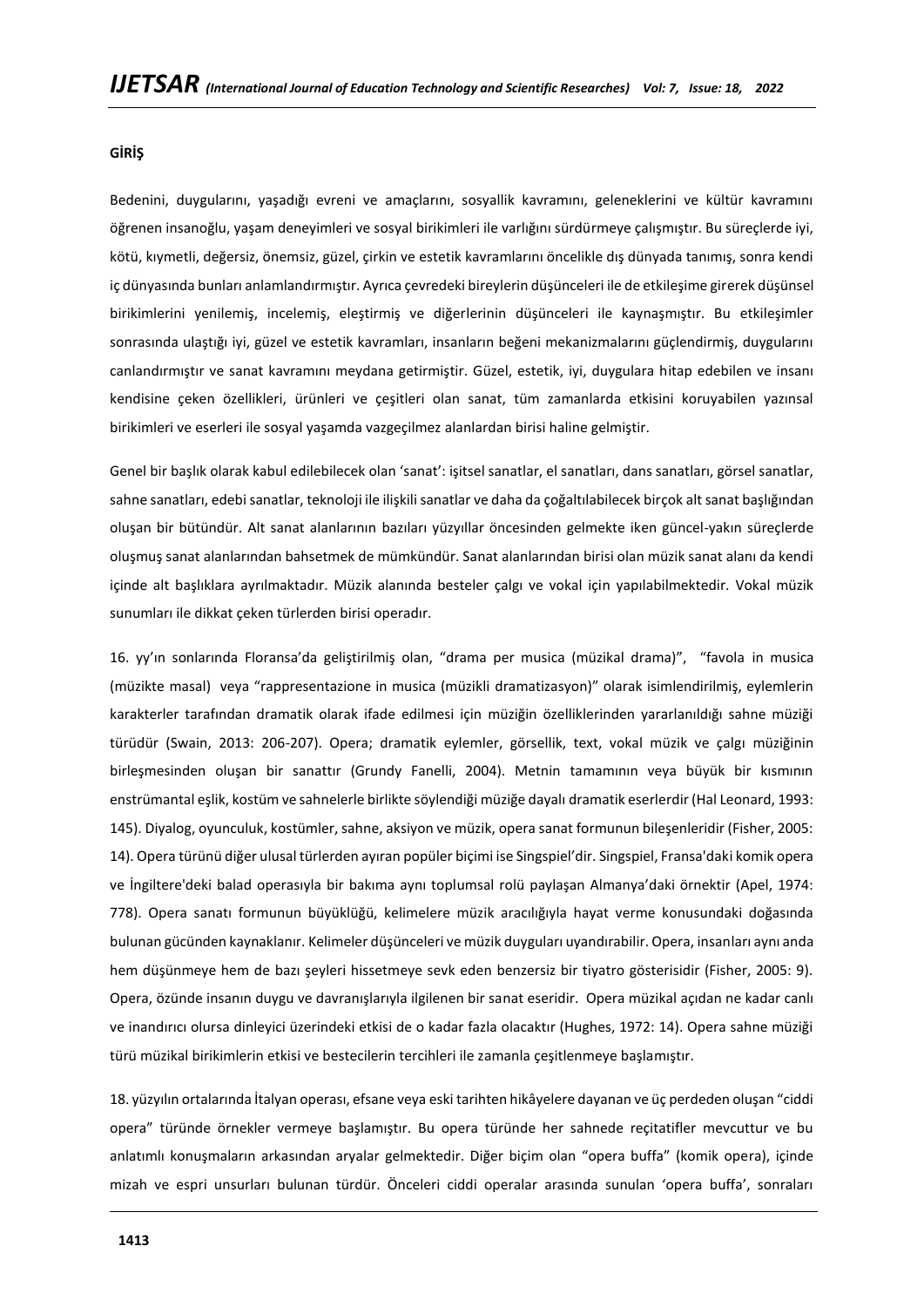genellikle iki perdeden oluşan kendi başına bir tür olmuştur (Ammer, 2004: 278). Ciddi opera, belirli bir süre sonra "grand opera" olarak isimlendirilen büyük opera biçimine dönüşmüştür. Opera Buffa ise, komik opera ismini almıştır.

Opera eserlerinde her role özgü vokal tür, metindeki karakterin özelliğine göre seçilir. Opera eserinde sıklıkla karşılaşılan vokal tipler: Dramatic Soprano, Coloratura Soprano, Lyric Soprano, Spinto Soprano, Subret Soprano, Lyric Mezzosoprano, Colaratur Mezzosoprano, Dramatic Mezzosoprano, Contralto, Lyric Baritone, Dramatic Baritone, Helden Baritone, Bas-Baritone, Bass, Counter Tenor, Lyric Tenor, Spinto Tenor, Dramatic (Helden) Tenor'dur (Aydın O'Dwer, 2015: 66-72). Opera eserlerinde görev alan farklı vokal karakterlerdeki solistler, besteciler tarafından eserlere yerleştirilmiş olan sanatsal açıdan üst seviyede performans gerektiren arya ve cavatina'lar seslendirmektedirler. Arya ve cavatina'lar genellikle opera eserlerindeki baş karakterler ve bazen de yardımcı karakterler için bestelenmekte ve opera kültürü içinde varlığını sürdürmektedir.

En ince erkek sesi 'tenor' olarak adlandırılmaktadır. Tenor sesler de diğer ses türleri gibi alt türlere ayrılmaktadır. Dramatik tenor ve lirik tenor en sık karşılan tenor ses türleridir. Vokal müzik repertuvarında tenor sesler için sayısız eser bestelenmiştir. Operalarda tenor ve soprano sesler çoğunlukla başkarakter olarak rol almışlardır.

Arya: Bir opera veya oratoryoda yer alan, besteleme yapısı açısından genellikle farklı bir orta bölümü olan, yansıtıcı karaktere sahip melodik solo şarkıdır. 18. yy'ın sonlarında üç bölümlü form yapısına girmiştir (Hutchinson, 2006). Opera eserinde bir karakterin duygularını anlatma, opera konusunun ve sunumunun bir anlık durması ve dinlenmesi anında seslendirilen eşlikli solo şarkıdır (Grundy Fanelli, 2004). On sekizinci yüzyılda kantat, opera, oratoryo gibi eserlerin bir parçası olarak tasarlanmış solo ses için şarkılardır (Eisen & Keefe, 2006: 10). İlk olarak Jacopo Peri'nin Euridice (1600) ve Claudio Monteverdi'nin Orfeo'sunda (1607) bulunan arya türünün, daha ayrıntılı biçimi Alessandro Scarlatti ve George Frideric Handel'in bestelerinde görülmüş, virtüöz opera sanatçılarının yeteneklerini göstermeleri için seslendirdikleri solo eser türü haline gelmiştir (Hutchinson, 2006). Şarkıcı, on sekizinci yüzyıl ciddi operasında baskın bir figür haline geldiği için, arya en önemli müzik formu haline gelmiştir. Besteciler ve librettistler tarafından aryaların formatı, özellikleri ile ilgili özel kurallar tespit edilmiştir (Shrader, 2012: 43). Cavatina ise, 18. ve 19. yy opera ve oratoryolarında tekrar bölümleri olmayan, yavaş tempolu (Ammer, 2004: 66), arya stilinden daha basit olan kısa solo şarkılardır (Apel, 1974: 139). Örneğin Hunter'a göre (1999: 110-140) Buffa Aria, Serva/Condatina Aria, Seria Aria: Stataments of nobility ve Seria Aria: Rage aria gibi türleri de mevcuttur.

Aryaların operalardaki durumları çeşitli kurallara bağlıdır. Bütün baş karakterlerin her perdede en az bir aryası vardır. İkinci derece önemli olan diğer karakterler baş karakterlerinkinden daha az öneme sahip olan aryaları seslendirirler. Aynı tonalitede iki arya ard arda gelmez (Dağdelen, 2003: 7). 18. yy'dan itibaren müzikal anlayışların yenilenmesi ve bestecilerin besteler yaparken bireysel tercihlerini daha fazla öne çıkarmasıyla birlikte birçok kural değişime uğramıştır.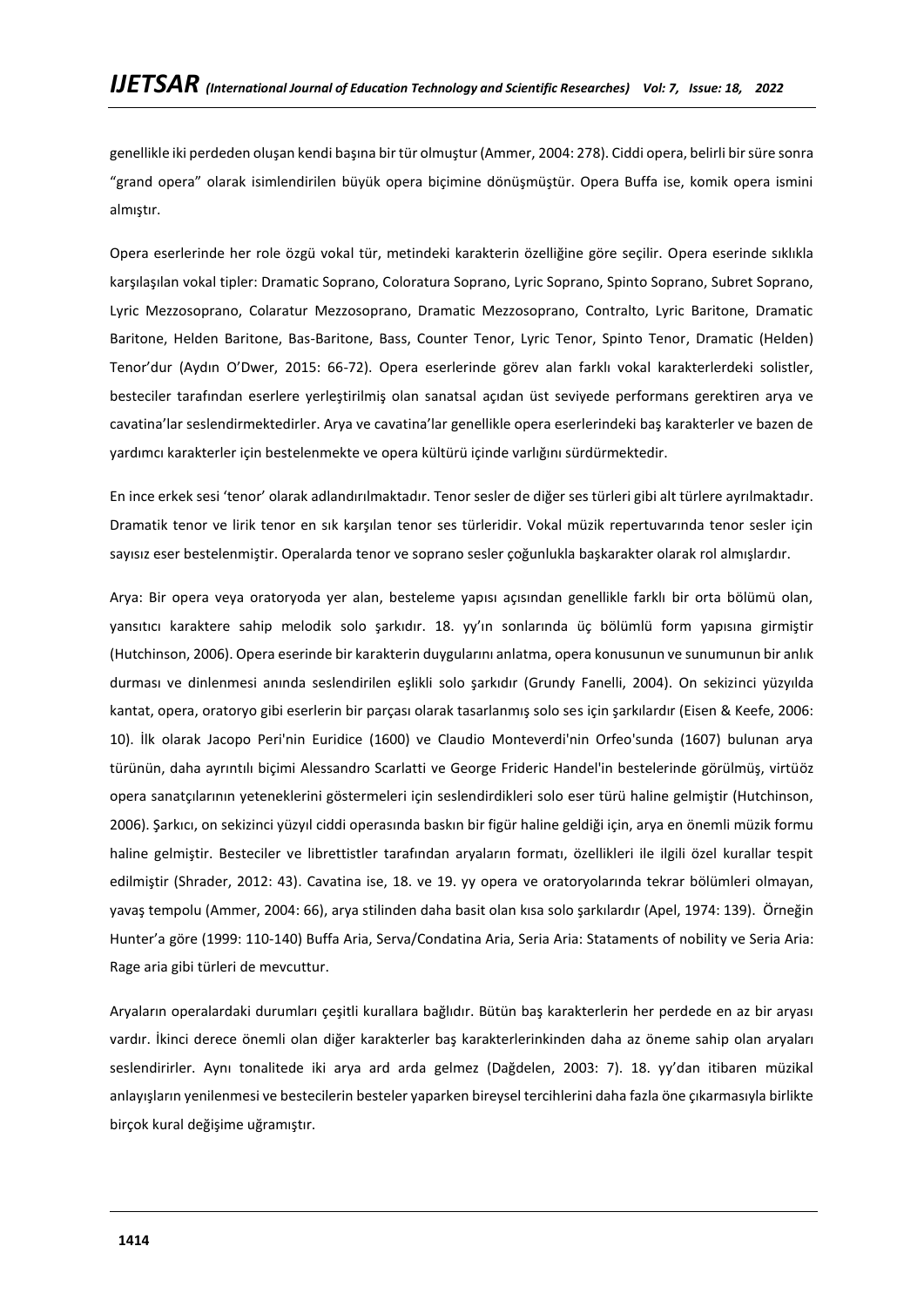17. yy'da başlamış olan opera eseri besteleme çalışmaları klasik batı müziği dönemlerinin her evresinde devam etmiştir. Operalar her yeni müzik döneminde bestecilerin kendi tarzları ve müzik döneminin anlatım özellikleri ile güncellenmiş, bestecilerin operalarında farklı olana ulaşma amaçları ile devamlılığını sürdürmüştür. G.F. Handel, C. W. Gluck, L. V. Beethoven, G. Rossini, G. Verdi, G. Puccini, G. Donizetti, V. Bellini, R. Wagner ve W. A. Mozart opera türüne örnekler vermiş önemli bestecilerden bazıları olmuştur.

W. A. Mozart Salzburg'da doğmuştur. Müzik sanatını süsleyen en yetenekli ve en zengin donanıma sahip dâhilerden biri olan Wolfgang Amadeus Mozart, dört yaşında müzisyen babasından aldığı derslerle müzik eğitimine başlamıştır. Ablası da kendisi gibi piyanist olan Mozart, müzisyen bir aile içinde yetişmiştir.

Altı yaşında klasik müzik besteleri yapmaya başlamış olan Mozart, babasının desteği ve girişimleri ile olağanüstü müzik yeteneğini Avrupa'nın çeşitli ülkelerinde verdiği konserlerde göstermiştir. İlk operası olan Bastien and Bastienne'yi 12 yaşında bestelemiştir. Paris, Roma, Prag, Frankfurt ve daha birçok sanat başkentlerine müzisyen olarak geziler yapmış olan Mozart'ın eserlerini tek tek saymak imkânsızdır. Müzik alanında dehalığını ve ustalığını oluşturan ögeleri tanımlamak da kolay değildir (Selanik, 1996: 135-142).

W. A. Mozart'ın besteleri konser salonlarında seslendirilmesinin yanında eğitim faaliyetlerinde de bir materyalaraç olarak kullanılmaktadır. Solo vokal müzik için bestelediği lied'ler, arioso'lar, arietta'lar, cavatina'lar ve arya'lar amatör ve profesyonel nitelikte her tür ses eğitiminde kullanılabilmektedir. Arya ve cavatinalar ses eğitiminde ve opera sanatında diğer eser türlerine göre seslendirme güçlüğü açısından en zor eserlerdir. Bu türler genellikle opera şarkıcılığı, şan ve ileri ses eğitimi çalışmalarında kullanılmaktadır.

Opera sanat alanına yönelik ses eğitimi, vücuttaki tüm kasların kontrol altında tutulması, kasların en iyi şekilde kullanımı ve doğru notaların çıkarılarak şarkının sözlerinin doğru telaffuz edilebilmesi için artikülasyon hareketlerinin yeterli olarak sunulmasıdır. Opera sanatında şan eğitimi, yorulmadan, zorlanmadan ve uzun süre şarkı söyleyebilme performanslarının sunumu için şan tekniklerinin doğru öğrenilmesidir (Aycan & Neimetzade, 2018: 231). Bu düşünceyle doğru orantılı olarak operatik şan performanslarında ve ses eğitimi çalışmalarında kullanılan materyaller olan şan eserlerinin (örneğin cavatina ve aryalar) ses eğitimciler tarafından doğru seçiminde eğitim kurumunun misyonu, eğitimde aşamalılık, akademik nitelikler, beklentiler ve performans güçlüğü özelliklerinin dikkate alınması gerektiği söylenebilir bir durum olmaktadır.

Literatürde Mozart'ın operaları üzerine çeşitli araştırmalar mevcuttur. Bunlardan bazı örnekler şunlardır: 'Cabals and Satires: Mozart's Comic Operas in Vienna' isimli çalışmasında Ian Woodfield (2019) isimli araştırmacı Mozart'ın son dönem çalışmış olduğu komik operalarını incelemiş ve içindeki yergilerin yönelimlerini araştırmıştır. 'Mozart and His Operas' isimli çalışmasında David Cairns isimli araştırmacı Mozart'ın operalarını çeşitli açılardan incelemiş olan kitapları incelemiştir (2006). 'Recognition in Mozart's Operas' isimli çalışmasında Jessica Waldoff (2006), Mozart'ın operalarındaki karakterlerin sahnede tanıma-tanınma durumlarını çeşitli açılardan incelemiştir. 'Mozart's Operas: A Companion' isimli kitabında Mary Hunter (2008), bestecinin operalarını her okuyanın rahatlıkla anlayabileceği bir şekilde yazıya dökmüştür.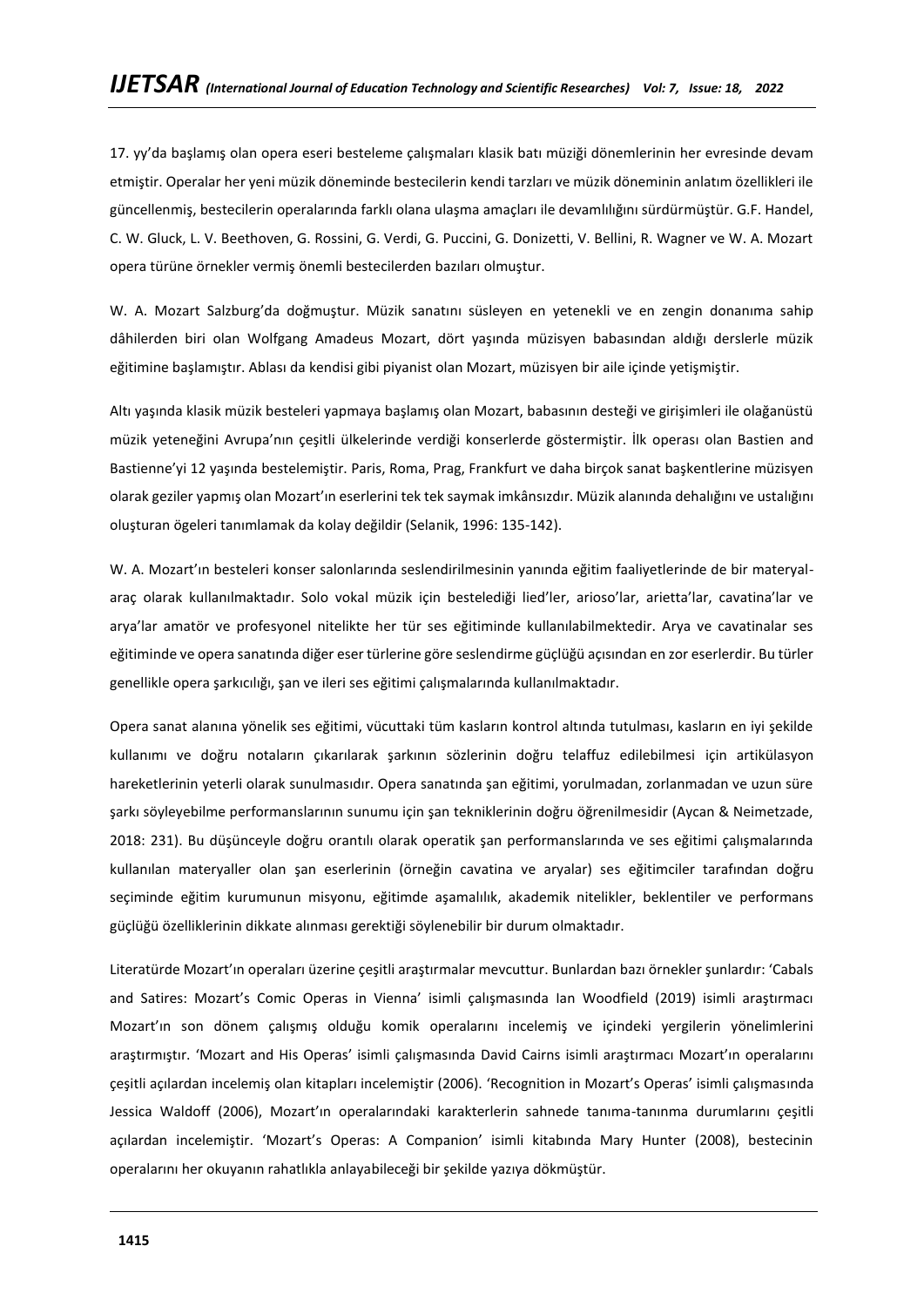### **Araştırmanın Problemi, Amacı ve Önemi**

Tenor seslerin eğitiminde ve çeşitli akademik araştırmalarda kullanılmak üzere "Wolfgang Amadeus Mozart tarafından bestelenmiş olan opera ve opera türüne yakın 22 eserdeki tenor aryaların müzikal ve vokal özellikleri nelerdir?" probleminden yola çıkılarak araştırma sürdürülmüştür. Mozart'ın bestelemiş olduğu opera ve opera türüne yakın müzik eserleri hangi yıllarda ve hangi dilde bestelenmiştir?; Bu eserlerin piyano transkripsiyonlarına ulaşılabilmekte midir?; Bu eserlerin sahne eseri bakımından türleri nedir?; Bu eserlerdeki tenor karakterlerin isimleri nelerdİr?; Bu eserlerdeki tenor karakterlerin söylediği aryaların isimleri ve tonaliteleri nelerdir?; Bu eserlerdeki aryaların en pes ve en tiz sesleri nelerdir? alt problemlerinden yola çıkılarak veriler elde edilmiştir.

Yine bu araştırmada Mozart'ın bestelemiş olduğu opera ve opera türüne yakın müzik eserlerinin; bestelenme yılı ve lisanlarının, piyano transkripsiyonlarına ulaşılabilirliğinin, sahne eseri bakımından türlerinin ve tenor karakter isimlerinin, arya isimlerinin ve tonalitelerinin, eserlerdeki en pes ve en tiz seslerinin tespit edilmesi; bu tespitlerden yola çıkarak opera şarkıcılığı ve profesyonel ses eğitimi alanında ses eğitimi veren/verecek öğretmenlerin tenor ses karakterinde olan/olabilecek olan öğrencilerine yönelik kapsamlı bir kaynak sunulması; ayrıca tenor sesler ve eğitimi alanında bu tür bilgilere ihtiyaç duyabilen akademisyenler, araştırmacılar ve öğrenciler için yukarıda belirtilmiş olan özellikleri içeren derleme bir kaynak sunularak yararlanabilmelerine imkan sağlanması amaçlanmıştır.

Araştırmanın; Wolfgang Amadeus Mozart'ın tenorlar için bestelemiş olduğu tüm aryaların ayrıntılı biçimde incelenerek bulguların detaylı verilmiş olması, bu tespitleri ile alanda yapılmış ilk araştırma olması, ses eğitimcilerine ve ses eğitimi alanı araştırmacılarına çalışmalarında önemli derecede zaman kazanımı sağlayabilecek özelliklerde olması ve tenor sesler için seçilecek olan eserlerin aşamalı olarak ilerleyebilmesine imkanlar sunabilmesi açısından önem taşıdığı düşünülmektedir.

### **YÖNTEM**

Bu çalışmada nitel araştırma yöntemlerinden doküman incelemesi tekniği ve içerik çözümlemesi tekniği uygulanmıştır. Araştırılması planlanan olaylar ve olgulara ilişkin bilgileri kapsayan yazılı materyallerin incelenmesi doküman analizi olarak açıklanabilir (Yıldırım & Şimşek, 2008: 187). Akademik araştırmalarda dokümana ulaşma, orijinal olup olmadığını teyit etme, dokümanı anlama, analiz etme ve veriyi kullanma gibi doküman analizi yöntemleri sıklıkla kullanılmaktadır (Kıral, 2020). İçerik çözümlemesi, bir metnin, bir kitabın veya belgenin belirli özelliklerinin sayısallaştırılarak belirlenmesi işlemidir (Karasar, 2009: 184)

#### **Verilerin Toplanması**

Araştırmanın inceleme alanı olan "opera" ana başlığından yola çıkılarak opera alanı kapsamında basılı olan kaynaklar ve internet ortamında mevcut olan sanal kitap, makale vb. literatüre ulaşılmıştır. Literatür incelemesi sonrasında araştırmaya katkı sunacak olan yayınlar ve kaynaklar, güvenilir kaynaklardan seçilmiştir. Bu süreç ve durum araştırmanın sınırlılığını da ortaya çıkarmaktadır. Tarama sonrasında bestecinin her operası için farklı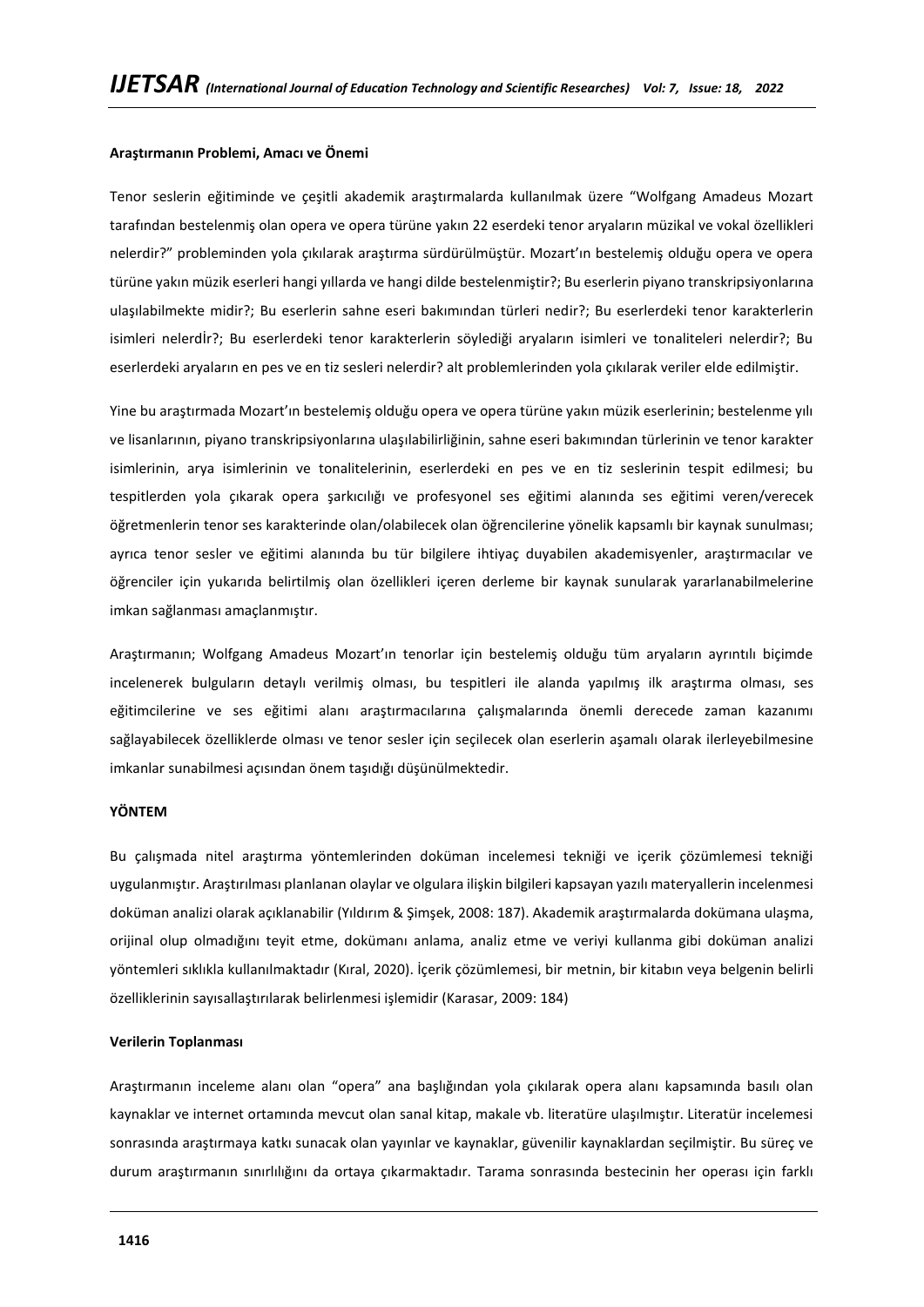basımlarla sunulmuş olan yaklaşık 2 ya da 3 opera metni olduğu tespit edilmiştir. Müzik dünyasında daha fazla bilinen operaların ise ortalama 4 ya da 5 opera metni olduğu tespit edilmiştir. Bu metinler araştırmanın problemi doğrultusunda incelenmiştir. Araştırmanın incelemeyi hedeflediği değişkenlere (bestelenme yılı ve lisanı, piyano transkripsiyonlarına ulaşılabilirliği, sahne eseri bakımından türleri ve tenor karakter isimleri, arya isimleri ve tonaliteleri, eserlerdeki en pes ve en tiz sesler) destek sağlayabilen veriler, araştırmacı tarafından oluşturulmuş olan opera inceleme formuna sayısal değer ve nitel tanımlamalarla işlenerek yerleştirilmiştir. Bu sayede araştırmanın verileri toplanmıştır.

# **Verilerin İşlenmesi**

Opera inceleme formuna yerleştirilmiş sayısal değerler belirttikleri özelliklerin kullanım sıklığı ve türe özgü özellikleri açısından çeşitli hesaplamalarla bulgulaştırılmıştır. Operaların analizleri sırasında arya söyleme görevi olan tenor karakterlerin aryaları; müzik formu yapısı ve vokal performans açısından aryalara eşit güçlük derecesinde sayılabilen Cavatina'lar incelenmiştir. Bu analizler sırasında tenor karakterlerin aryalarının üst ve alt ses aralıkları aşağıda verilmiş olan şekil 1 deki nota kodlarından yola çıkılarak formda gerekli yere yazılmıştır.



**Şekil 1.** Oktavların ve Notaların İsimlendirmeleri [\(https://www.liveabout.com/pitch-notation-and-octave](https://www.liveabout.com/pitch-notation-and-octave-naming-2701389)[naming-2701389\)](https://www.liveabout.com/pitch-notation-and-octave-naming-2701389)

Araştırmanın analizleri sırasında evrensel müzik kurallarına göre müzik eserlerinin tonal yazılışlarının pratik yazımı için kısaltılmış şifrelemeleri kullanılmıştır. Bu kısa yazım biçimleri her çalgı ve eser için kullanılabilmektedir. Bu kullanım aşağıdaki tablo 1' de verilmiştir.

| <b>Tablo 1.</b> Akorların Pratik Yazımı |               |                         |               |
|-----------------------------------------|---------------|-------------------------|---------------|
|                                         |               | Akorların Pratik Yazımı |               |
| <b>Tonalite</b>                         | Pratik Yazımı | <b>Tonalite</b>         | Pratik Yazımı |
| La Majör                                | А             | La Minör                | Am            |
| Si Majör                                | В             | Si Minör                | <b>Bm</b>     |
| Do Majör                                |               | Do Minör                | $\mathsf{cm}$ |
| Re Majör                                | D             | Re Minör                | <b>Dm</b>     |
| Mi Majör                                | E             | Mi Minör                | Em            |
| Fa Majör                                | F             | Fa Minör                | Fm            |
| Sol Majör                               | G             | Sol Minör               | Gm            |
| La bemol Majör                          | Lab           | La diyez Minör          | La#m          |
| Do diyez Majör                          | Do#           | Si bemol Minör          | Sibm          |

# **Tablo 1.** Akorların Pratik Yazımı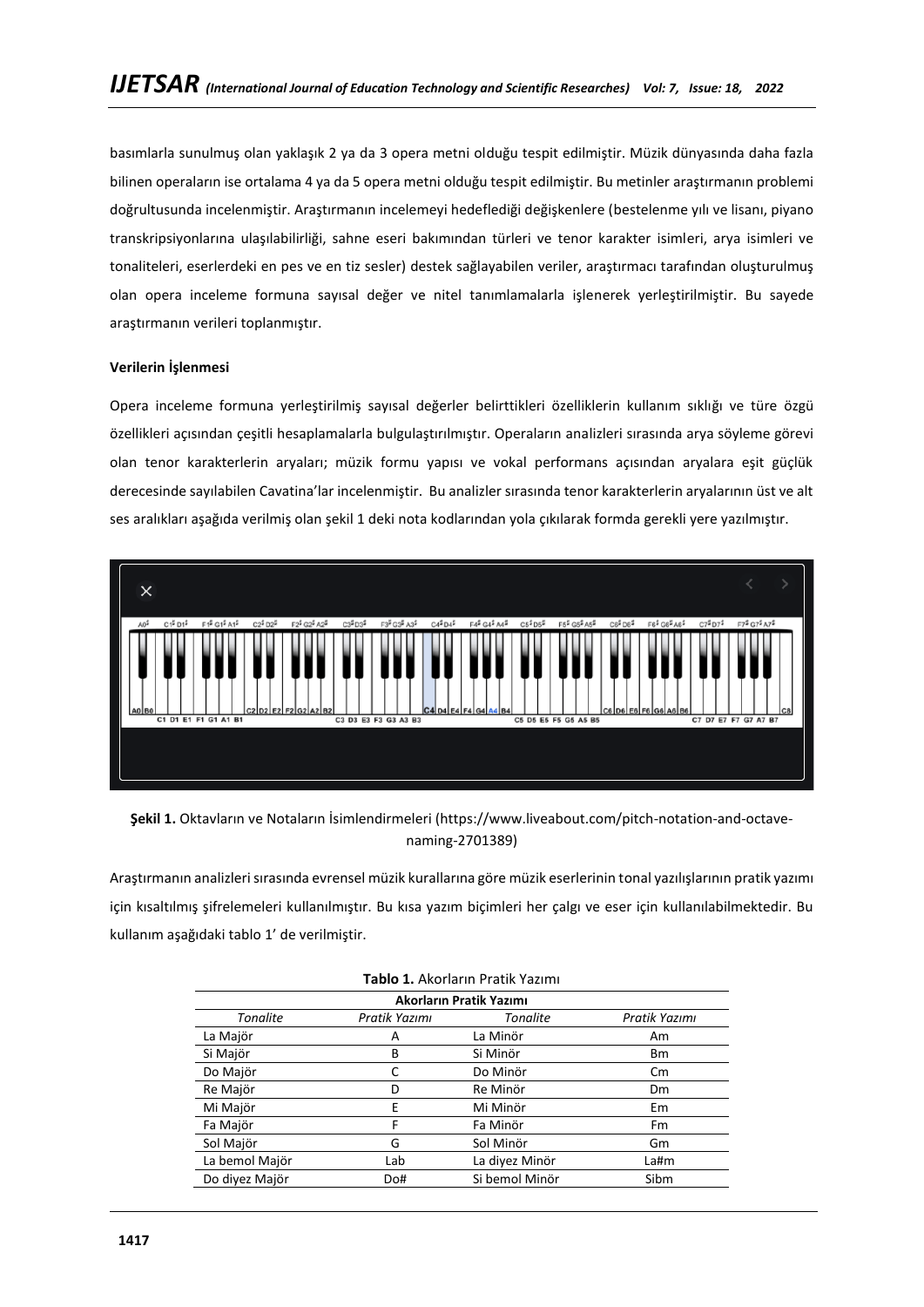# **BULGULAR**

Araştırmada elde edilen bulgular; çalışmanın amacını ve problemini destekler nitelikte olmalıdır. Bulgular kısmında sadece bulgular sunulup açıklanmalıdır. Asla yorum yapılmamalıdır. Yorum, tartışma ve sonuç kısmında yapılmalıdır. Bulgular bölümünde gerek görüldüğünde tablo, şekil, grafik veya resimlerle kullanılıp açıklama yapılabilir. W.A.Mozart'ın operaları ve opera türüne yakın sahne müziği eserleri basılı yayınlar ve kaynaklar sunarak bilgiler sunan akademik internet sayfalarından edinilmiş ve gerekli olan bulgular aşağıda tablolar halinde sunulmuştur.

|                | W. A. Mozart'ın Operalarının Listesi    | <b>Bestelenme Yılı</b> | <b>Orijinal Lisan</b> |
|----------------|-----------------------------------------|------------------------|-----------------------|
| 1              | Apollo et Hyacinthus-KV38               | 1767                   | Latince               |
| $\overline{2}$ | Die Schuldigkeit des ersten Gebots-KV35 | 1767                   | Almanca               |
| 3              | Bastien and Bastienne-KV50              | 1768                   | Almanca               |
| 4              | La Finta Semplice-KV51                  | 1768                   | <i>italyanca</i>      |
| 5              | Mitridate Re di Ponto-KV87              | 1770                   | <i>italyanca</i>      |
| 6              | Ascanio in Alba-KV111                   | 1771                   | <i>italyanca</i>      |
| $\overline{ }$ | Il sogno di Scipione-KV126              | 1772                   | <i>italyanca</i>      |
| 8              | Lucio Silla-KV135                       | 1772-1773              | <i>italyanca</i>      |
| 9              | Thamos König in Aegypten-KV345          | 1773                   | <i>italyanca</i>      |
| 10             | Il Re Pastore-KV208                     | 1775                   | <i>italyanca</i>      |
| 11             | Di Gartnerin Aus Liebe-KV191            | 1775                   | Almanca               |
| 12             | Idomeneo re di Creta-KV366              | 1780                   | <b>Italyanca</b>      |
| 13             | Zaide-KV344                             | 1780                   | Almanca               |
| 14             | Die Entfuhrung Aus Dem Serail-KV384     | 1781-1782              | Almanca               |
| 15             | Loca del Cairo-KV422                    | 1783                   | <i>italyanca</i>      |
| 16             | Lo Sposo Deluso-KV430                   | 1783                   | <i>italyanca</i>      |
| 17             | Der Schauspieldirektor-KV486            | 1786                   | Almanca               |
| 18             | Le Nozze di Figaro-KV492                | 1786                   | <i>italyanca</i>      |
| 19             | Don Giovanni-KV527                      | 1787                   | <i>italyanca</i>      |
| 20             | Cosi Fan Tutte-KV588                    | 1789                   | <i>italyanca</i>      |
| 21             | Die Zauberflote-KV620                   | 1791                   | Almanca               |
| 22             | La Clemanza di Tito-KV621               | 1791                   | <i>italyanca</i>      |

**Tablo 2.** W.A. Mozart'ın Operalarının, Bestelenme Yıllarının ve Orijinal Lisanlarının Listesi

Tablo 2'de W. A. Mozart'ın opera ve opera türüne yakın bestelerinin 1767 yılından itibaren başladığı ve vefat ettiği yıl olan 1791 yılına kadar sürdürdüğü görülebilmektedir. Bestecinin neredeyse her yıl ortalama 1 veya 2 opera bestelediği; bu eserlerin yazıldığı dillerin çoğunluk sırasına göre İtalyanca (14 adet), Almanca (7 adet) ve Latince (1 adet) olduğu tespit edilmiştir. W.A.Mozart'ın opera ve opera türüne yakın olan eser türlerinin belirlenmesinde Eisen and Keefe'nin Mozart üzerine hazırladığı ansiklopedi (2006: 638-639) ve kaynakları belirli akademik veriler sunan bazı internet sitelerindeki veriler dikkate alınmıştır.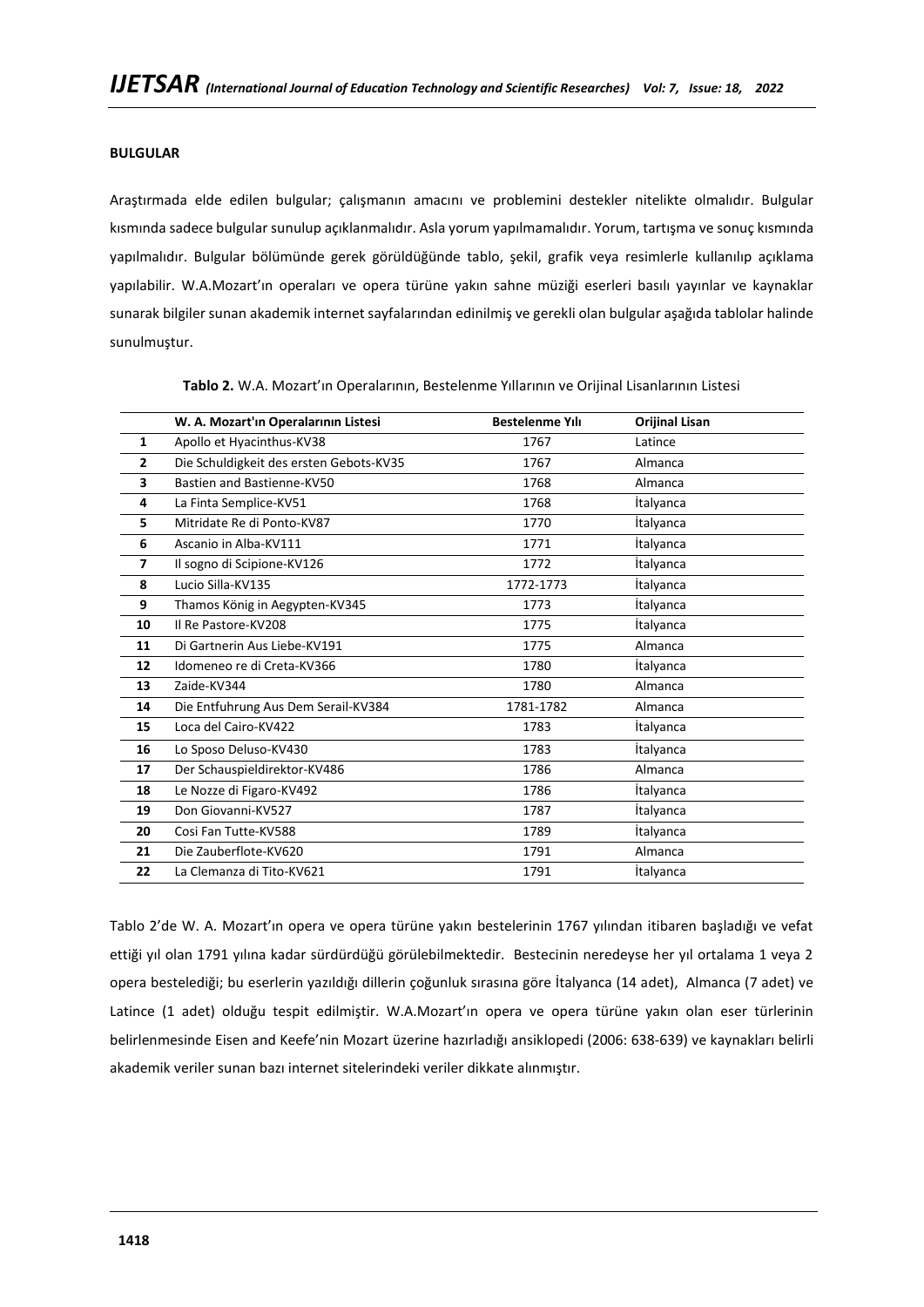|                | <b>Opera Listesi</b>                    | Piano Transkripsiyon |
|----------------|-----------------------------------------|----------------------|
| $\mathbf{1}$   | Apollo et Hyacinthus-KV38               | Mevcut Değil         |
| $\overline{2}$ | Die Schuldigkeit des ersten Gebots-KV35 | Mevcut Değil         |
| 3              | Bastien and Bastienne-KV50              | Var                  |
| 4              | La Finta Semplice-KV51                  | Mevcut Değil         |
| 5              | Mitridate Re di Ponto-KV87              | Mevcut Değil         |
| 6              | Ascanio in Alba-KV111                   | Mevcut Değil         |
| 7              | Il sogno di Scipione-KV126              | Mevcut Değil         |
| 8              | Lucio Silla-KV135                       | Mevcut Değil         |
| 9              | Thamos König in Aegypten-KV345          | Var                  |
| 10             | Il Re Pastore-KV208                     | Mevcut Değil         |
| 11             | Di Gartnerin Aus Liebe-KV191            | Var                  |
| 12             | Idomeneo re di Creta-KV366              | Var                  |
| 13             | Zaide-KV344                             | Var                  |
| 14             | Die Entfuhrung Aus Dem Serail-KV384     | Var                  |
| 15             | Loca del Cairo-KV422                    | Var                  |
| 16             | Lo Sposo Deluso-KV430                   | Mevcut Değil         |
| 17             | Der Schauspieldirektor-KV486            | Var                  |
| 18             | Le Nozze di Figaro-KV492                | Var                  |
| 19             | Don Giovanni-KV527                      | Var                  |
| 20             | Cosi Fan Tutte-KV588                    | Var                  |
| 21             | Die Zauberflote-KV620                   | Var                  |
| 22             | La Clemanza di Tito-KV621               | Var                  |
|                |                                         |                      |

W. A. Mozart'ın operaları ve opera türüne benzer eserlerinin 13 tanesinin piyano transkripsiyonlarının erişilebilir olduğu ve 9 tanesinin ise piyano transkripsiyonlarının erişilebilir olmadığı tablo 3'de görülebilmektedir.

**Tablo 4.** W.A.Mozart'ın Operalarının, Opera Türlerinin ve Tenor Karakterlerinin Listesi

|                | W. A. Mozart'ın Operalarının Listesi | Opera Türü                   | <b>Tenor Karakter</b> |
|----------------|--------------------------------------|------------------------------|-----------------------|
| 1              | Apollo et Hyacinthus                 | Intermezzo                   | Oebalus               |
| $\overline{2}$ | Die Schuldigkeit des ersten Gebots   | Geistliches Singspiel-       | Christgeist           |
|                |                                      | Sacred Drama                 |                       |
| 3              | <b>Bastien and Bastienne</b>         | Singspiel                    | <b>Bastien</b>        |
| 4              | La Finta Semplice                    | Opera Buffa                  | Fracasso              |
| 5              | Mitridate Re di Ponto                | Opera Seria                  | <b>Mitridates</b>     |
| 6              | Ascanio in Alba                      | Festa teatrale               | Aceste                |
| 7              | Il sogno di Scipione                 | Azione teatrale              | Scipione              |
|                |                                      |                              | Publio                |
| 8              | Lucio Silla                          | Opera Seria                  | Lucia Silla           |
|                |                                      |                              | Aufidio               |
| 9              | Thamos König in Aegypten             | <b>Historical Dram Music</b> | for only choir        |
| 10             | Il Re Pastore                        | Dramatisches festspiel-      | Agenore               |
|                |                                      | Serenata                     | Alessandro            |
| 11             | Di Gartnerin Aus Liebe               | Opera Buffa                  | Do Anchise            |
|                |                                      |                              | <b>Graf Belfiore</b>  |
| 12             | Idomeneo re di Creta                 | Drama Per Musica             | Idamante              |
|                |                                      |                              | Arbace                |
|                |                                      |                              | Idomeno               |
| 13             | Zaide                                | Singspiel                    | Gomatz                |
| 14             | Die Entfuhrung Aus Dem Serail        | Singspiel                    | <b>Belmonte</b>       |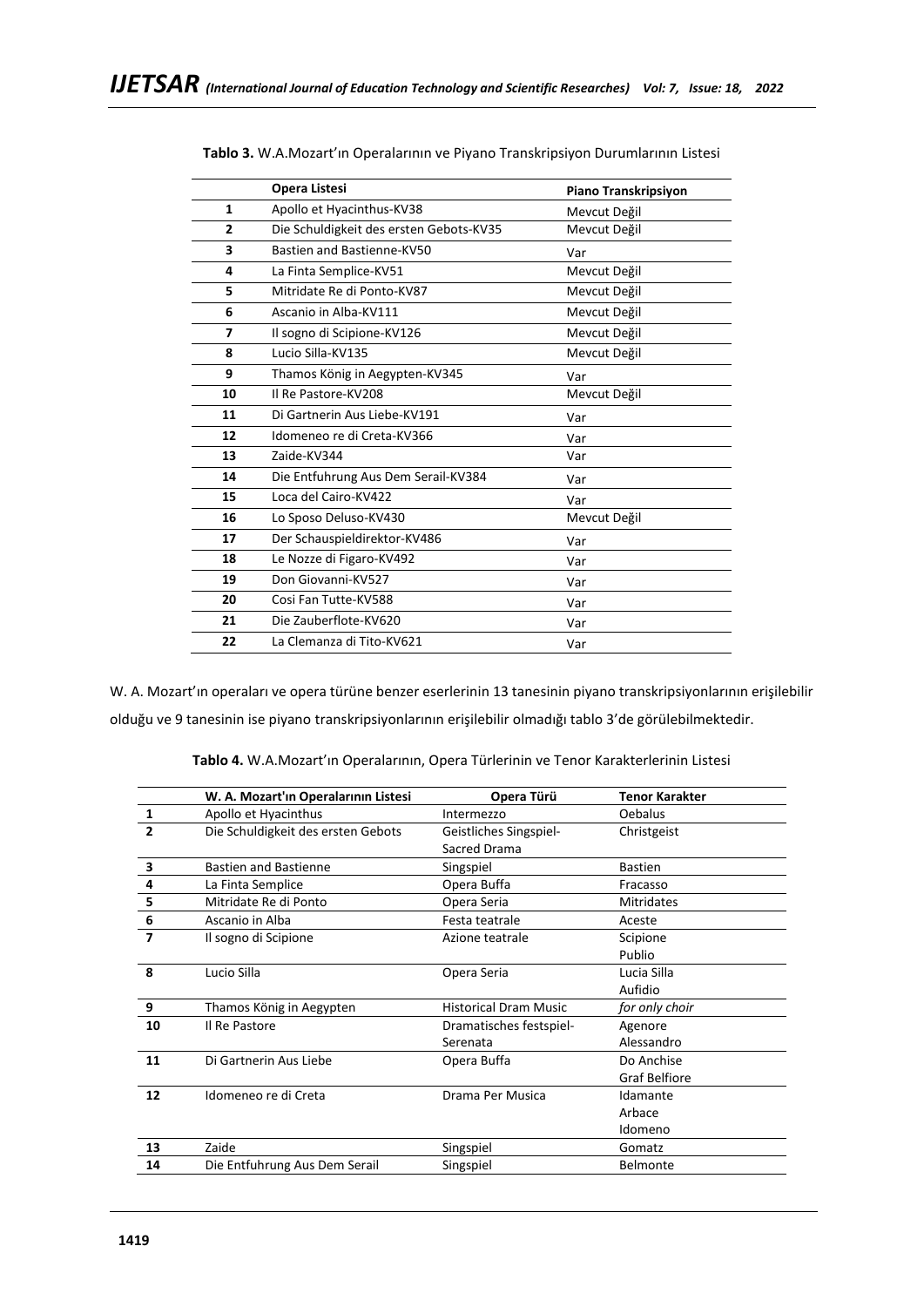| 15 | Loca del Cairo         | Opera Buffa           | Biondello (Fabrice),<br>Calandrino (he has not aria) |
|----|------------------------|-----------------------|------------------------------------------------------|
|    |                        |                       |                                                      |
| 16 | Lo Sposo Deluso        | Opera Buffa           | Don Asdrubale                                        |
|    |                        |                       | Pulcherio                                            |
| 17 | Der Schauspieldirektor | Singspiel-Comic Opera | Monsieur Vogelsang                                   |
| 18 | Le Nozze di Figaro     | Opera Buffa           | <b>Basillio</b>                                      |
| 19 | Don Giovanni           | Opera Buffa           | Don Ottovio                                          |
| 20 | Cosi Fan Tutte         | Opera Buffa           | Ferrando                                             |
| 21 | Die Zauberflote        | Singspiel             | Tamino                                               |
| 22 | La Clemanza Di Tito    | Opera Seria           | Tito (Titus)                                         |
|    |                        |                       |                                                      |

W.A. Mozart'ın operaları ve opera türüne yakın eserlerinin 7 tanesinin opera buffa, 5 tanesinin singspiel, 2 tanesinin ciddi opera ve kalanların çeşitli diğer türlerden olduğu tablo 4'de görülebilmektedir. Opera türlerinin bir kısmına Julian Rushton (2006: 254-255) isimli yazarın "Mozart" isimli kitabından ve kaynaklar vererek akademik veriler sunan internet kaynaklarından ulaşılmıştır.

|                | W. A. Mozart'ın Operalarının Listesi | Arya Adı                                  | <b>Tonalite</b> |
|----------------|--------------------------------------|-------------------------------------------|-----------------|
| 1              | Apollo et Hyacinthus-KV38            | Ut navis in aequore luxuirante per montes | Eb              |
| $\overline{2}$ | Die Schuldigkeit des ersten Gebots-  | Mit Jammer muss ich schauen               | $\mathsf{C}$    |
|                | KV35                                 | Jener Donnerworte Kraft                   | Eb              |
|                |                                      | Manches Uebel will zuweilen               | Bb              |
| 3              | Bastien and Bastienne-KV50           | Grossen dank dir abzustatten              | $\mathsf{C}$    |
|                |                                      | Geh du sagst mireine fabel                | G               |
|                |                                      | Meiner liebsten schöne wangen             | А               |
| 4              | La Finta Semplice-KV51               | Guarda la Donna in viso                   | G               |
|                |                                      | In voi belle e leggiadria se talor        | Bb              |
|                |                                      | Nelle guerre d'amore non val sempre       | D               |
| 5              | Mitridate Re di Ponto-KV87           | Se di Lauri il Crine Adorno               | G               |
|                |                                      | Quel ribelle e queli ingrato              | D               |
|                |                                      | Tu che fe delmi sei                       | Bb              |
|                |                                      | Gia di pieta mi spoglio                   | C               |
|                |                                      | Vado incontro al fato estremo             | F               |
| 6              | Ascanio in Alba-KV111                | Sento, che il cor mi dice                 | A               |
|                |                                      | Per la gioia in questo seno               | Bb              |
| $\overline{ }$ | Il sogno di Scipione-KV126           | Risolver non osa (Scipione)               | F.              |
|                |                                      | Se vuoi che te raccolgano (Publio)        | Bb              |
|                |                                      | Quercia annosa (Publio)                   | F               |
|                |                                      | Di che sei l'arbitra (Scipione)           | <b>Bb</b>       |
| 8              | Lucio Silla-KV135                    | Il Desio di Vendetta (Lucia Silla)        | D               |
|                |                                      | Guerrier, che d'un acciaro (Aufidio)      | C               |
|                |                                      | D'ogni piate mii spoglia (Lucia Silla)    | $\mathsf{C}$    |
| 9              | Thamos König in Aegypten-KV345       | Solo şarkı yok                            |                 |
| 10             | Il Re Pastore-KV208                  | Si Spande al sole in faccia (Alessandro)  | D               |
|                |                                      | Per me Rispondete (Agenore)               | G               |
|                |                                      | Se vincendo vi rendo felici (Alessandro)  | F.              |
|                |                                      | Sol puo dir, Come si trova (Agenore)      | Cm              |
|                |                                      | Voi che fausti ognor donate (Alessandro)  | C               |
| 11             | Di Gartnerin Aus Liebe-KV191         | Welch ein reiz in diesem bilde            | Eb              |
| 12             | Idomeneo re di Creta-KV366           | Non ho calpa (Idamante)                   | Bb              |
|                |                                      | Sventurata Sidon (Arbace)                 | A               |
|                |                                      | Fuor Del Mar                              | D               |
|                |                                      | Torna la pace al core (Idomeneo)          | Bb              |
| 13             | Zaide-KV344                          | Rase, Schicksal                           | <b>Bb</b>       |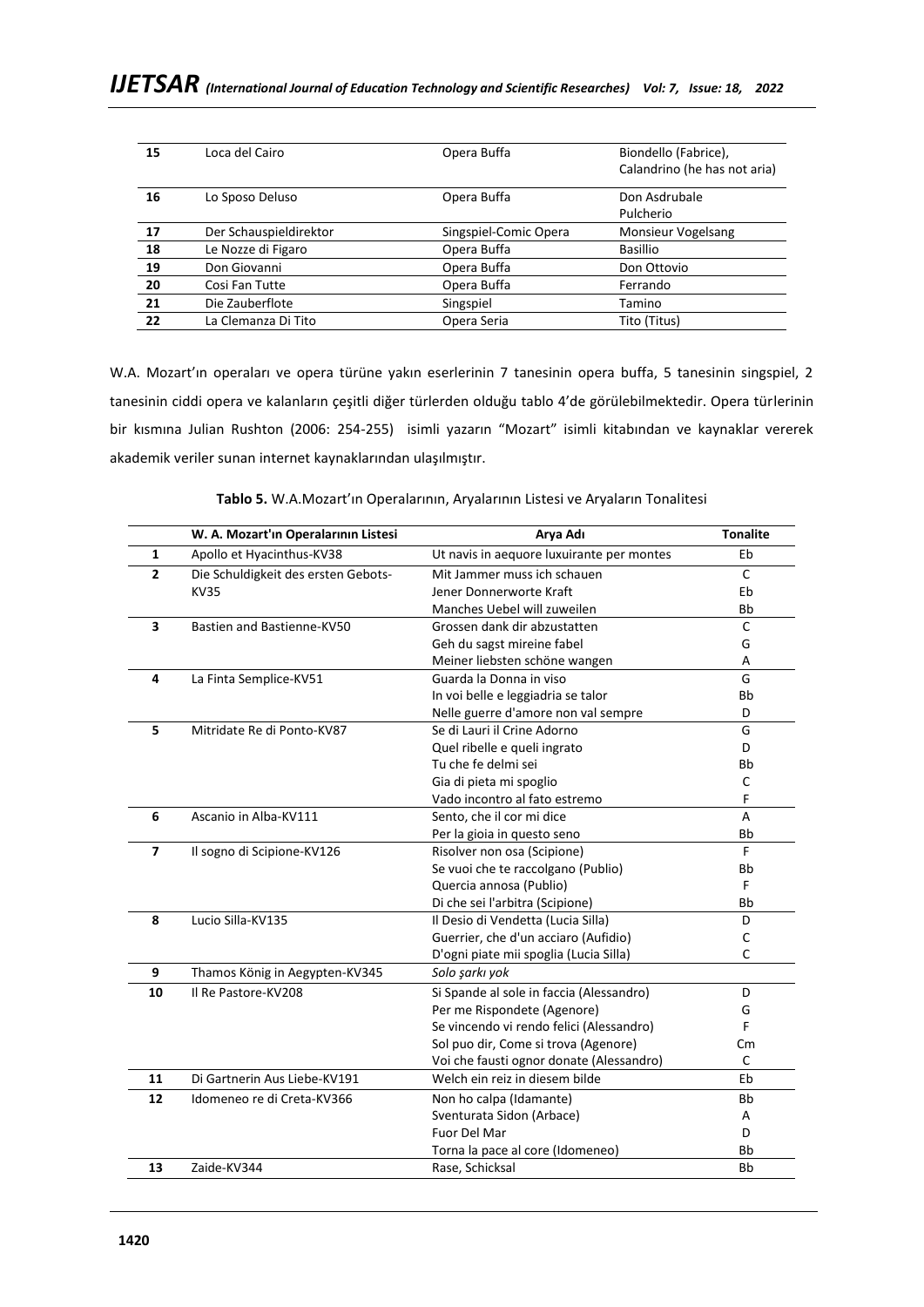| 14 | Die Entfuhrung Aus Dem Serail | Hier soll ich dich dennsehen            | C         |
|----|-------------------------------|-----------------------------------------|-----------|
|    | -KV384                        | Costanze O wie ängstlich                | A         |
|    |                               | Wenn der Freude Thranen fliessen        | <b>Bb</b> |
|    |                               | Ich baue ganz auf deine Starke          | Bb        |
| 15 | Loca del Cairo-KV422          | A tant de can deur (Fabrice)            | Bb        |
| 16 | Lo Sposo Deluso-KV430         | Dove mai trovar quel eiglio (Pulcherio) | G         |
| 17 | Der Schauspieldirektor-KV486  | Tenor ses için solo eser yok.           | Bb        |
| 18 | Le Nozze di Figaro-KV492      | In guegli anni, in cni val poco         | Bb        |
| 19 | Don Giovanni-KV527            | Dalla sua pace                          | G         |
|    |                               | Il mio Tesero intanto                   | Bb        |
| 20 | Cosi Fan Tutte-KV588          | Un aura amarosa                         | A         |
|    |                               | Ah lo veggio quel anima bella           | Bb        |
|    |                               | Tradito Schernito (Cavatine)            | C         |
| 21 | Die Zauberflote-KV620         | Dies Bildnis ist bezaubernd schön       | Eb        |
| 22 | La Clemanza di Tito-KV621     | Del piu sublime soglio                  | G         |
|    |                               | Ah se fosse intorno al trono            | D         |
|    |                               | Se al imperio amici dei                 | Bb        |

Tablo 5'te W. A. Mozart'ın 22 opera ve opera türüne yakın eserlerindeki toplam 53 arya ve arya türüne yakın olan cavatinaların tonalitelerinin çok kullanımdan aza doğru: 17 tanesinin Bb, 8 tanesinin C, 6 tanesinin D, 6 tanesinin G, 5 tanesinin A, 4 tanesinin Eb, 4 tanesinin F ve bir tanesinin Cm tonalitelerinde olduğu görülebilmektedir.

|                | W. A. Mozart'ın Operalarının<br><b>Listesi</b> | Arya Adı                                     | <b>En Pes Nota</b> | En tiz nota      |
|----------------|------------------------------------------------|----------------------------------------------|--------------------|------------------|
| $\mathbf{1}$   | Apollo et Hyacinthus-KV38                      | Ut navis in aequore luxuirante per<br>montes | E4b                | A5b              |
| $\overline{2}$ | Die Schuldigkeit des ersten Gebots-            | Mit Jammer muss ich schauen                  | D <sub>4</sub>     | G5               |
|                | <b>KV35</b>                                    | Jener Donnerworte Kraft                      | C <sub>4</sub>     | A5b              |
|                |                                                | Manches Uebel will zuweilen                  | E4                 | G5               |
| 3              | Bastien and Bastienne-KV50                     | Grossen dank dir abzustatten                 | C <sub>4</sub>     | A <sub>5</sub>   |
|                |                                                | Geh du sagst mireine fabel                   | F4#                | F <sub>5</sub>   |
|                |                                                | Meiner liebsten schöne wangen                | D4#                | F5#              |
| 4              | La Finta Semplice-KV51                         | Guarda la Donna in viso                      | D <sub>4</sub>     | G5               |
|                |                                                | In voi belle e leggiadria se talor           | F4                 | G5               |
|                |                                                | Nelle guerre d'amore non val sempre          | D <sub>4</sub>     | G5               |
| 5              | Mitridate Re di Ponto-KV87                     | Se di Lauri il Crine Adorno                  | C <sub>4</sub>     | C <sub>6</sub>   |
|                |                                                | Quel ribelle e queli ingrato                 | C <sub>4</sub>     | A <sub>5</sub>   |
|                |                                                | Tu che fe delmi sei                          | C <sub>4</sub>     | C <sub>6</sub>   |
|                |                                                | Gia di pieta mi spoglio                      | D4                 | A5               |
|                |                                                | Vado incontro al fato estremo                | C <sub>4</sub>     | C <sub>6</sub>   |
| 6              | Ascanio in Alba-KV111                          | Sento, che il cor mi dice                    | A4#                | C6#              |
|                |                                                | Per la gioia in questo seno                  | D <sub>4</sub>     | G5               |
| $\overline{7}$ | Il sogno di Scipione-KV126                     | Risolver non osa (Scipione)                  | D <sub>4</sub>     | B <sub>5</sub> b |
|                |                                                | Se vuoi che te raccolgano (Publio)           | F4                 | C <sub>6</sub>   |
|                |                                                | Quercia annosa (Publio)                      | F4                 | B <sub>5</sub> b |
|                |                                                | Di che sei l'arbitra (Scipione)              | D4                 | C <sub>6</sub>   |
| 8              | Lucio Silla-KV135                              | Il Desio di Vendetta (Lucia Silla)           | D <sub>4</sub>     | G5               |
|                |                                                | Guerrier, che d'un acciaro (Aufidio)         | D <sub>4</sub>     | G5               |
|                |                                                | D'ogni piate mii spoglia (Lucia Silla)       | C <sub>4</sub>     | A <sub>5</sub>   |
| 9              | Thamos König in Aegypten-KV345                 | There is not any solo song                   |                    |                  |
| 10             | Il Re Pastore-KV208                            | Si Spande al sole in faccia (Alessandro)     | E4                 | G5               |
|                |                                                | Per me Rispondete (Agenore)                  | D4                 | G5               |
|                |                                                | Se vincendo vi rendo felici (Alessandro)     | C <sub>4</sub>     | A5               |
|                |                                                | Sol puo dir, Come si trova (Agenore)         | D <sub>4</sub>     | G5               |
|                |                                                |                                              | B <sub>3</sub>     | A5               |

**Tablo 6.** W.A.Mozart'ın Operalarının, Aryaların, Aryalardaki En Pes ve En Tiz Seslerin Listesi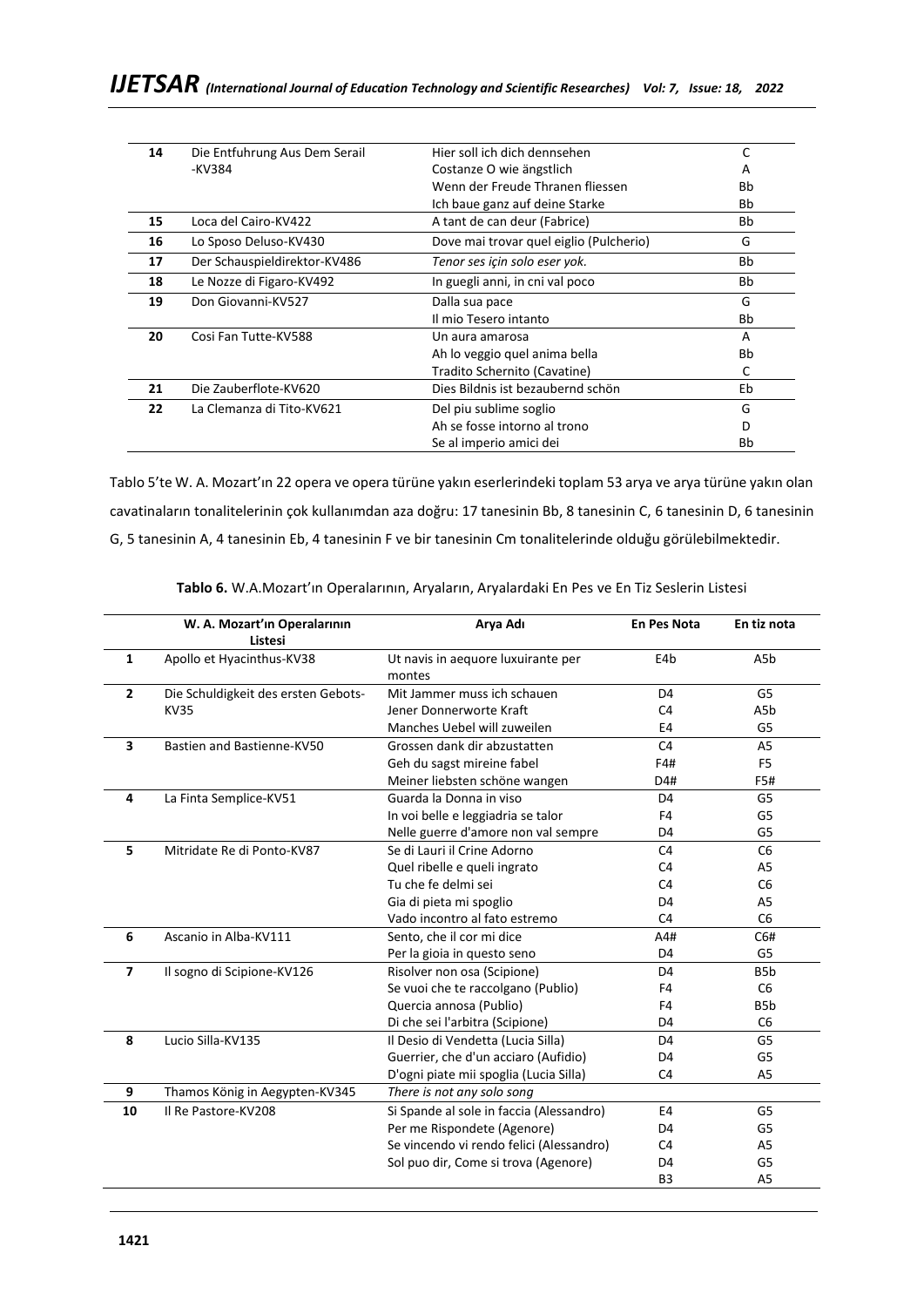|    |                                | Voi che fausti ognor donate             |                |                  |
|----|--------------------------------|-----------------------------------------|----------------|------------------|
|    |                                | (Alessandro)                            |                |                  |
|    |                                |                                         |                |                  |
|    |                                |                                         |                |                  |
| 11 | Di Gartnerin Aus Liebe-KV191   | Welch ein reiz in diesem bilde          | D <sub>4</sub> | G5               |
| 12 | Idomeneo re di Creta-KV366     | Non ho calpa (Idamante)                 | E4             | A <sub>5</sub>   |
|    |                                | Sventurata Sidon (Arbace)               | E4             | A <sub>5</sub>   |
|    |                                | Fuor Del Mar                            | E4             | G5               |
|    |                                | Torna la pace al core (Idomeneo)        | F4             | A5               |
| 13 | Zaide-KV344                    | Rase, Schicksal                         | F4             | B <sub>5</sub> b |
| 14 | Die Entfuhrung Aus Dem Serail- | Hier soll ich dich dennsehen            | G <sub>4</sub> | A <sub>5</sub>   |
|    | KV384                          | Costanze O wie ängstlich                | E4             | A5               |
|    |                                | Wenn der Freude Thranen fliessen        | C <sub>4</sub> | A5b              |
|    |                                | Ich baue ganz auf deine Starke          | E4b            | B <sub>5</sub> b |
| 15 | Loca del Cairo-KV422           | A tant de can deur (Fabrice)            | F4             | G5               |
| 16 | Lo Sposo Deluso-KV430          | Dove mai trovar quel eiglio (Pulcherio) | D <sub>4</sub> | F5#              |
| 17 | Der Schauspieldirektor-KV486   | There is not any solo song for tenor    | C <sub>4</sub> | A5               |
| 18 | Le Nozze di Figaro-KV492       | In guegli anni, in cni val poco         | E4             | G5               |
| 19 | Don Giovanni-KV527             | Dalla sua pace                          | D <sub>4</sub> | G5               |
|    |                                | Il mio Tesero intanto                   | D4             | A5               |
| 20 | Cosi Fan Tutte-KV588           | Un aura amarosa                         | D <sub>4</sub> | A <sub>5</sub>   |
|    |                                | Ah lo veggio quel anima bella           | F4             | B <sub>5</sub> b |
|    |                                | Tradito Schernito (Cavatine)            | F4             | A5               |
| 21 | Die Zauberflote-KV620          | Dies Bildnis ist bezaubernd schön       | F4             | A5b              |
| 22 | La Clemanza di Tito-KV621      | Del piu sublime soglio                  | E4             | A5               |
|    |                                | Ah se fosse intorno al trono            | F4#            | A5               |
|    |                                | Se al imperio amici dei                 | F <sub>4</sub> | A5b              |

W. A. Mozart'ın operalarında ve opera türüne benzer eserlerindeki aryalarda en sık kullanılmış olan pes seslerin çoktan aza doğru bir kısmının D4 (16), C4 (10), F4 (10) ve E4 (8) olduğu; en sık kullanılan tiz seslerin çoktan aza doğru bir kısmının ise A5 (17), G5 (16), B5b (5), A5b (5) ve C6 (5) olduğu tablo 6'da görülebilmektedir.

Aşağıda W.A.Mozart'ın diğer eserlerinden farklı olarak tenor karakter için solo arya yazmadığı iki opera türüne yakın eseri hakkında ayrıntılı bilgi verilmiştir.

W. A. Mozart'ın, bir kahramanlık dramı için koro eserleri bestelediği "Thamos, König in Aegypten" (Mısır Kralı Thamos) isimli eserinin (KV 345 [336a]), Tobias Philipp Freiherr von Gebler'in bir oyunundan kaynaklandığı bilinir. W.A. Mozart'ın tesadüfi olarak oyunun müziğini bestelemiş olduğu, bu eserin 1773'te Dresden'de basılarak ertesi yıl Nisan 1774'te Viyana'daki Kärntnertortheater'da dikkat çekici bir başarı olmadan prömiyerinin yapıldığı bilinmektedir. Başka kaynaklar Aralık 1773'te prömiyeri yapılarak sunulduğunu belirtmektedir ([https://de.wikipedia.org/wiki/Thamos,\\_König\\_in\\_Ägypten\)](https://de.wikipedia.org/wiki/Thamos,_K%C3%B6nig_in_%C3%84gypten). Oratorya türüne benzeyen bir eser olan 'Thamos, König in Aegypten'de sadece tenor, soprano, alto ve bas ses grupları için koro eserlerine yer verilmiştir.

"Der Schauspieldirector" (KV 486) ise W. A. Mozart'ın Singspiel türünde tek perdelik bir eseridir. Librettosu, Johann Gottlieb Stephanie the Younger tarafından yazılmıştır. Prömiyerin 7 Şubat 1786'da Viyana'daki Schönbrunn Sarayı'nda gerçekleştiği bilinmektedir ([https://de.wikipedia.org/wiki/Der\\_Schauspieldirektor\)](https://de.wikipedia.org/wiki/Der_Schauspieldirektor). Bu eserde solo tenor karaktere yer verilmiş ama tenor karaktere solo arya bestelenmemiştir.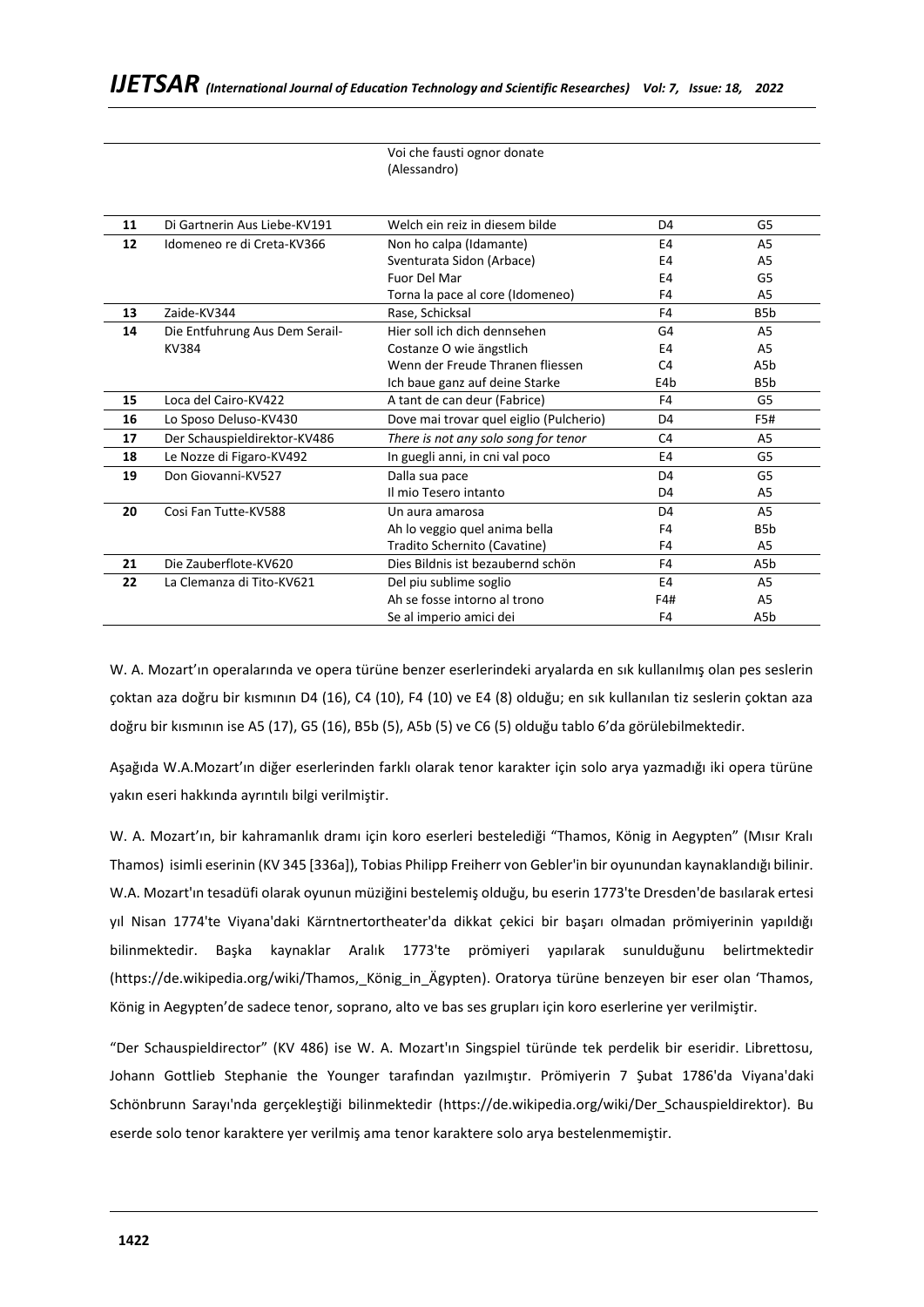### **TARTIŞMA ve SONUÇ**

Bu bölümde bulgular kısmında elde edilen verilerin tartışması yapılır. Araştırmanın çerçevesinde elde edilen bulgular ilgili literatür ile karşılaştırılarak yazar yorumları ile tartışılmalıdır. Sonuç kısmında ise tartışmalar sonucunda ortaya çıkan ana fikirler açıklanmalıdır. İncelemeler sırasında operaların metinlerinin farklı yayın temsilcileri ve kuruluşları tarafından basıldığı açıkça görülmüştür. Bu yayınların bazıları orijinal el yazımı notalardır ve yayıncı ismi, editör ismi veya kurum ismi de bulunmamaktadır. 'Werke', 'Edition Peters', 'Breitkoph and Hartel' ise opera metinlerinin basımını yapmış yayıncılardan ve yayın kuruluşlarından bazılarıdır. Yayın kuruluşu, yayına hazırlayan kişi ve basım lisanı farklılıklarından kaynaklı bazı tenor karakterlerin isimlerinin diğerlerinden değişik olabildiği (örneğin Don Giovanni operasındaki karakter olan Don Giovanni, bazen Don Juan olarak da yazılmıştır) görülmüştür. Bu durum: opera metinlerinin bazılarının yeniden gözden geçirilerek güncellenmesi, bilinçli veya bilinçsiz değiştirilmiş olması, hatta W. A. Mozart tarafından bitirilememiş bazı eserlerin başka besteciler ve/veya Mozart'ın yanında çalışan yardımcıları tarafından tamamlanmış olması ihtimalini ortaya çıkarabilmektedir.

W. A. Mozart'ın bütün opera ve opera türüne yakın müzik eserlerinin bestelenme yıllarına ilişkin şu tespitler sunulabilir. Analiz aşamasında ilk olarak literatürde W.A. Mozart'ın operaları hakkında yazılmış olan kaynaklar incelenmiş, bu kaynaklardan yola çıkılarak bestecinin bestelemiş olduğu opera listesi tablo 2' de bestelenme sırasına göre verilmiştir. Operaların "KV" (bazen sadece K kullanılmıştır) kodları Köchel Dizini olarak bilinen ve Ludwig von Köchel tarafından yapılmış olan sıralamadan alınmış ve bu tarihsel akışa uygun olarak listelenmiştir. Operaların bestelenme sıklığı incelendiğinde bestecinin hemen hemen her yıl bir veya iki opera bestelediği, opera besteleme akışının her hangi bir yıl aralığında yoğunluk göstermeden eşit zaman aralıklarında sürmüş olduğu görülmüştür. Bu bulgu ile W. A. Mozart'ın opera ve vokal müzik kullanılan sahne müziği eserlerinin bestelenmesine özveri ile yaklaşmış olduğu, besteleme çalışmalarında opera türünden uzaklaşmadığı ve bu eserleri yaratım sürecini disiplinli çalışmalarla yürütmenin gerekliliğine inanmış olduğu söylenebilir.

W. A. Mozart'ın bütün opera ve opera türüne yakın müzik eserlerinin bestelenmiş olduğu lisanlarına ilişkin şu tespitler sunulabilir. Opera metinlerinin basılı olduğu orijinal kaynaklar incelendiğinde W.A.Mozart'ın en fazla İtalyanca dilinde eserler bestelemiş olduğu, bulgunun bu şekilde elde edilmesinde: İtalyanca'nın şarkı performansları açısından dil ve konuşma yapısı nedeniyle diğer dillere nazaran daha kolay yapıda olmasının, sipariş olarak bestelenmesi istenmiş olan operaların tercihen İtalyanca dilinde istenmiş olabilmesinin veya İtalyan opera sanatçılarına daha uygun olması için besteci tarafından İtalyanca dilinin tercih edilmiş olmasının etkili olmuş olabileceği düşünülmektedir. İtalyanca'dan sonra besteci tarafından tercih edilmiş diğer dil olan Almanca'nın ise bestecinin kendi kullandığı anadili olmasından kaynaklanmış olmasının etkili olduğu düşünülmektedir. Operaların lisanının seçilmesinde opera librettosunun orijinal lisanının da etkili olduğu düşünülmektedir.

W. A. Mozart'ın bütün opera ve opera türüne yakın müzik eserlerinin piyano eşlikli transkripsiyonlarının ulaşılabilirliğine ilişkin şu tespitler sunulabilir. Bestecilerin bazıları çalgı veya vokal için yazdıkları eserleri piyano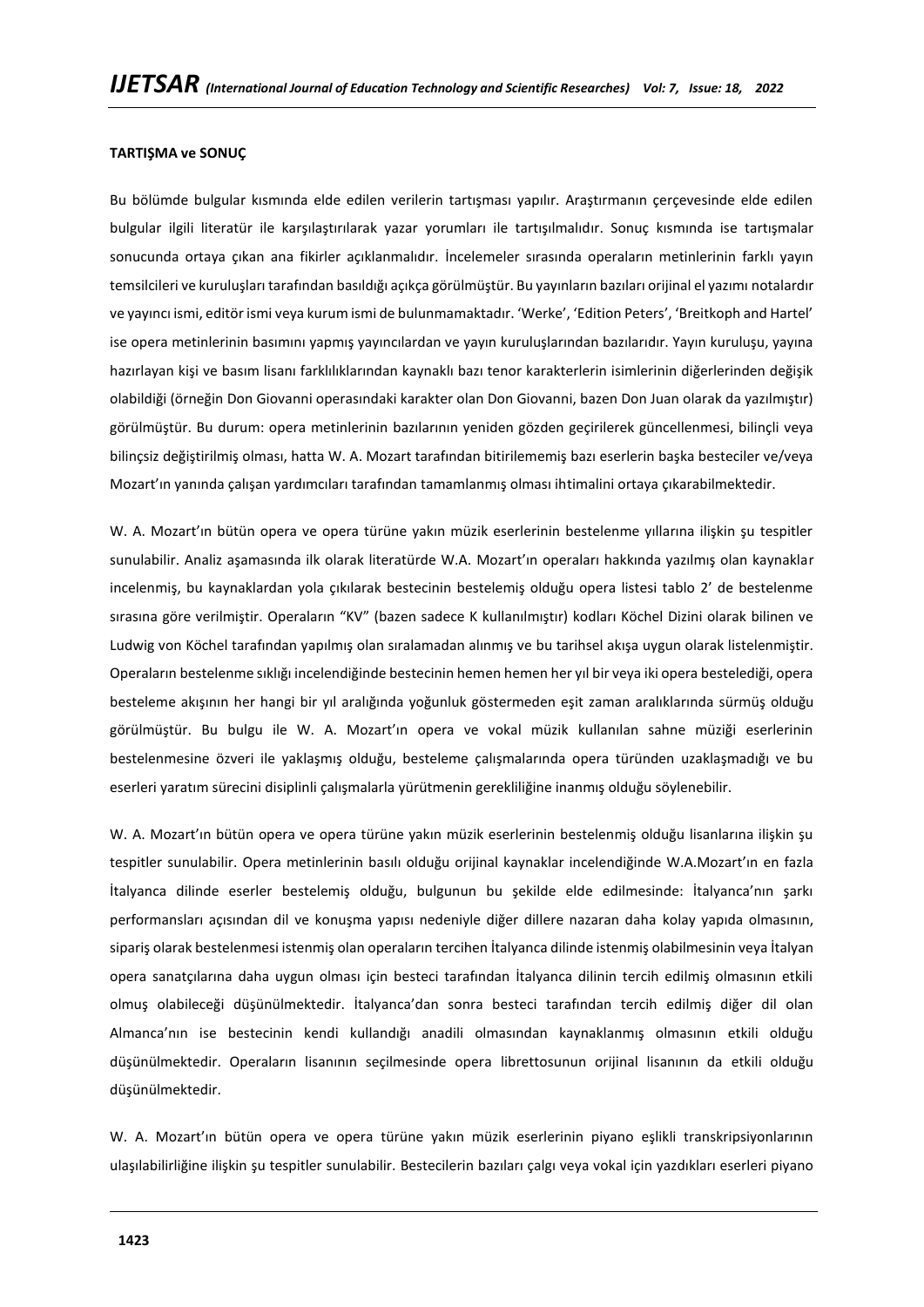eşlikli olarak bazıları da sadece orkestra eşlikli olarak bestelemektedirler. Bazı durumlarda orkestra eşlikli eserler (örneğin sahne müziği eserleri) için piyano eşlik versiyonları yeniden oluşturulabilmektedir. Bu eserlerin piyano uyarlamalarının, eserin yazıldığı dönemde bestecilerinin kontrolünde kendi yardımcıları tarafından yapıldığı bilinmektedir. Bestecinin vefatından sonra ise bu alanda çalışmakta olan uzman müzisyenler tarafından düzenlenmeye devam edilmektedir. Bu bakımdan W.A.Mozart'ın operalarının ve opera türüne yakın eserlerinin piyano eşlikli yazımları açısından incelendiğinde 13 tanesinin piyano transkripsiyonlarının erişilebilir olduğu ve 9 tanesinin ise piyano transkripsiyonlarının erişilebilir olmadığı tespit edilmiştir. Her bestecinin olduğu gibi W. A. Mozart'ın da bazı opera ve opera türüne yakın eserlerinin başarılı olmama durumlarından dolayı piyanolu versiyonlarının yazılamamış-tercih edilememiş olmasının, erişilememiş olan 9 eserin piyano eşliklerinin araştırmacı tarafından yapılan taramada bulunamamış olmasının bulgunun bu şekilde oluşmasında etkili olduğu söylenebilir.

W. A. Mozart'ın bütün opera ve operaya yakın müzik eserlerinin sahne müziği olarak türlerine ilişkin şu tespitler sunulabilir. İncelemeler sonunda W.A. Mozart'ın operaları ve opera türüne yakın eserlerinin 7 tanesinin opera buffa, 5 tanesinin singspiel, 2 tanesinin ciddi opera ve kalanların çeşitli diğer türlerden olduğu tespit edilmiştir. Bulgunun bu şekilde oluşmasında bestecinin kendi tercihinin, bestecinin yaşadığı dönemde opera dinleyicileri tarafından rağbet gören türlerde yazılmış olabilmesinin, eserlerin sipariş üzerine bu türlerde yazılmış olması zorunluluğunun, bestecinin eserlerini basmış olan yayın evlerinin, kuruluşlarının ve editörlerin eser türlerini kendi tespit ettikleri türde yazmış olmalarının etkisinin olmuş olabileceği düşünülmektedir.

W. A. Mozart'ın bütün opera ve opera türüne yakın müzik eserlerindeki arya isimleri ve tonalitelerine ilişkin şu tespitler sunulabilir. W. A. Mozart'ın 22 opera ve opera türüne yakın eserlerindeki toplam 53 arya ve arya türüne yakın olan cavatinaların tonalitelerinin çoktan aza doğru: 17 tanesinin Bb, 8 tanesinin C, 6 tanesinin D, 6 tanesinin G, 5 tanesinin A, 4 tanesinin Eb, 4 tanesinin F ve sadece bir tanesinin Cm tonalitelerinde olduğu tespit edilmiştir. Eserlerdeki majör tonalitelerin çeşitliliğinin, bestecinin eserleri için düşündüğü armonik akış ile ilişkili olduğu söylenebilir. Fakat bestecinin neredeyse tüm aryaların ve cavatinaların tonunu majör tonalitede ve sadece bir tanesini minör tonalitede seçmiş olması ilginç bir durum olarak görülebilir. Bu durum bestecinin vokal eserler için müzikal olarak mojör tonaliteleri tercih etmesi/istemesi, operalarının çoğunluğunun (özellikle daha çok sevilenlerin) opera buffa türünde olmasından dolayı müzikal duyuş açısından daha enerjik ve neşeli hissiyat gerektirmesi ile ve bu eserlerde anlatılmak istenenlerin majör tonaliteye daha uygun olması ile ilişkilendirilebilir.

W. A. Mozart'ın bütün opera ve opera türüne yakın müzik eserlerindeki aryaların en pes ve en tiz notalarına ilişkin şu tespitler sunulabilir. W. A. Mozart'ın operalarında ve opera türüne benzer eserlerindeki aryalarda en sık kullanılmış olan pes seslerin çoktan aza doğru bir kısmının D4 (16), C4 (10), F4 (10) ve E4 (8) olduğu; en sık kullanılan tiz seslerin çoktan aza doğru bir kısmının ise A5 (17), G5 (16), B5b (5), A5b (5) ve C6 (5) olduğu tespit edilmiştir. Eserler pes ses sınırları açısından düşünüldüğünde, tenor karakterlerin ses özelliklerine besteci tarafından çok dikkatle uyulmuş olduğu, genel ses aralığı incelendiğinde 2 oktavı geçmediği, tiz ses sınırları açısından düşünüldüğünde de tenor karakterlerin vokal yeteneklerini ve ses genişliklerini rahat kullanabilecekleri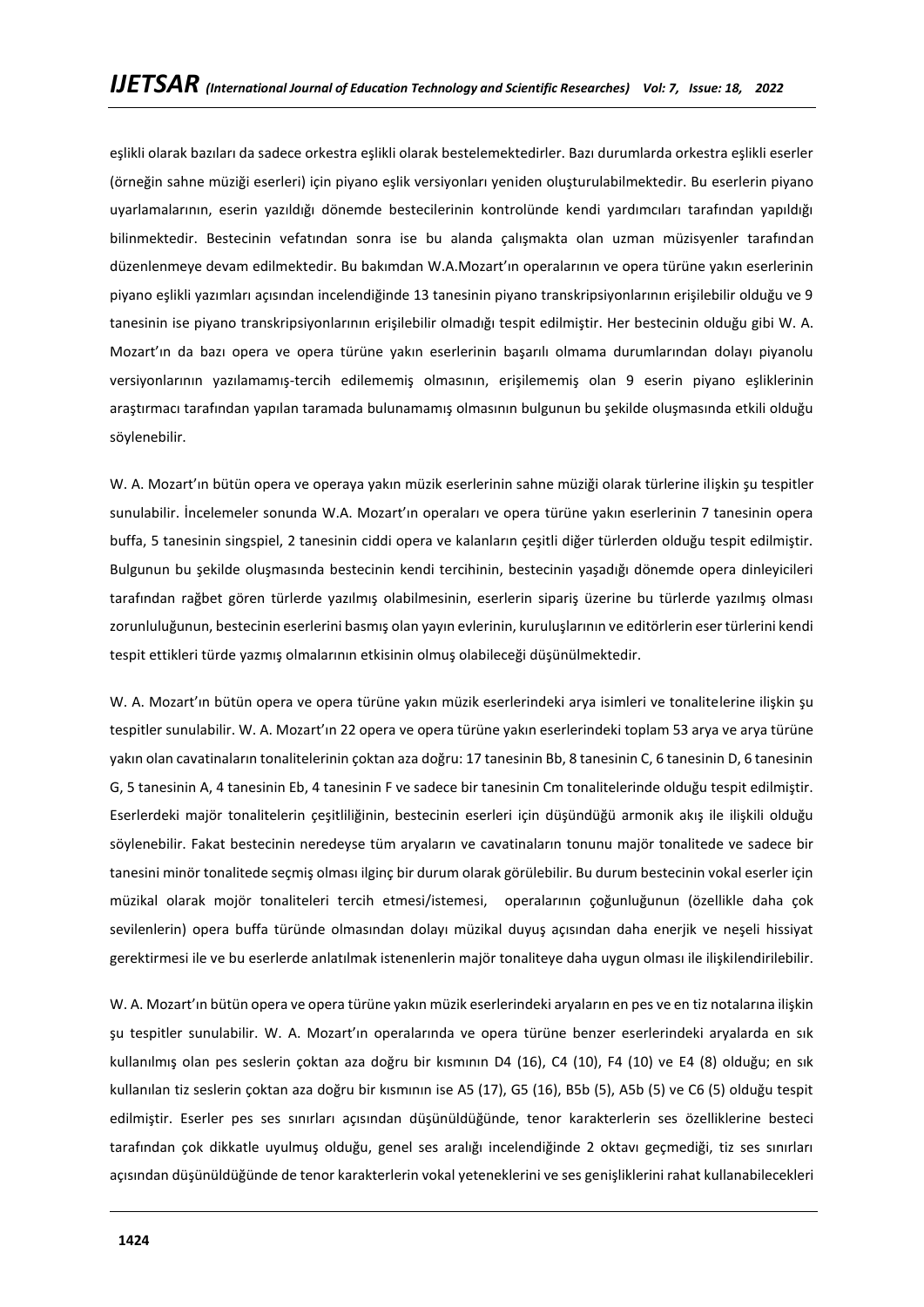özelliklerde olduğu görülebilmektedir. Bulgunun bu şekilde oluşmasında müzikal açıdan farklı ses karakterlerine ait genel vokal özelliklerin besteci tarafından oldukça iyi bilinmesinin, çok geniş ses sınırlarına ihtiyaç duyulmadan belirli bir ses tekniğine sahip yorumcuların eserleri rahatlıkla söyleyebilmesine imkânlar sunmuş olmasının etkili olduğu söylenebilir.

# **ÖNERİLER**

Klasik müzik repertuvarında bulunan operalardaki aryaların isimleri ve bestecilerinin tespit edilmesiyle listelenmiş yayınlar mevcuttur. Fakat bu araştırmada diğer araştırmalardan farklı olarak W. A. Mozart'ın opera ve opera türüne yakın müzik eserleri derinlemesine incelenmiş, tarihsel olarak kaynakların 1700'lü yıllardan günümüze ulaşması nedeniyle elde edilebilmiş olan en sağlıklı veri kaynakları taranmıştır.

Bu çalışmada olduğu gibi vokal müzik eserleri besteleyen bestecilere özel eser incelemelerinin artması ve bu incelemelerin metotlaştırılması sayesinde, ses eğitimcilerinin zamanlarını daha pratik ve faydalı olarak kullanabilmelerinin yolu açılmış olabilecek, bu alanda eğitim almakta olan öğrenciler, ses eğitimleri süresince seslendirebilecekleri eserleri kendileri de inceleyebilecek, akademik bilgi ve sanatsal performanslar açısından gerekli ve destekleyici kazanımlara ulaşabileceklerdir.

Bazı opera metinleri başlangıcından bugüne kadar gelirken çeşitli değişikliklere uğramıştır. Bu değişikliklere bazı sahnelerin ve eserlerin kısaltılması, bestecisi tarafından tamamlanamaması nedeniyle farklı kişiler tarafından bitirilmesi, bazı karakterlerin ses türlerinin değiştirilmesi örnek olarak verilebilir. Bu süreçleri takip edebilecek ciddi otoritelerin yeterli olmaması ve opera metinlerinin farklı basımlarının olmasından dolayı, bestecilerin bazı eserlerinde doğruluğu net olmayan, şüphe uyandırıcı bölümlerle karşılaşılabilmektedir. Söz konusu olabilecek bu farklılıkların doğru performans ve doğru bilgilere ulaşma isteği açısından karışıklıklar yaratabileceği düşünülmektedir. Bu tür eserlerin tespit edilerek incelenmesi, doğru, net basımlarının açıklanması veya yayınlarının yapılması önemli bir gerekliliktir.

W. A. Mozart operalarını farklı dillerde bestelemiştir. Besteleme sürecinde besteci birçok nedenden dolayı farklı lisanları seçmiş olabilir. Her lisan kendine has yapısı ile müzikal olarak ezgileri şekillendirebilmekte ve vokal performansları da yönlendirmektedir. Bu nedenle eserlerin orijinal dilleri ile seslendirilmesi ve basımlarını yapılması dikkat edilmesi gereken noktalardan birisi olarak kabul edilebilir.

W.A. Mozart'ın bazı operaları orijinal piyano eşlikleri olmaması nedeniyle piyano eşlikli olarak söylenememekte, ses eğitimi repertuarlarına ve konserlere dahil edilememektedir. Bestecinin tüm operalarının çeşitli resmî olan/ olmayan kurum, kuruluş, dernek veya bireysel girişimlerle piyano eşliklendirilmesi gerekmektedir. Bu sayede tüm eserleri daha fazla seslendirilebilecek ve ses eğitimi çalışmalarına yeni repertuvarlar eklenmiş olunabilecektir.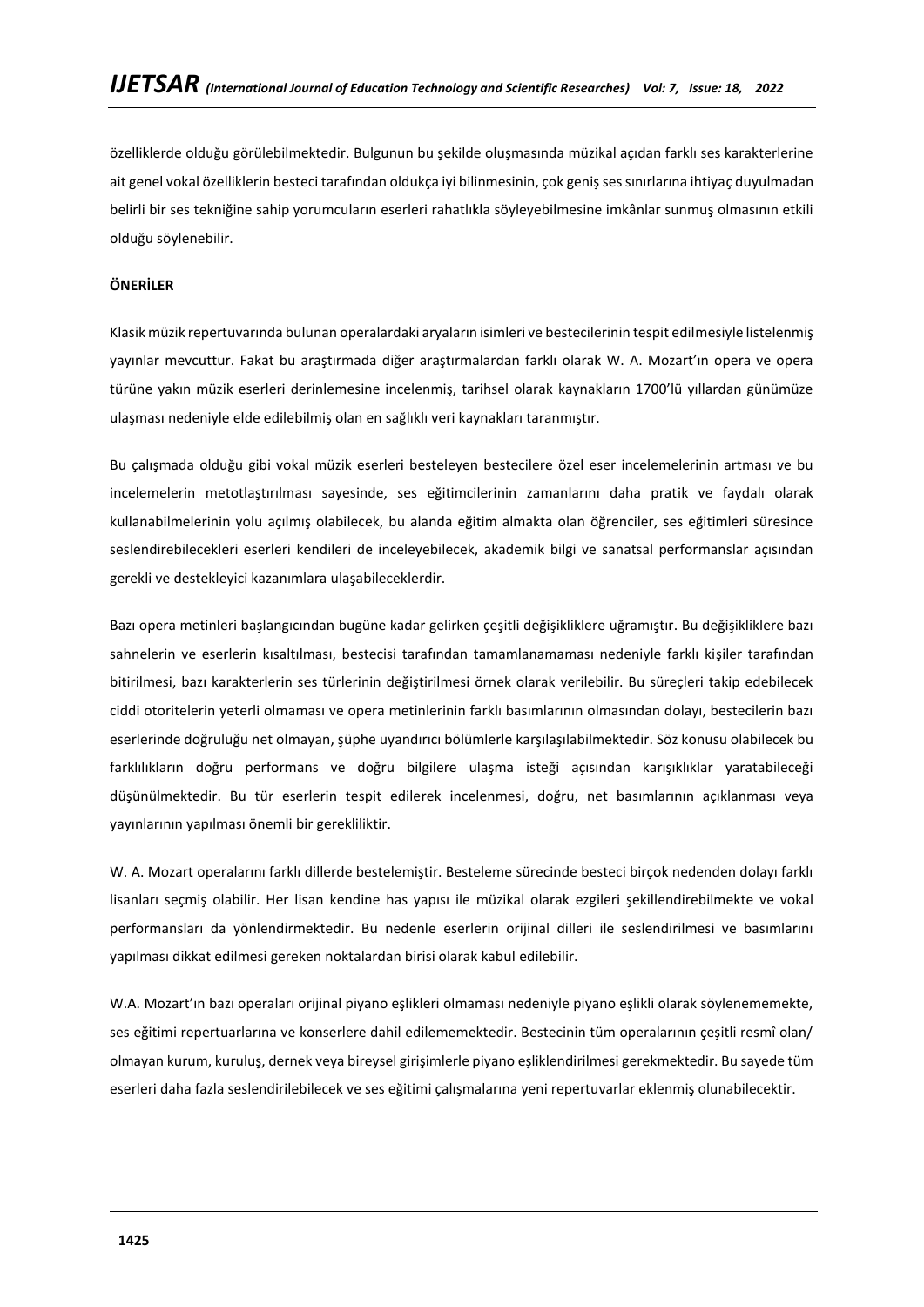# **Etik Metni**

"Bu makalede dergi yazım kurallarına, yayın ilkelerine, araştırma ve yayın etiği kurallarına, dergi etik kurallarına uyulmuştur. Makale ile ilgili doğabilecek her türlü ihlallerde sorumluluk tarafıma aittir.

**Yazar(lar) Katkı Oranı:** Yazarın bu makaleye katkı oranı %100'dür.

### **KAYNAKÇA**

Ammer, C. (2004). *The facts on file dictionary of music*. Facts on file, Inc.

- Apel, W. (1974). *Harvard dictionary of music*. The Belknap Press of Harvard Üniversitesi Yayını.
- Aycan, K., & Neimetzade, E. (2018). Opera sanatına yönelik verilen ses eğitiminde nefes ve ses egzersizlerinin fiziksel özelliklerinin incelenmesi. G. Mıhladız (Ed.), *Eğitim Bilimlerinde Akademik Araştırmalar* (pp. 229- 251). Gece Kitaplığı Yayıncılık.

Aydın O'Dwyer, P. (2015). *Opera Kitabı*. Akılçelen Yayıncılık.

Cairns, D. (2006). *Mozart and His Operas*. California Üniversitesi Basımı.

Dağdelen, Z. (2003). *Opera Seria ve Mozart.* [Yayımlanmamış Sanatta Yeterlik Çalışması], Dokuz Eylül Üniversitesi.

Eisen, C., & Keefe, S.P. ( 2006). *The Cambridge Mozart encyclopedia*. Cambridge Üniversitesi Yayını.

Fisher, B. D. (2005). *Opera classics library Mozart's Don Giovanni.* Opera Journeys Yayını.

Fisher, B., D. (2005). A History of opera: Milestones and metamor phoses. Opera Journeys Yayıncılık.

Grundy Fanelli, J. (2004). *Opera for everyone: a historic, social, artistic, literary and musical study.* The Rowman

& Littlefield Group Inc. and ONK Agency.

Hal Leonard (1993). *Pocket music dictionary.* Hal Leonard Corporation.

- Hughes, S. (1972). *A listener's guide to Mozart's great operas*. Dover Yayıncılık.
- Hunter, M. (1999). *The Culture of opera buffa in Mozart's Vienna*. Princeton Üniversitesi Basım.

Hunter, M. (2008). *Mozart's operas: a companion.* Yale Üniversitesi Yayını.

- Karasar, N. (2009). *Scientific research method*. Nobel Yayıncılık.
- Kıral, B. (2020). Document Analysis As A Qualitative Data Analysis Method. *Journal of Social Sciences Institue, 15,*  170-189.

Rushton, J. (2006). *Mozart.* Oxford Üniversitesi Basımı.

Selanik, C. (1996). *Müzik sanatının tarihsel serüveni.* Doruk Yayıncılık.

Shrader, J. A. (2012). *The choruses in Mozart's opere seria.* The Edwin Mellen Yayıncılık.

Swain, J. P. (2013). *Historical dictionary of baroque music*. The Scarecrow Yayıncılık.

The Hutchinson, (2006). *Concise dictionary of music*. Helicon Yayıncılık.

Waldoff, J. (2006). *Recognition in Mozart's operas*. Oxford Üniversitesi Yayını.

Woodfield, I. (2019). *Cabals and satires: Mozart's comic operas in Vienna.* Oxford Üniversitesi Yayını.

Yıldırım, A., & Şimşek, H. (2008*). Sosyal bilimlerde nitel araştırma yöntemleri.* Seçkin Yayıncılık.